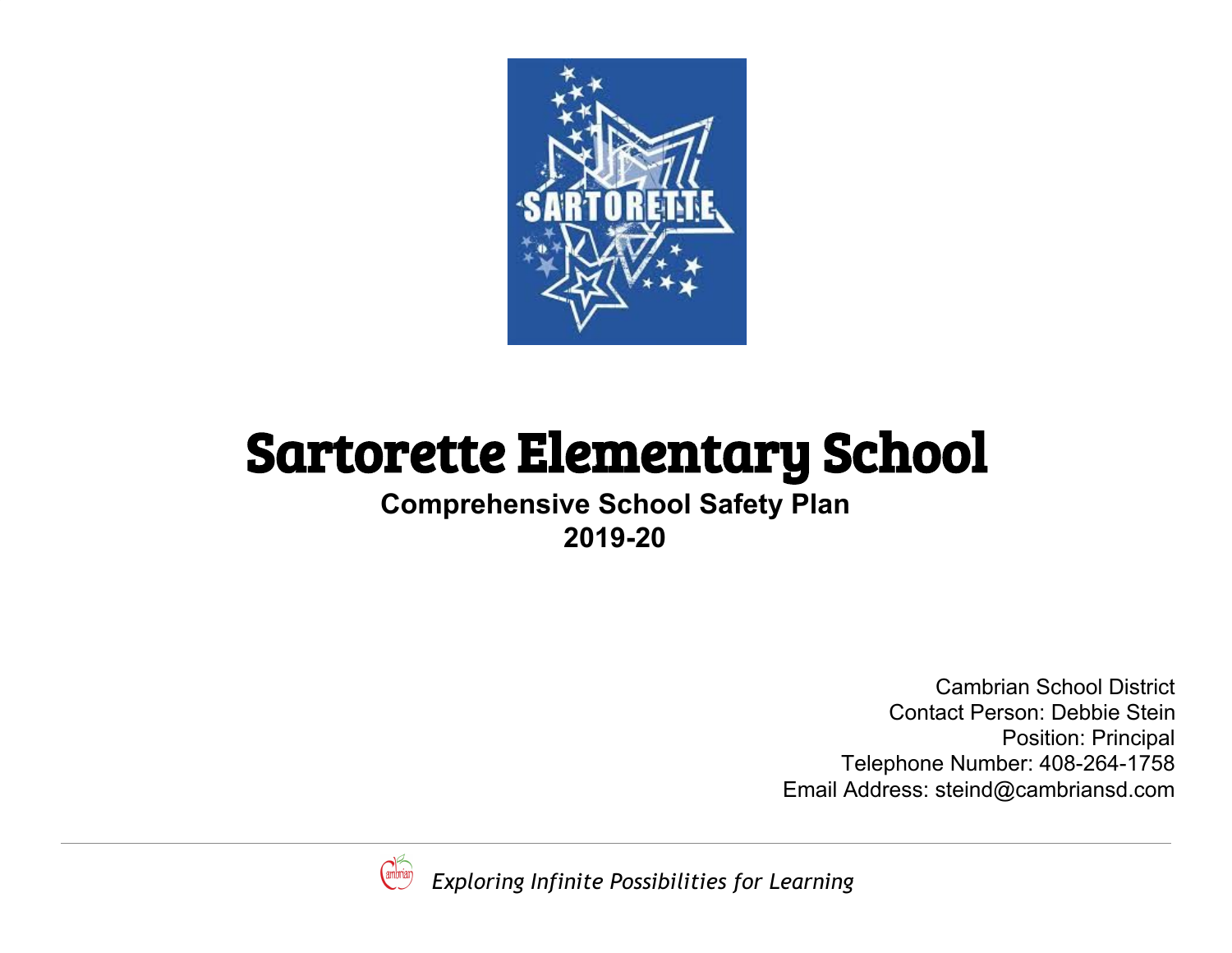## <span id="page-1-0"></span>Table of Contents

| <b>Sections</b>                                                                                                                                                                                                                                                                       | Page |
|---------------------------------------------------------------------------------------------------------------------------------------------------------------------------------------------------------------------------------------------------------------------------------------|------|
| 1) Introduction                                                                                                                                                                                                                                                                       |      |
| 2) Safety Planning Committee                                                                                                                                                                                                                                                          |      |
| 3) Annual Safety Goals                                                                                                                                                                                                                                                                |      |
| 4) Child Abuse, Maltreatment, and Neglect                                                                                                                                                                                                                                             |      |
| 5) Emergency and Disaster Procedures and Actions<br>The Basic Plan: Coordination with Local, State and Federal Agencies<br>$\bullet$<br><b>Incident Command System for Schools (ICS)</b>                                                                                              |      |
| Sartorette's Incident Command System (ICS) Flowchart<br><b>Emergency and Disaster Procedures and Actions</b>                                                                                                                                                                          |      |
| <b>Bomb Threat Checklist</b><br>$\circ$                                                                                                                                                                                                                                               |      |
| <b>Routine Emergency Disaster Drills</b>                                                                                                                                                                                                                                              |      |
| o Earthquake, Fire and Lockdown Drills<br><b>Lockdown Assessment Sheet</b><br>$\circ$                                                                                                                                                                                                 |      |
| 6) Expected Behavior, School Discipline, Suspensions, and Expulsions<br><b>Positive Behavior Intervention System (PBIS)</b><br><b>School Discipline</b><br><b>Suspensions</b><br><b>Expulsions</b><br>Notification to Teachers of Suspended or Expelled Students<br><b>Dress Code</b> |      |
| 7) Safe Ingress and Egress                                                                                                                                                                                                                                                            |      |
| 8) Equal Opportunity, Hate Crime, and Harassment<br><b>Sexual Harassment Policy</b>                                                                                                                                                                                                   |      |
| 9) Recommendations and Assurances                                                                                                                                                                                                                                                     |      |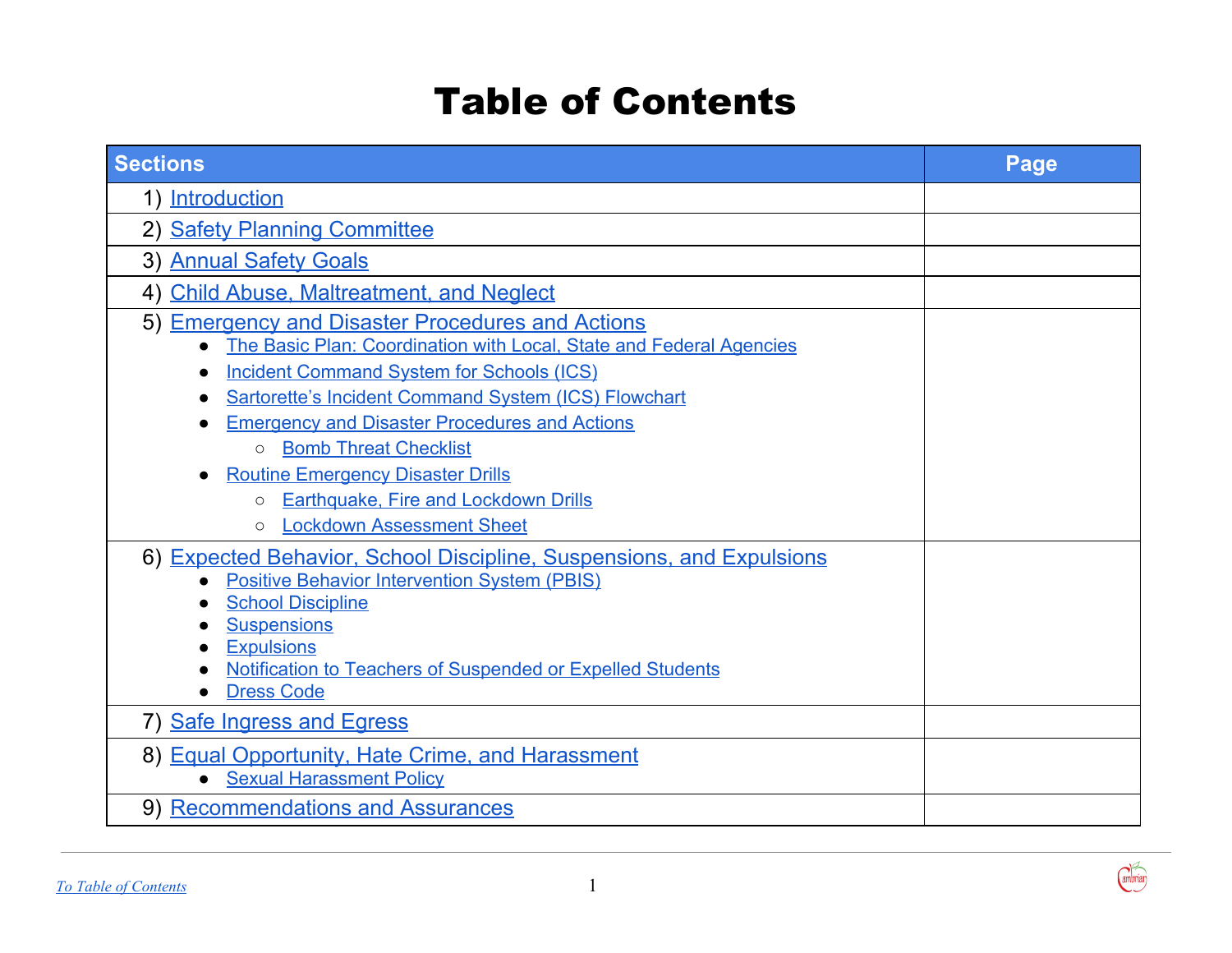# <span id="page-2-0"></span>**Section 1**

## **Introduction**

## **Purpose**

The Sartorette Elementary School's Comprehensive Safety Plan will address the safety concerns identified through a systematic planning process and provide guidance and direction to the principal, faculty, and staff, to create a vision for the school where students are safe to learn.

## **Requirements**

All California public schools serving Transitional kindergarten through eighth grade with over 2,500 students must develop a comprehensive school safety plan, per California Education Code sections 32280-32289

The Comprehensive Safety Plan must be reviewed and updated annually by the School Safety Planning Committee or the School Site Council. Before adopting its comprehensive school safety plan, the school site shall hold a public meeting at the school site to allow members of the public the opportunity to express an opinion about the school safety plan prior to March 1. Education Codes 35294.1 & 35294.6

Annually prior to July 1, the school site will report the status of its school safety plan and include a description of the key elements in their School Accountability Report Card (SARC), pursuant to Sections 33126 and 35256.

The plan must be certified by the members of the School Safety Planning Committee, the School Site Council President, and the school principal, prior to being presented to the Board of Trustees for final review and adoption. The School Safety Plan must be approved and adopted before the State and County deadline of October 15.

The following guidelines may be utilized to support the annual review and evaluation of the individual school safety plan to ensure compliance with the requirements of Senate Bill 187 and Cambrian School District Board Policy 3516, Comprehensive School Safety Plan. The plan shall include: (Education Code [32282\)](http://www.gamutonline.net/displayPolicy/315706/0)

- Child Abuse reporting procedure
- Routine and emergency disaster procedures including natural disasters, human created disasters or power outages, a procedure to allow a public agency, including the American Red Cross, to use school buildings, grounds, and equipment for mass care and welfare shelters during disasters or other emergencies affecting the public health and welfare, and adaptations for students with disabilities in accordance with the Americans with Disabilities Act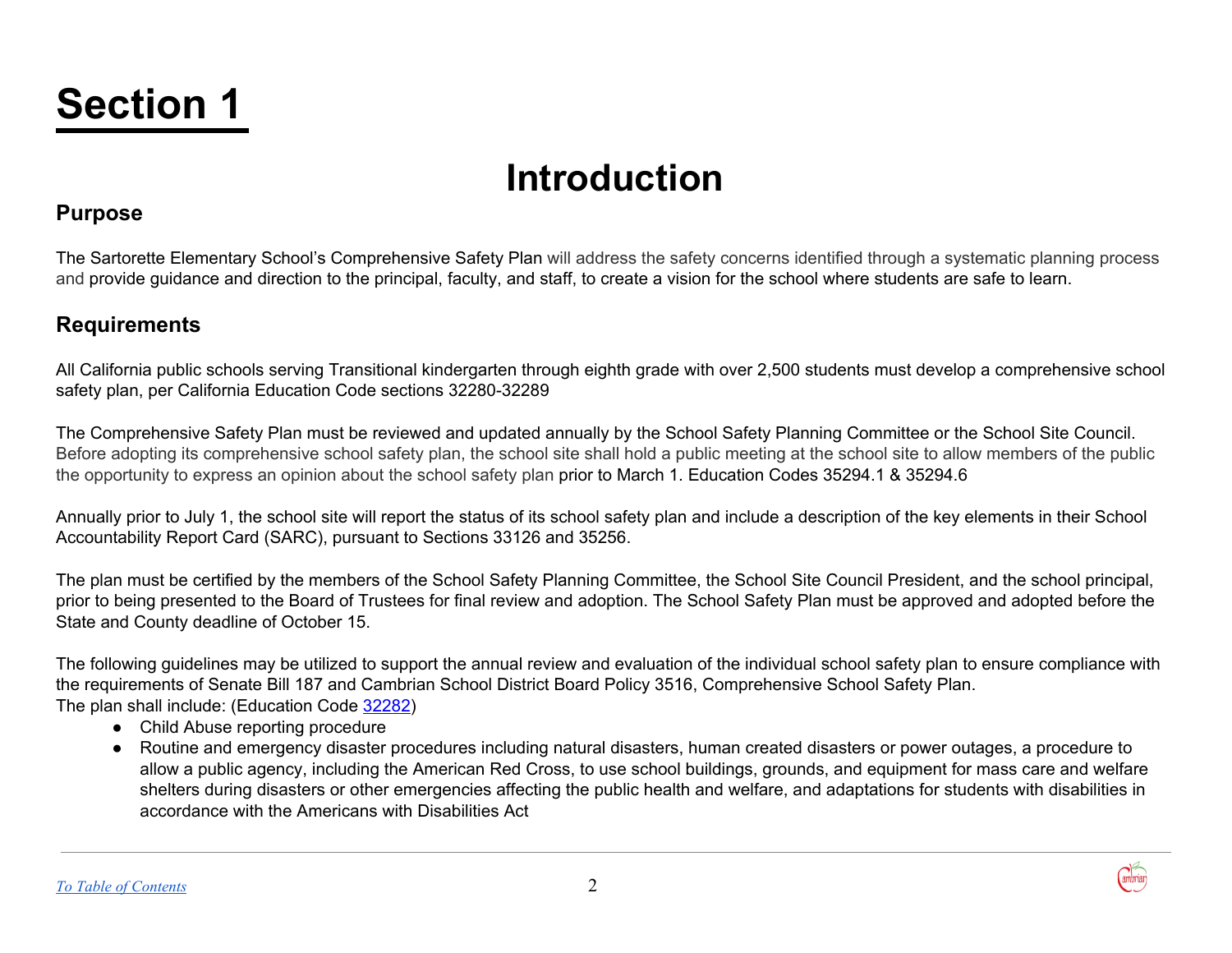- Policies pursuant to Education Code 48915(c) and other school-designated serious acts which would lead to suspension, expulsion, or mandatory expulsion recommendations
- Procedures to notify teachers and counselors of dangerous students
- Discrimination and Sexual Harassment Policy
- Dress Code
- Procedures for safe ingress and egress
- Rules and procedures on school discipline in order to create a safe and orderly environment conducive to learning
- Hate Crime reporting procedures
- Policies aimed at preventing bullying

## **Implementation of Plan**

The Comprehensive Safety Plan will be distributed to the Cambrian School District Office and will be made available to all staff, students, parents, and the community to review in the school office or on the school website.

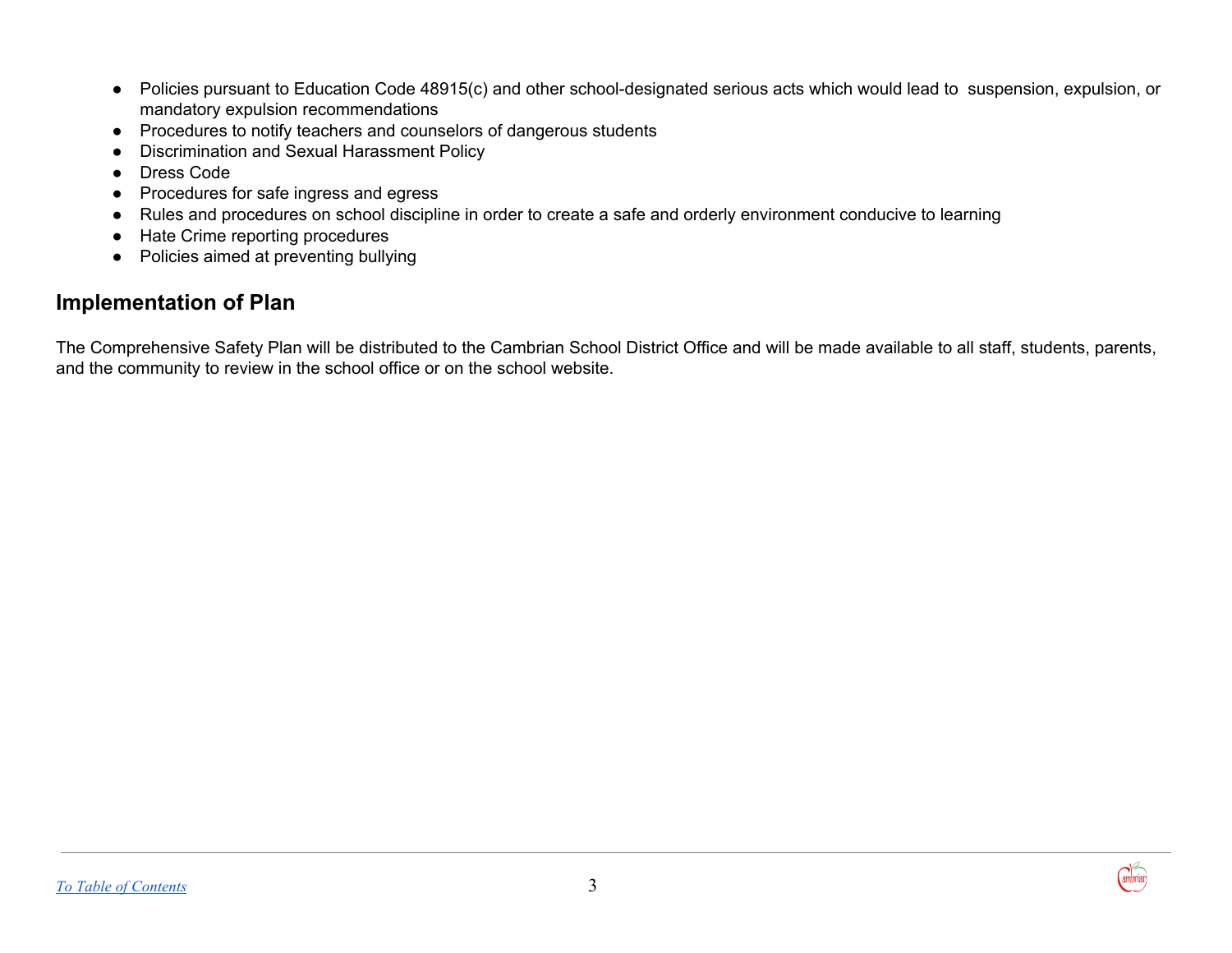# <span id="page-4-0"></span>**Section 2**

## **Safety Planning Committee**

The school site council shall write and develop a comprehensive safety plan relevant to the needs and resources of their school. The site council shall consult with local law enforcement in the writing and development of the plan, as well as other school site councils and safety committees, when practical. (Education Code [32281,](http://www.gamutonline.net/displayPolicy/315705/0) [32282\)](http://www.gamutonline.net/displayPolicy/315706/0) (Cambrian Board Policy 3516)

The school site council may delegate the responsibility for writing and developing a school safety plan to a School Safety Planning Committee. This committee shall be composed of the following members: (Education Code [32281](http://www.gamutonline.net/displayPolicy/315705/0) and 35294.1) (Cambrian Board Policy 3516)

- The principal or designee
- One teacher who is a representative of the Cambrian District Teachers Association (CDTA)
- One parent or guardian whose child attends the school
- One classified employee who is a representative of the California School Employees' Association, Local 641 (CSEA)
- Other members, if desired

School site councils shall work in cooperation with local law enforcement agencies in the prevention of campus crime and violence development. (Education Code 32280)

Before adopting the Comprehensive School Safety Plan, the school site council or school safety planning committee shall hold a public meeting at the school site to allow members of the public the opportunity to express an opinion about the plan. (Education Code [32288](http://www.gamutonline.net/displayPolicy/315712/0))

#### **Notification of Public Meeting**

The school site council or safety planning committee shall notify, in writing, the following people and entities of the public meeting: (Education Code [32288\)](http://www.gamutonline.net/displayPolicy/315712/0) (Cambrian Board Policy 3516)

- The Sartorette Elementary School Community
- Mayor of San Jose
- A representative of the California School Employees' Association, Local 641 (CSEA)
- A representative of the Home and School Club
- A representative of the Cambrian District Teachers Association (CDTA)
- A representative of the student body government
- All persons who have indicated that they want to be notified
- In addition, notices can be sent to local churches, civic leaders, and business

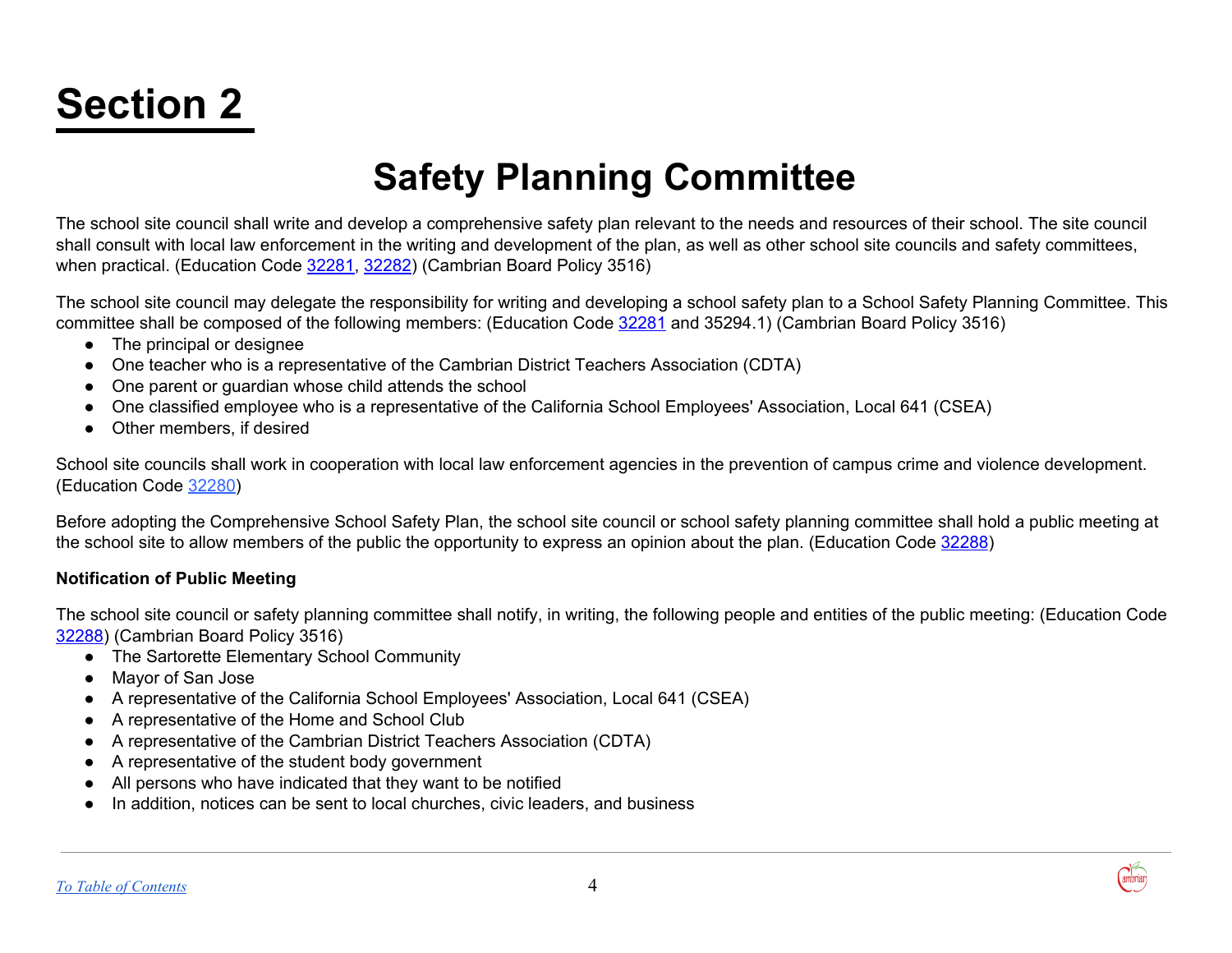## **Safety Plan Committee**

| <b>Name</b>   | <b>Position</b>            | <b>Signature</b> |
|---------------|----------------------------|------------------|
| Debbie Stein  | Principal                  |                  |
| N/A           | Teacher                    |                  |
| Lori Zendejas | <b>Classified Employee</b> |                  |
| N/A           | <b>SSC President</b>       |                  |

## **Law Enforcement Representative**

| Name                          | Position                   | <b>/Signature</b> |
|-------------------------------|----------------------------|-------------------|
| <b>Officer Shaun Mattocks</b> | <b>SJPD School Liaison</b> |                   |

## **Other Emergency Response Consultation Organization**

| Name                       | losition    | Signature |
|----------------------------|-------------|-----------|
| $\cdots$<br>Joe Viramontez | ICS4Schools |           |

## **Written Notification of Meeting**

| <b>Name</b>  | <b>Title</b>                   |
|--------------|--------------------------------|
| Sam Liccardo | Mayor of San Jose              |
| SoYun Kim    | Home and School Club President |
| N/A          | Community/ELAC Liaison         |
| N/A          | <b>Student Body President</b>  |

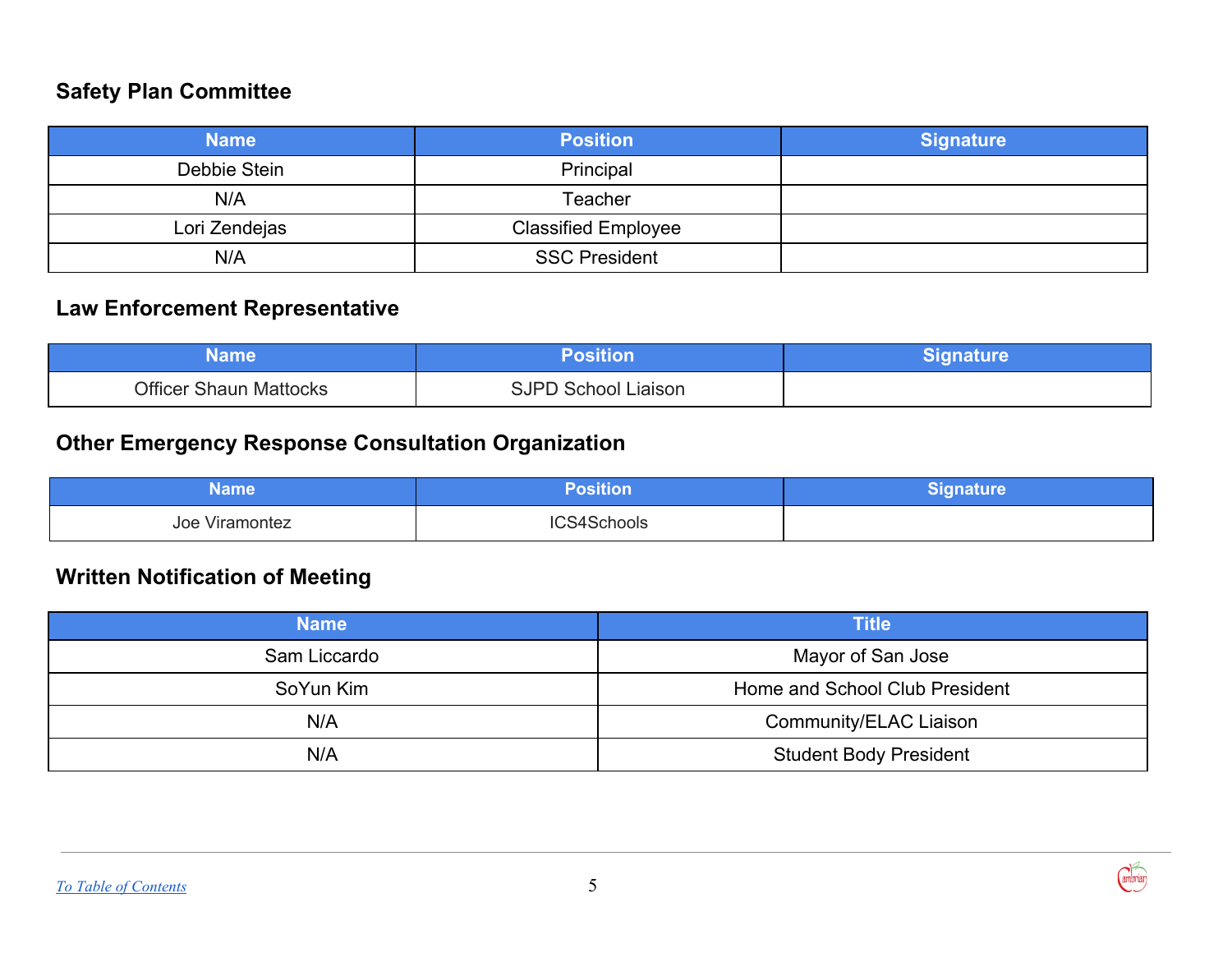# <span id="page-6-0"></span>**Section 3**

## **Annual Safety Goals**

The school site safety plan shall include an assessment of the current status of school crime committed on campus and at school-related functions. (Education Code [32282\)](http://www.gamutonline.net/displayPolicy/315706/0) (BP 3516)

The plan shall identify appropriate strategies and programs that will provide or maintain a high level of school safety and address the school's procedures to comply with existing laws. (Education Code [32282\)](http://www.gamutonline.net/displayPolicy/315706/0) (BP 3516)

#### **Data Reviewed**

Cambrian School District School maintains records of all suspensions and expulsions in our student information system and SWIS.

| <b>School Year</b> | <b>Suspensions</b> | <b>Expulsions</b> | <b>Office Referrals</b> |
|--------------------|--------------------|-------------------|-------------------------|
| 2017-18            |                    |                   | 129                     |
| 2018-19            | 12<br>$-$          |                   | 190                     |

**Based on the current year data analysis**, the School Safety Planning Committee will identify meaningful safety-related goals for the next school year, as well as strategies and/or programs that will be used to meet those goals and to improve the campus climate.

**RTI <sup>2</sup> Goal:** Increase Goal: (Safety)

Sartorette will increase data based decision making by consistently entering referral data into SWIS and reviewing SWIS data in the monthly PBIS meetings.

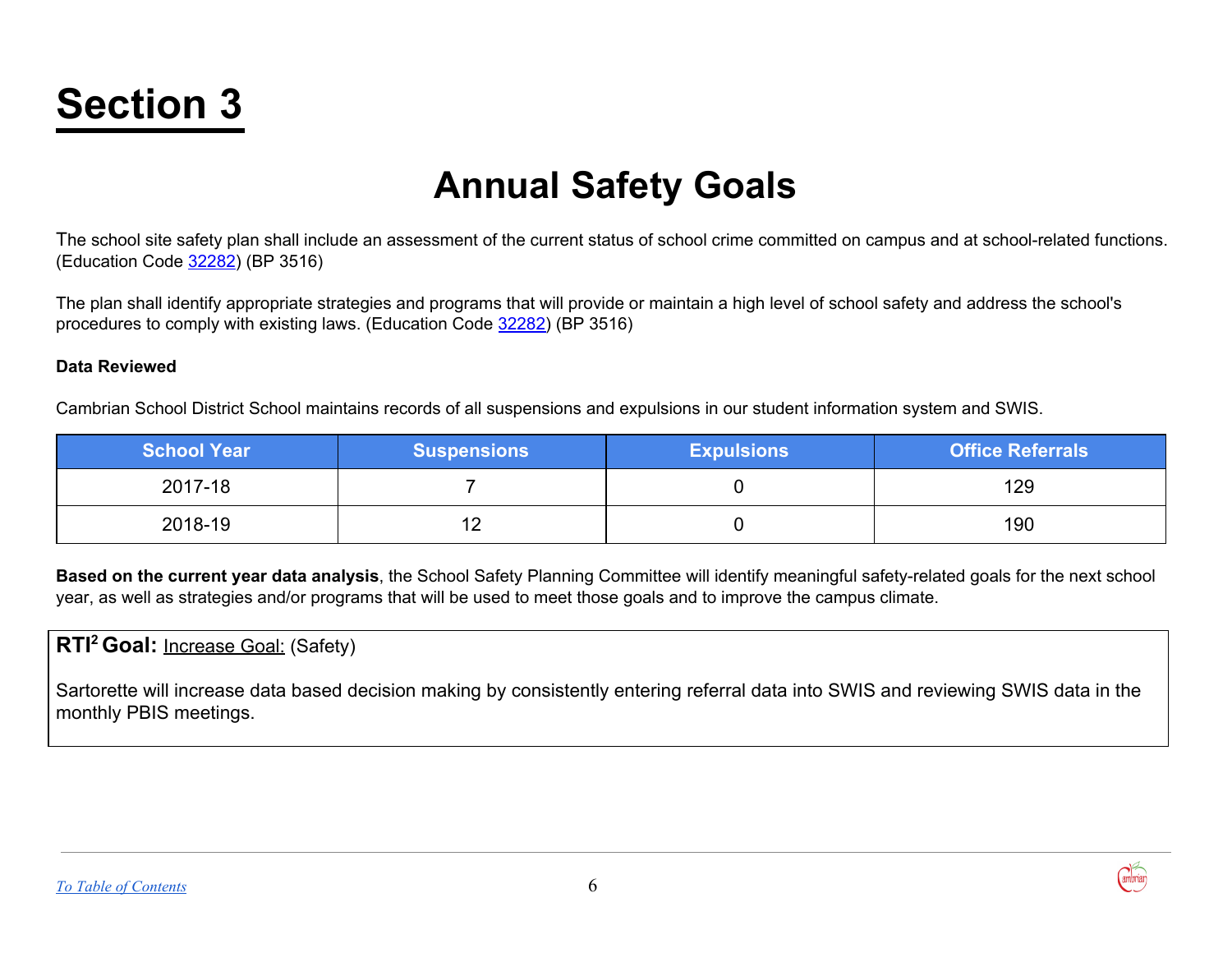#### **Current Practices in place:**

## **Tier 1 (Universal Prevention):**

- **●** SWIS data is created by entering office referral forms
- **●** Staff use of office referral form

## **Tier 2 & 3 (Intervention):**

**●** N/A

## **Issues/Concerns regarding current practices:**

## **Tier 1 (Universal Prevention):**

- **●** Inconsistent use of the office referral form across staff members
- Data is not consistent due to differing definitions of problem behavior

## **Tier 2 & 3 (Intervention):**

**●** N/A

## **Future changes/implementation in all Tiers**

## **Strategies Tier 1 (Universal Prevention):**

- Staff review of Minor v Major Referrals
- Additional staff training on SWIS data entry and it purpose
- Monthly PBIS team meetings scheduled
- Specific person assigned to bring SWIS data to PBIS meetings

## **Strategies Tier 2 & 3 (Interventions):**

 $\bullet$  N/A

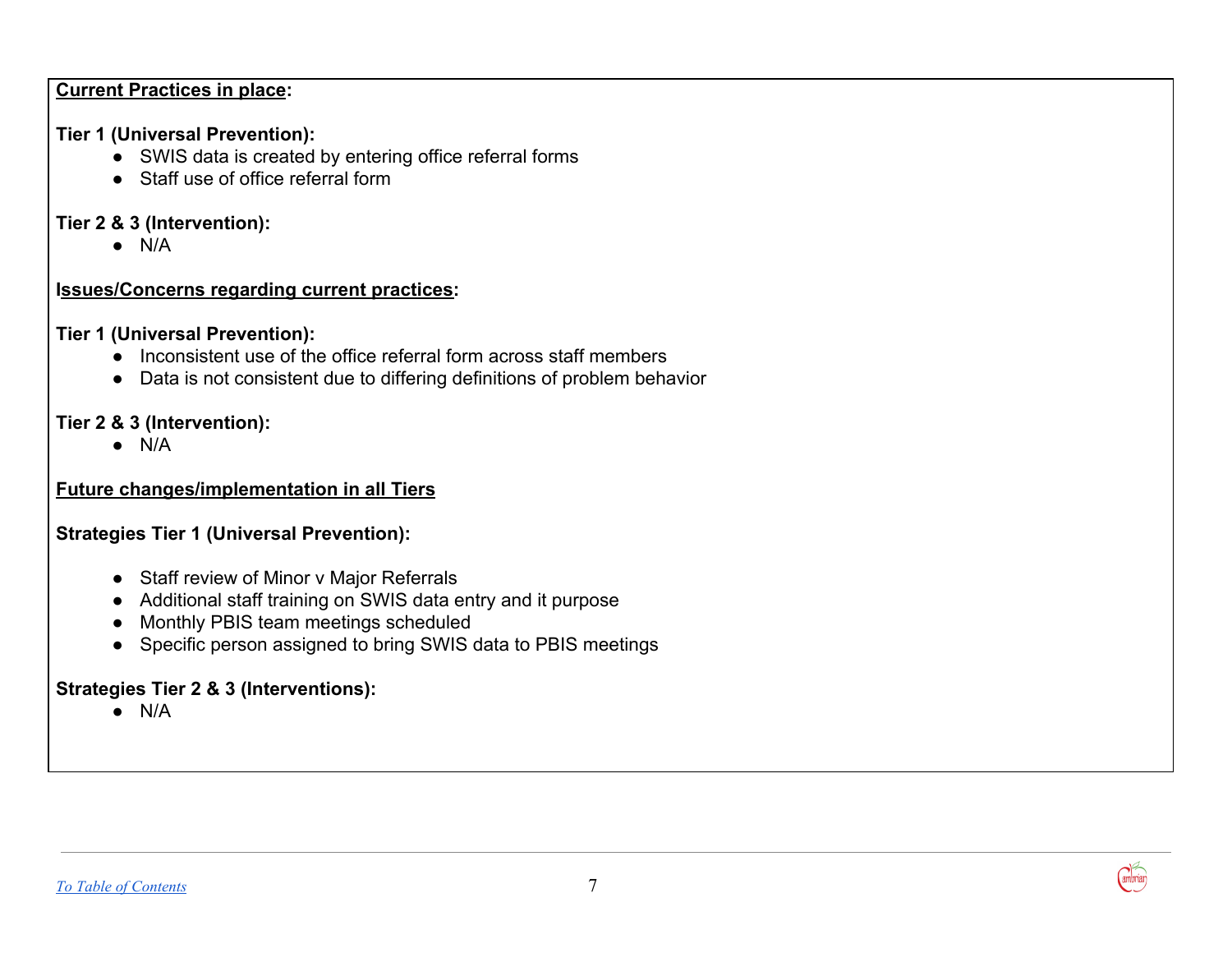## **RTI <sup>2</sup> Goal:** Decrease Goal: (Physical Aggression)

Due to a lack of consistent processes to track data around physical aggression in past school years, we anticipate a potential increase this year in the number of incidents reported. The goal for 2019-20 will be to establish a consistent reporting and tracking process in order to establish a baseline of data to set and measure future year goals around decreasing physical aggression.

## **Current Practices in place:**

#### **Tier 1 (Universal Prevention):**

- Supervision
- **●** Love and Logic implementation

#### **Tier 2 & 3 (Intervention):**

- Students who demonstrate behavior issues were assigned an alternative setting
- CICO

#### **Issues/Concerns regarding current practices:**

#### **Tier 1 (Universal Prevention):**

- Lack of consistency across classrooms and grade levels
- Mixed messages on behavior expectations
- Lack of follow through on PBIS system

#### **Tier 2 & 3 (Intervention):**

- Same cohort of students were typical offenders
- No consistent monitoring and exit plan

**Future changes/implementation in all Tiers**

#### **Strategies Tier 1 (Universal Prevention):**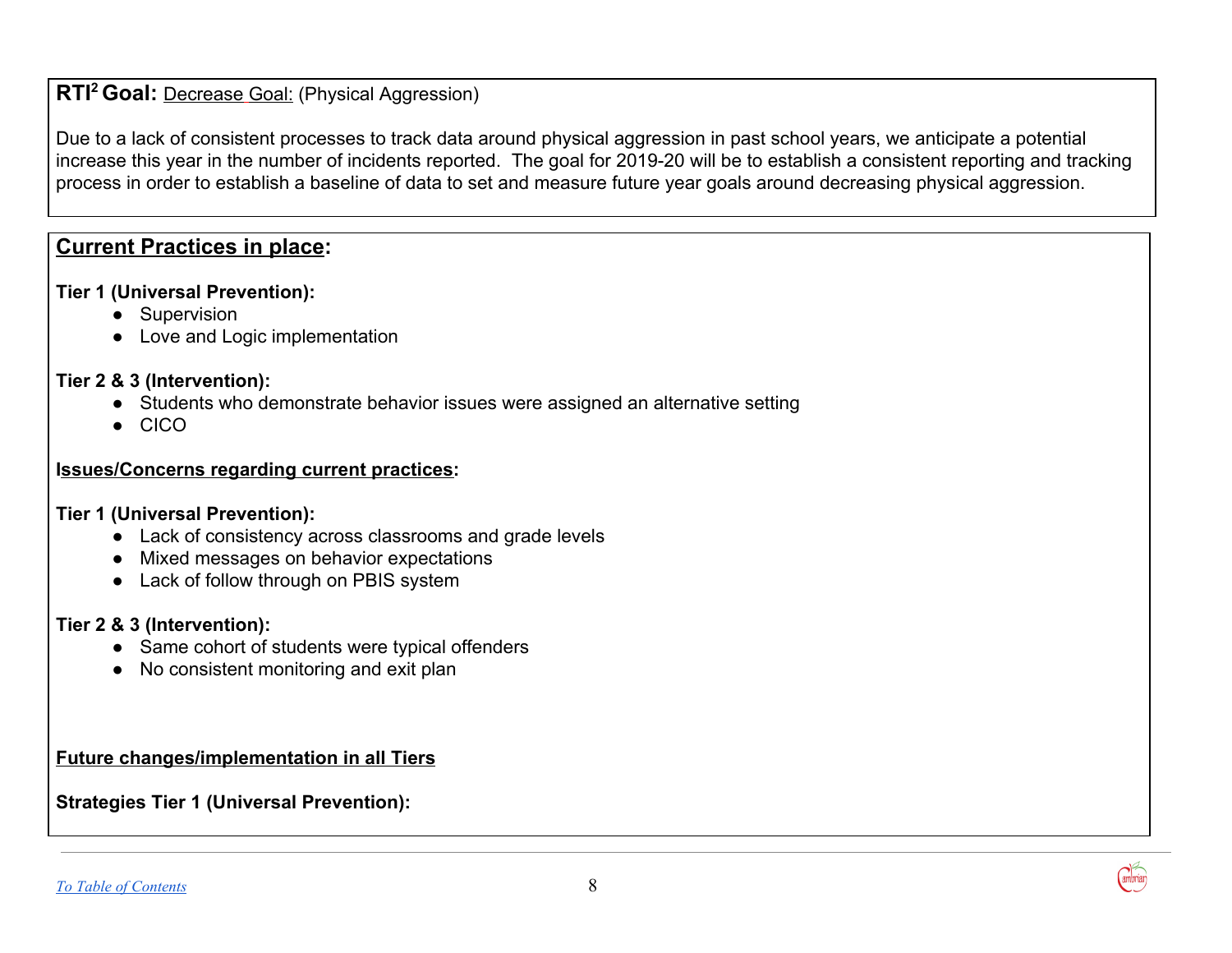- Refocus on PBIS systems schoolwide
- Retraining of staff on PBIS
- Reviewed and revised the schoolwide behavior expectations
- Implementing second step curriculum
- Continuing project cornerstone expanding into kindergarten and TK
- Reviewed and revised the yard duty expectations with staff to make sure it is consistent

### **Strategies Tier 2 & 3 (Interventions):**

- Implementing CASSY counseling supports
- Focus on using updated district wide SST process
- Refining CICO monitoring and exit procedure
- Utilizing school psychologist to support more students

## **Annual Safety Goals Action Plan**

| <b>TO DO</b>                                                                                                                                                                            | <b>DUE DATE</b>                                                                           | <b>COMPLETED</b> |
|-----------------------------------------------------------------------------------------------------------------------------------------------------------------------------------------|-------------------------------------------------------------------------------------------|------------------|
| Update The Above School Safety Plan Goals<br>• Positive School Climate -PBIS/Rtl <sup>2</sup> , Major/Minors, Referral Process<br>(Appendix: Sign-in and agenda)<br><b>Safety Goals</b> | May 2019                                                                                  |                  |
| <b>Parent/Student Notification</b><br>• Site Handbook: PBIS/Rtl <sup>2</sup> , Major/Minors, Referral Process, Suspensions,<br>Expulsions, Zero Tolerance                               | August 2019<br>* NEW students shall receive a copy on the<br>first day they attend school |                  |
| School Wide Expectations Taught and Retaught                                                                                                                                            | Expectations are taught in August and<br>reviewed after specific breaks                   |                  |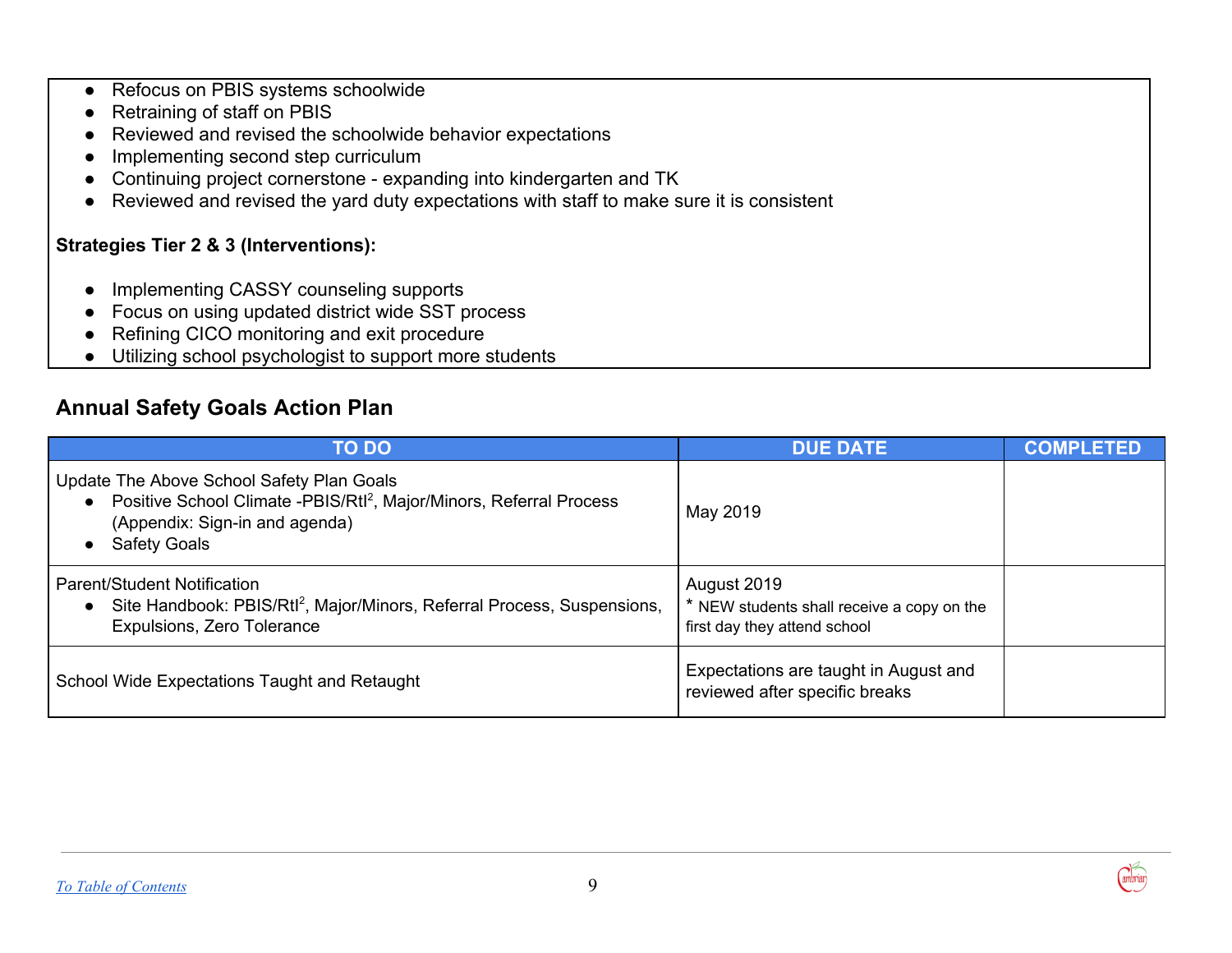# <span id="page-10-0"></span>**Section 4**

## **Child Abuse, Maltreatment, and Neglect**

### **Definition of a Child**

Any person under 18 years of age.

#### **Definition of Child Abuse or Maltreatment**

*Physical, sexual, or emotional mistreatment or neglect of a child.*

Child abuse or child maltreatment is physical, sexual, and/or psychological maltreatment or neglect of a child or children, especially by a parent or a caregiver. Child abuse may include any act or failure to act by a parent or a caregiver that results in actual or potential harm to a child, and can occur in a child's home, or in the organizations, schools or communities the child interacts with.

Child abuse does not include:

- A mutual fight between minors;
- An injury that is caused by the actions of a peace officer using reasonable and necessary force within the scope of his or her employment;
- An injury caused by any force that is reasonable and necessary for a person employed by or engaged in a school:
- To stop a disturbance threatening physical injury to people or damage to property;
- For purposes of self-defense;
- To obtain possession of weapons or other dangerous objects within the control of a pupil; or
- To exercise the degree of control reasonably necessary to maintain order, protect property, protect the health and safety of pupils, and maintain proper and appropriate conditions conducive to learning.

#### **Mandated Child Abuse Reporters**

Mandated reporters are required, by law, to report all known or suspected cases of child abuse or neglect. It is not the job of the mandated reporter to determine whether the allegations are valid. If child abuse or neglect is reasonably suspected or if a pupil shares information with a mandated reporter leading him/her to believe abuse or neglect has taken place, the report must be made.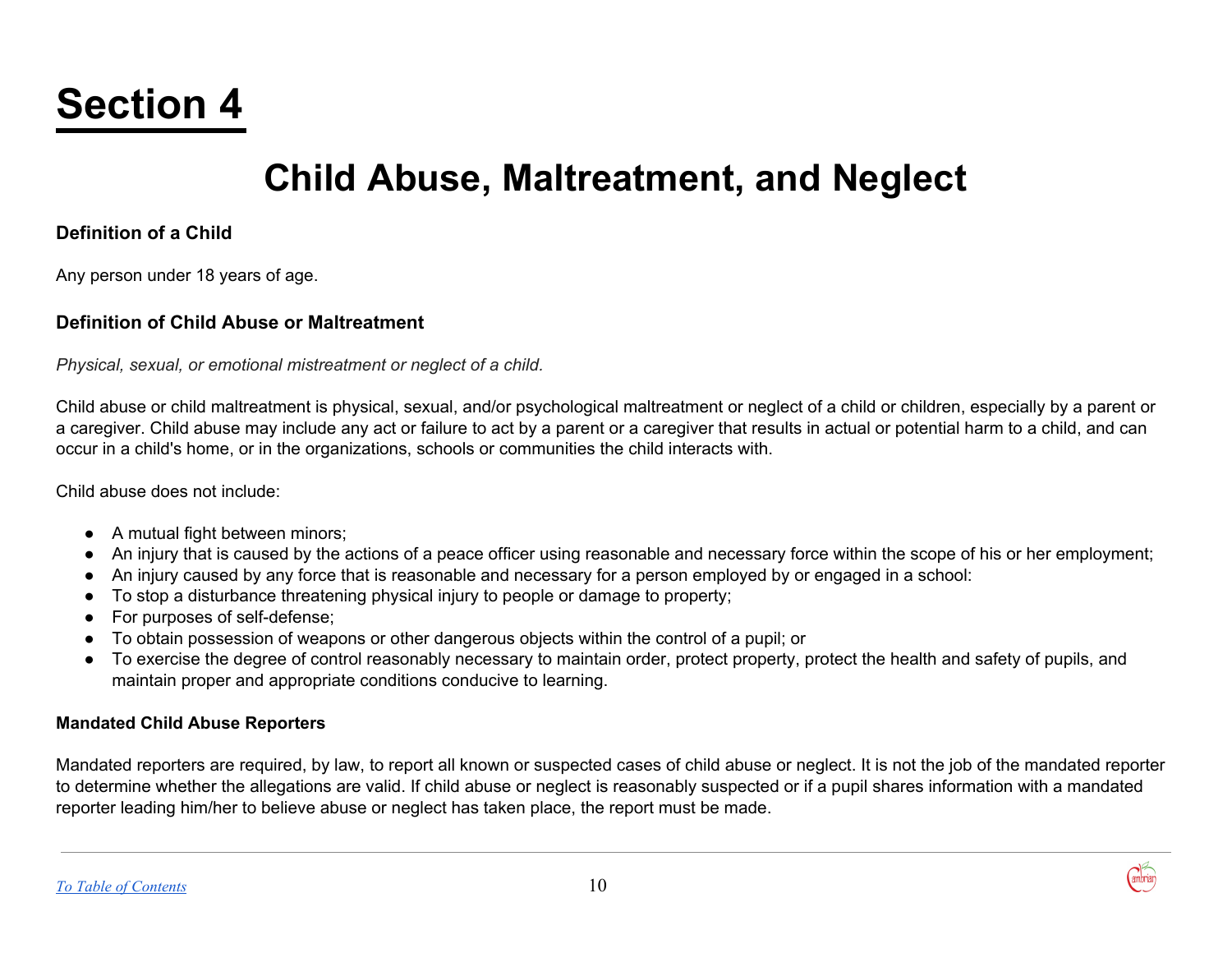All Cambrian School District employees are mandated reporters pursuant to California Penal Code Section 11165.7, 11166.5 and the Child Abuse and Neglect Reporting Act, Penal Code 11164.

The report should be made immediately over the telephone to the child protective agency and followed up with a required written report. Cambrian School Districit employees will not investigate child abuse allegations, nor attempt to contact the person suspected of child abuse or neglect.

Failure to report known or reasonable suspicion of child abuse, including sexual abuse, is a misdemeanor. Mandated reporters are provided immunity from civil or criminal liability as a result of making a mandated report of child abuse.

## **Child Sexual Abuse**

#### **Definition of Child Sexual Abuse**

All sexual touching between an adult and a child is sexual abuse. Sexual touching between children can also be sexual abuse when there is a significant age difference (often defined as 3 or more years) between the children or if the children are very different developmentally or size-wise. Sexual abuse does not have to involve penetration, force, pain, or even touching. If an adult engages in any sexual behavior (looking, showing, or touching) with a child to meet the adult's interest or sexual needs, it is sexual abuse. This includes the manufacture, distribution and viewing of child pornography.

### **Child Sexual Abuse or Activity Reporting**

Voluntary Sexual Activity may or may not be reportable. Even if the behavior is voluntary, there are circumstances where the behavior is abusive, either by Penal Code definition or because of an exploitative relationship, and then this behavior must be reported. If there is reasonable suspicion of sexual abuse prior to the consensual activity, the abuse must be reported.

Mandated reports of sexual activity must be reported to either the Department of Health and Human Services or the appropriate police jurisdiction.

### **Reportable for any Child:**

- Involuntary sexual activity
- Sodomy, oral copulation, penetration of a genital or anal opening by a foreign object, even if consensual, with a partner of any age
- Incest, even if it voluntary. Incest is a marriage or act of intercourse between parents and children; ancestors and descendants of every degree; brothers and sisters of half and whole blood and uncles and nieces or aunts and nephews and adopted children. Family Code § 2200

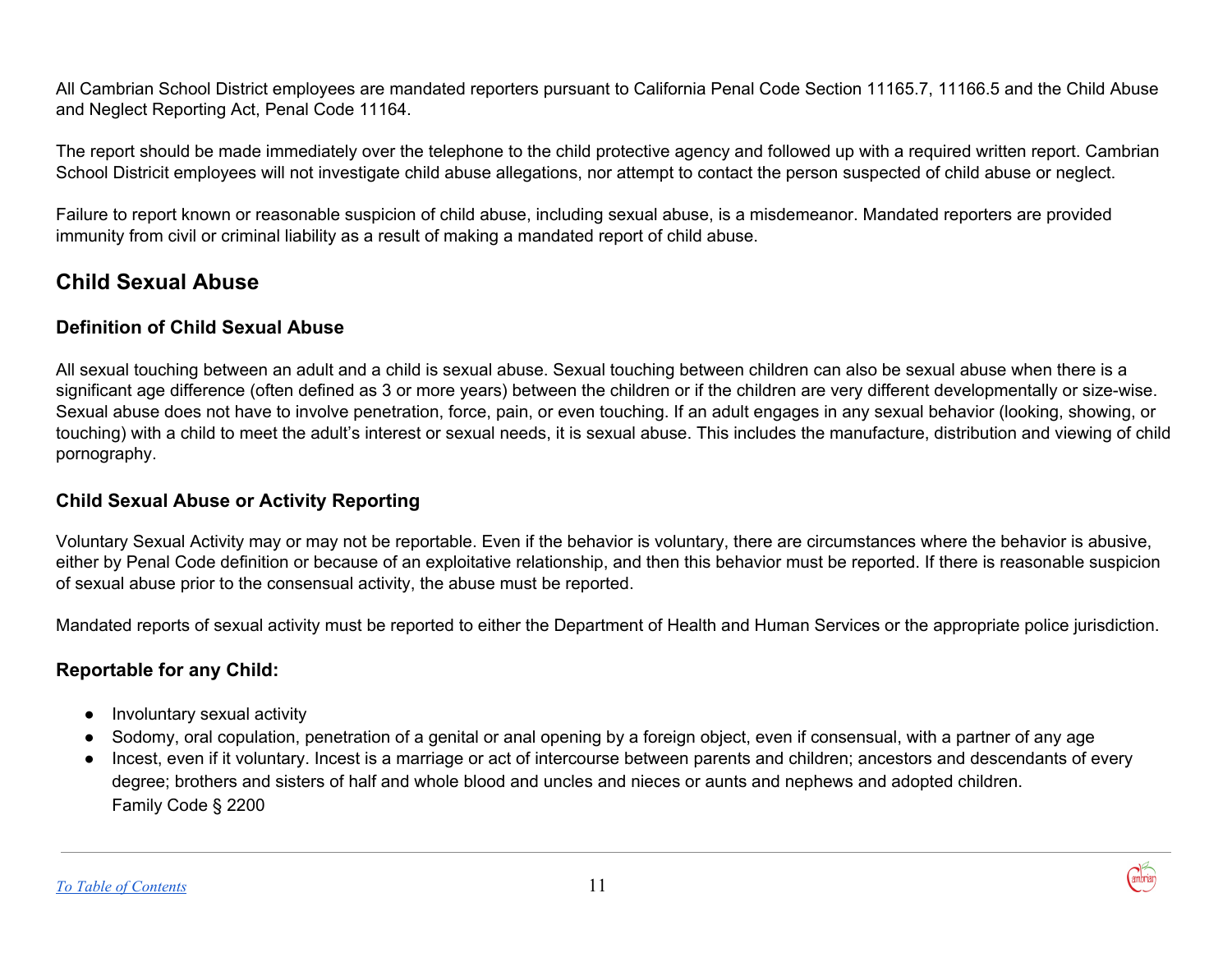### **Reportable Sexual Activity if a Child is:**

- **● Younger than 14 years of age and:**
	- Partner is younger than 14 years old, but there is a disparity in chronological or maturational age or indications of intimidation, coercion, or bribery or other indications of an explosive relationship
	- Partner is 14 years or older
	- o Lewd and/or lascivious acts by a partner of any age. \*The perpetrator has the intent of "Arousing, appealing to or gratifying the lust, *passions, or sexual desires of the perpetrator or the child."*
	- Partner is alleged spouse and over 14 years of age. \**The appropriate authority will determine the legality of the marriage*

#### ● **14 or 15 Years of Age and:**

- Partner is younger than 14 years old
- Sexual intercourse with a partner older than 21 years of age
- Lewd and/or lascivious acts by a partner that is more than 10 years older than the child. \**The perpetrator has the intent of "Arousing, appealing to or gratifying the lust, passions, or sexual desires of the perpetrator or the child."*
- Partner is alleged spouse and over 21 years of age. \**The appropriate authority will determine the legality of the marriage*

#### ● **16 or 17 years of age and:**

- The partner is less than 14 years of age
- Sexual intercourse with a partner older than 14 years of age and there is evidence of an exploitative relationship
- Partner is the alleged spouse and there is evidence of an exploitative relationship. \**The appropriate authority will determine the legality of the marriage.*

### **No Mandatory Report is required if the Child is:**

- **● Younger than 14 years old and:**
	- **○** Partner is younger than 14 years old and of similar chronological or maturational age.
	- **○** Sexual behavior is voluntary and consensual
	- **○** There are no indications of intimidation, coercion, bribery, or other indications of exploitative relationships

#### **● 14 or 15 years of age and:**

- **○** Sexual intercourse with a partner older than 14 and less than 21 years of age and
- **○** There is no indication of abuse, neglect, and/or evidence of an exploitative relationship

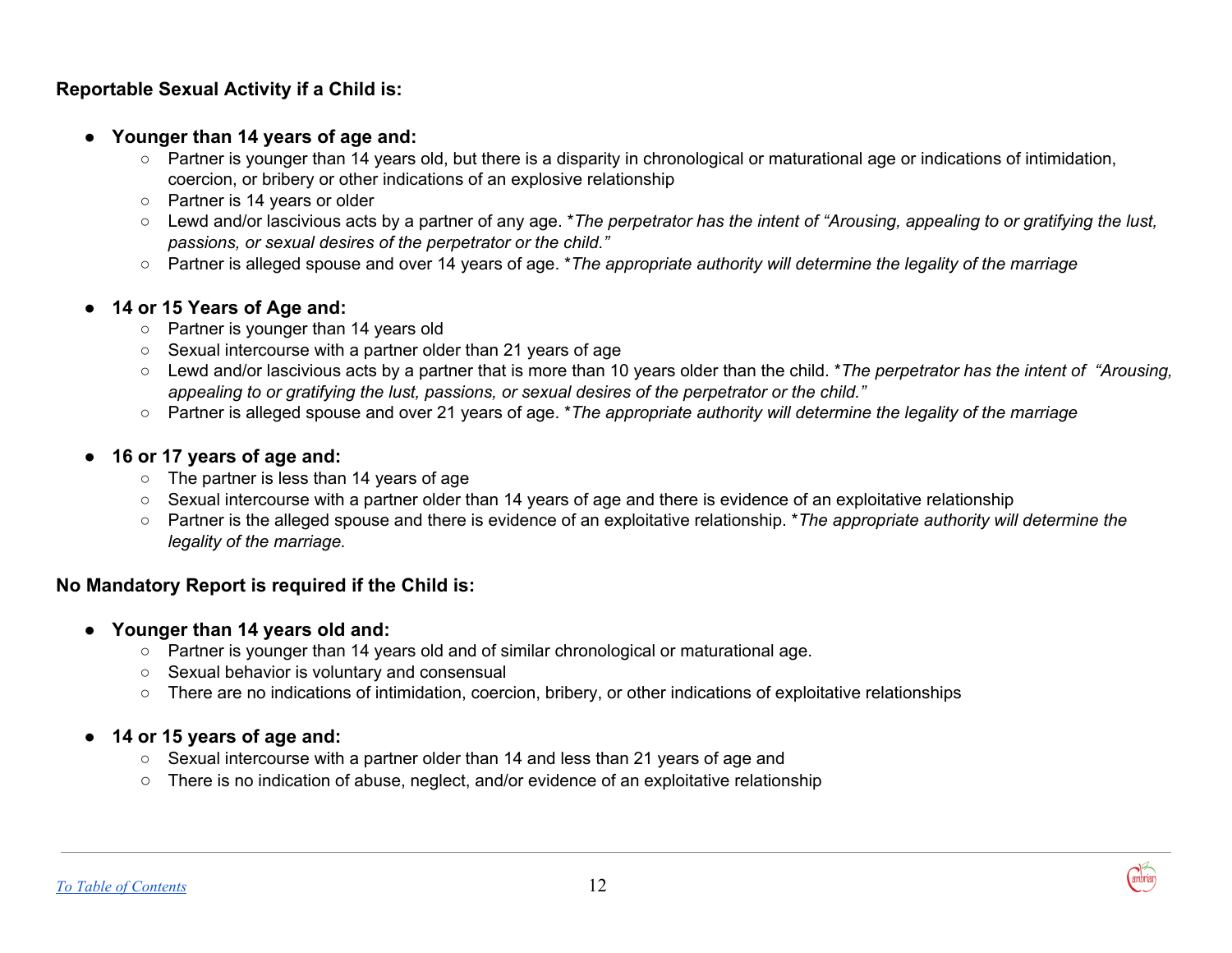#### **● 16 or 17 years of age and:**

- **○** Sexual intercourse with a partner older than 14
- **○** There is no indication of abuse or evidence of an exploitative relationship

Mandated child abuse reporters are not mandated under the child abuse reporting law to report Unlawful Sexual Intercourse (Statutory Rape) that is consensual except in the situations described above.

### **Defintion of Statuory Rape in California**

An adult (someone 18 or older) who has sex with a minor (someone younger than 18), even if the sex is consensual.

## **Child Abuse, Maltreatment and Neglect Action Plan**

| To Do l                                            | <b>Required Timeline</b> | <b>Completed</b> |
|----------------------------------------------------|--------------------------|------------------|
| Staff Development (Appendix: Sign-in and Agenda)   | September (Online)       |                  |
| Provide staff with written notification (Appendix) | September                |                  |

## **Child Abuse Reporting Number: (408) 299**‑**2071**

*Reports are available in the school office*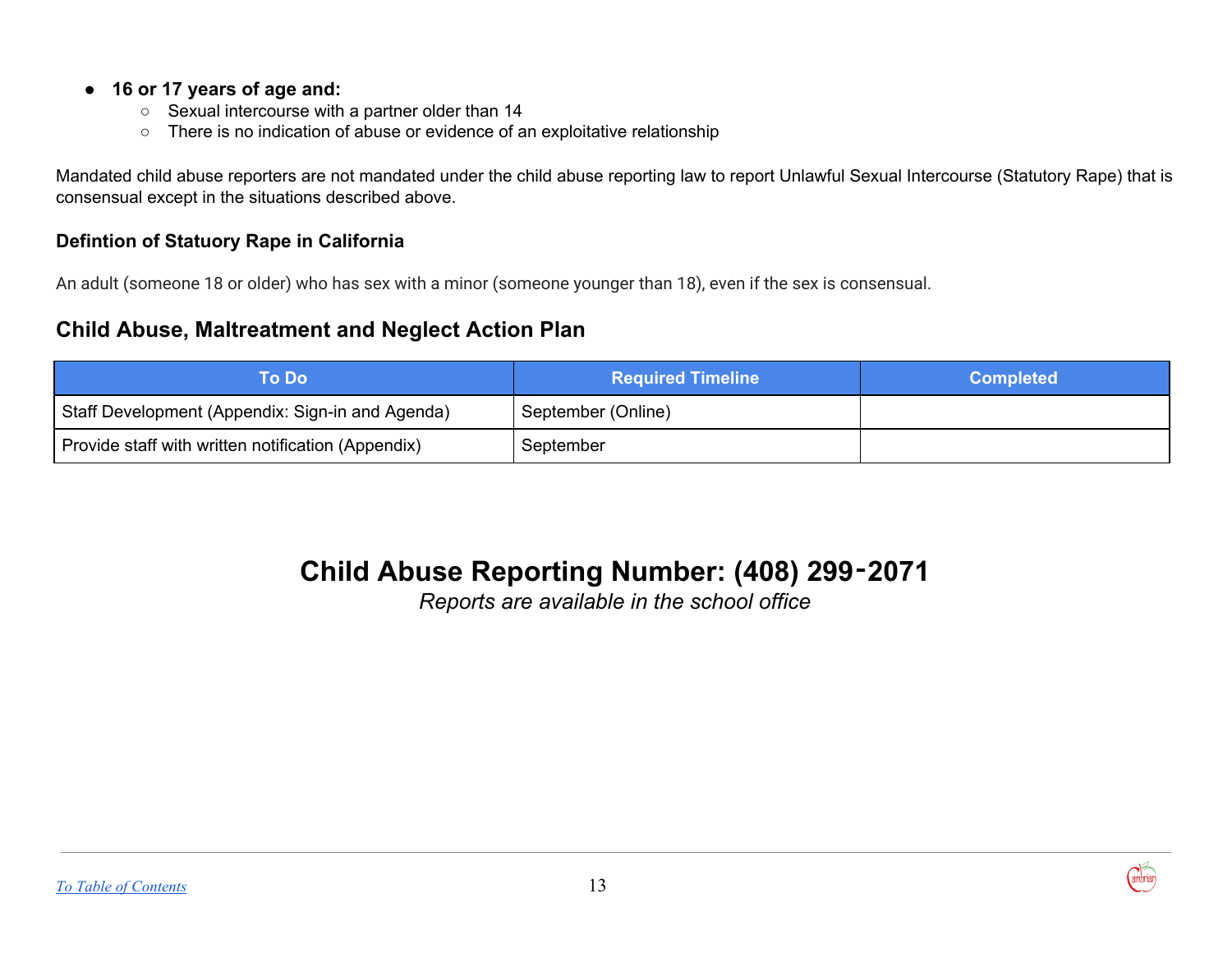# <span id="page-14-0"></span>**Section 5**

## **Emergency and Disaster Procedures and Actions**

## <span id="page-14-1"></span>**The Basic Plan: Coordination with Local, State, and Federal Agencies**

The Basic Plan addresses the Cambrian School District responsibilities in emergencies associated with natural disaster, human-caused emergencies and technological incidents. It provides a framework for coordination of response and recovery efforts within the District in coordination with local, State, and Federal agencies. The Plan establishes an emergency organization to direct and control operations at all sites during a period of emergency by assigning responsibilities to specific personnel.

#### **The Basic Plan:**

- Conforms to the Federally mandated National Incident Management System (NIMS), State mandated Standardized Emergency Management System (SEMS) and effectively restructures emergency response at all levels in compliance with the Incident Command System (ICS).
- Establishes response policies and procedures, providing Sartorette clear guidance for planning purposes
- Describes and details procedural steps necessary to protect lives and property
- Outlines coordination requirements
- Provides a basis for unified training and response exercises to ensure compliance

#### **Requirements**

The Plan meets the requirements of Santa Clara County's policies on Emergency Response and Planning, the Standardized Emergency Management System (SEMS) Operational Area Response, and defines the primary and support roles of the District and individual schools in after-incident damage assessment and reporting requirements.

### **Objectives**

- Protect the safety and welfare of students, employees and staff
- Provide for a safe and coordinated response to emergencies
- Protect the District's facilities and properties
- Enable the District to restore normal conditions with minimal confusion in the shortest time possible

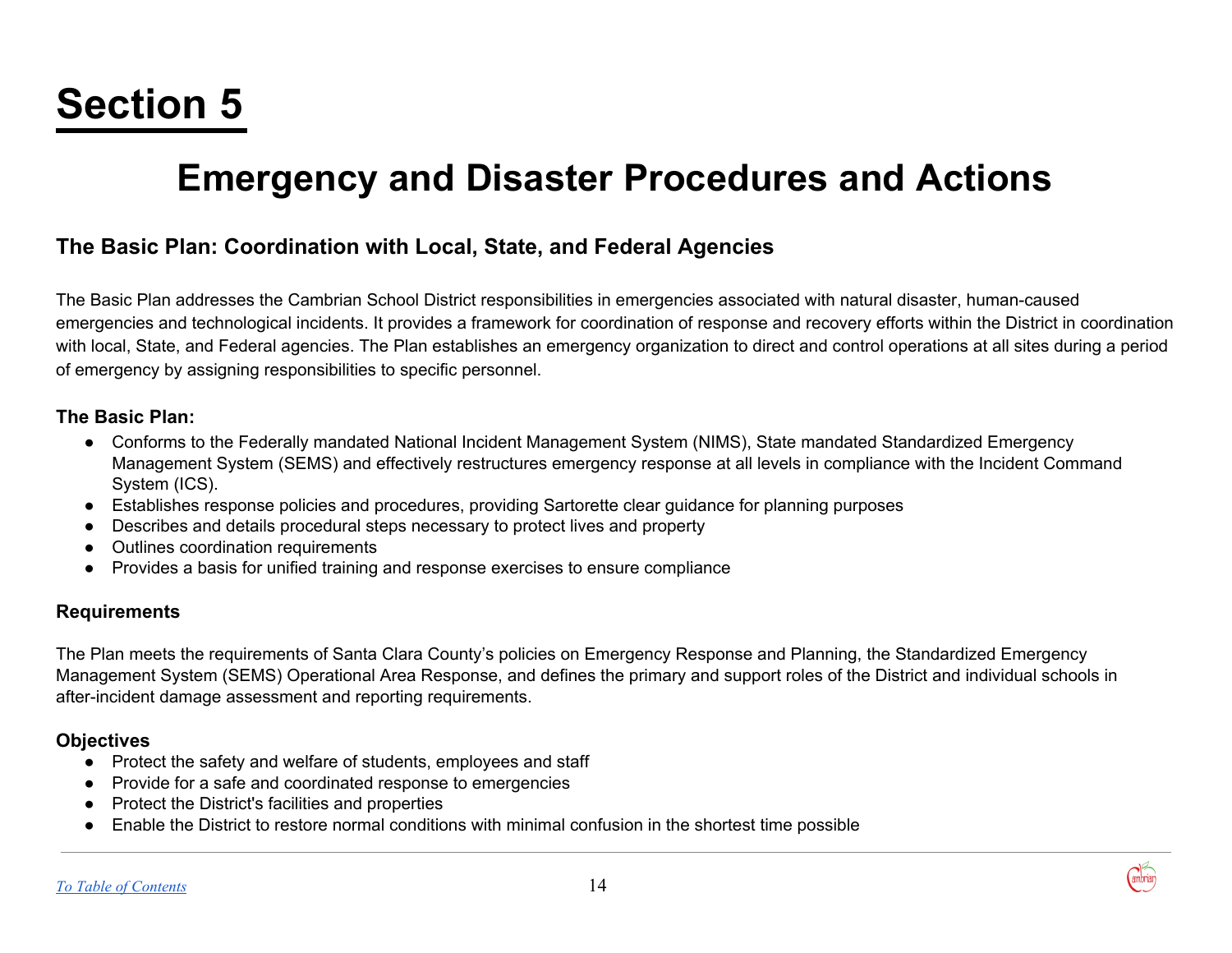- Provide for interface and coordination between sites and the District Emergency Operations Center (EOC)
- Provide for interface and coordination between sites and the County or city EOC in which they reside
- Provide for the orderly conversion of pre-designated District sites to American Red Cross shelters, when necessary

Schools are required by both federal statute and state regulation to be available for shelters following a disaster. The American Red Cross (ARC) has access to schools in damaged areas to set up their mass care facilities, and local governments have a right to use schools for the same purposes. This requires close cooperation between school officials and ARC or local government representatives, and should be planned and arranged for in advance.

### **Authorities and References: State of California**

- **California Emergency Services Act** (Chapter 7, Division 1, Title 2, California Government Code): The Act provides the basic authorities for conducting emergency operations following a proclamation of Local Emergency, State of Emergency, or State of War Emergency by the Governor and/or appropriate local authorities, consistent with the provisions of this Act.
- **● California Government Code, Section 3100, Title 1, Division 4, Chapter 4.** States that public employees are disaster service workers, subject to such disaster service activities as may be assigned to them by their superiors or by law. The term "public employees" includes all persons employed by the state or any county, city and county, state agency or public district, excluding aliens legally employed.
	- **○** The law applies to public school employees in the following cases:
		- When a local emergency is proclaimed.
		- When a state of emergency is proclaimed
		- When a federal disaster declaration is made
	- The law has two ramifications for School District employees:
		- It is likely that public school employees are pressed into service as Disaster Service Workers by their superiors,
		- and may be asked to do jobs other than their usual duties for periods exceeding their normal working hours.
		- When pressed into disaster service, employees' Workers' Compensation Coverage becomes the responsibility of state government (OES), but the school pays their overtime pay. These circumstances apply only when a local or state emergency is declared.
	- States that (the Governor's Office of Emergency Services has stated) inadequately trained school staff render school officials potentially liable for acts committed or omitted by school staff acting within the scope of their training during or after a disaster. (Sub Sections 835-840.6).
	- It requires that school districts be prepared to respond to emergencies using SEMS. (Section 8607, the Petris Bill).

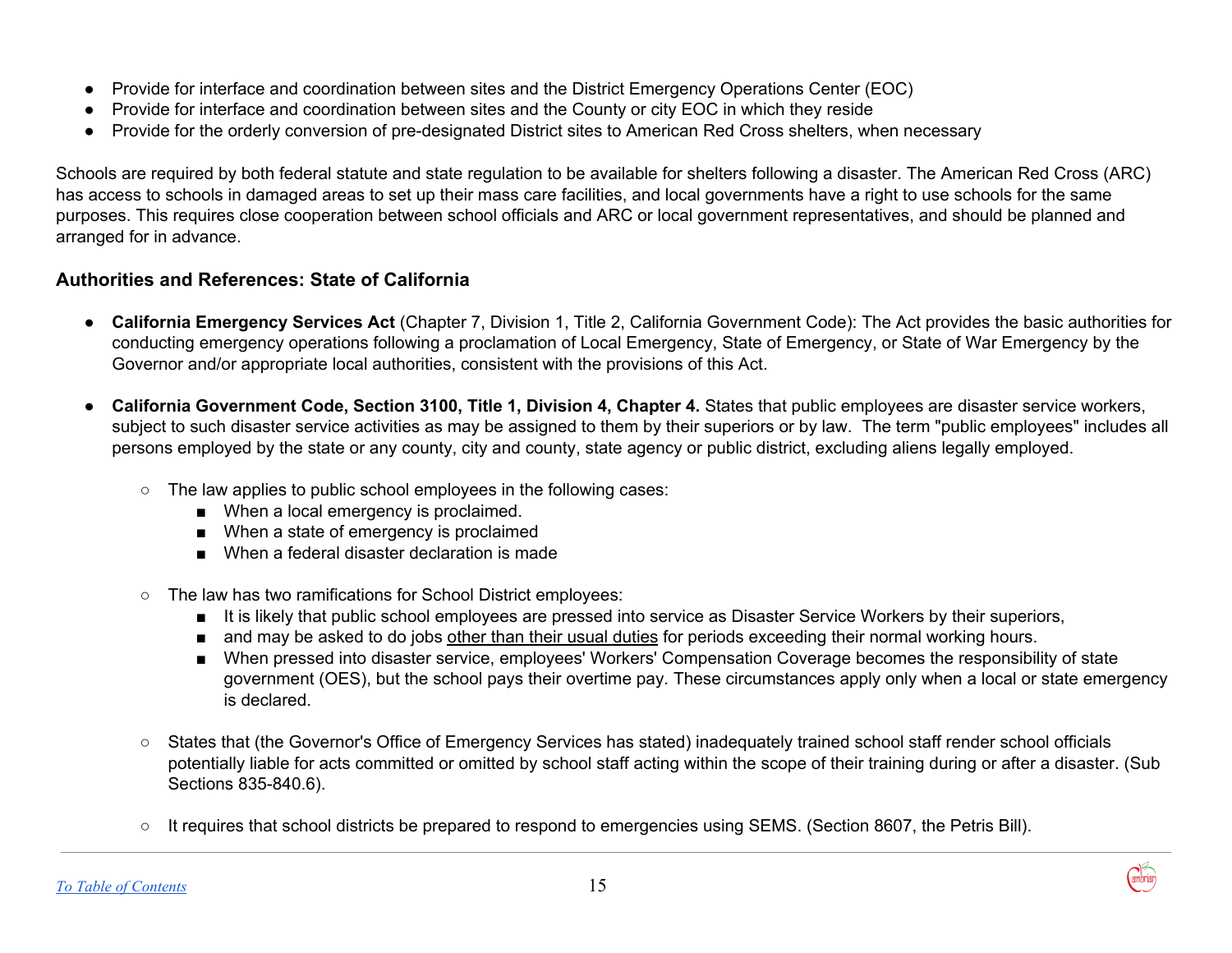- **California Civil Code, Chapter 9, Section 1799.102:** It provides for "Good Samaritan Liability" for those providing emergency care at the scene of an emergency. ("No person, who, in good faith and not for compensation, renders emergency care at the scene of an emergency, shall be liable for any civil damages resulting from any act or omission. The scene of an emergency shall not include emergency departments and other places where medical care is usually offered.")
- **California Education Code, Sections 35295-35297 (The Katz Act), Section 40041, 40042:** Requires that a school site disaster plan outline roles, responsibilities, and procedures for students and staff. It also requires that the school site emergency management organizational structure comply with SEMS, Title 19 Section 2400, and be ready for implementation at all times.
- **California Emergency Plan:** Promulgated by the Governor, and published in accordance with the California Emergency Services Act, it provides overall statewide authorities and responsibilities, and describes the functions and operations of government at all levels during extraordinary emergencies, including wartime. Section 8568 of the Act states, in part, that "...the State Emergency Plan shall be in effect in each political subdivision of the state, and the governing body of each political subdivision shall take such action as may be necessary to carry out the provisions thereof." Therefore, local emergency plans are considered extensions of the California Emergency Plan.

#### **Definition of an Incident**

An *incident* is an occurrence or event, either human-caused or caused by natural phenomena, that requires action by emergency response personnel to prevent or minimize loss of life or damage to property and/or natural resources.

○ Incidents are usually a single event that may be small or large. They occur in a defined geographical area and require local resources or, sometimes, mutual aid. There is usually one to a few agencies involved in dealing with an ordinary threat to life and property and to a limited population. Usually a local emergency is not declared and the jurisdictional EOC is not activated. Incidents are usually of short duration, measured in hours or, at most, a few days. Primary command decisions are made at the scene along with strategy, tactics, and resource management decisions

### **Definition of an Emergency**

The term *emergency* is used in several ways. It is a condition of disaster or of extreme peril to the safety of persons and property. In this context, an emergency and an incident could mean the same thing, although an emergency could have more than one incident associated with it.

○ *Emergency* is also used in Standardized Emergency Management System (SEMS) terminology to describe agencies or facilities, e.g., Emergency Response Agency, Emergency Operations Center, etc.

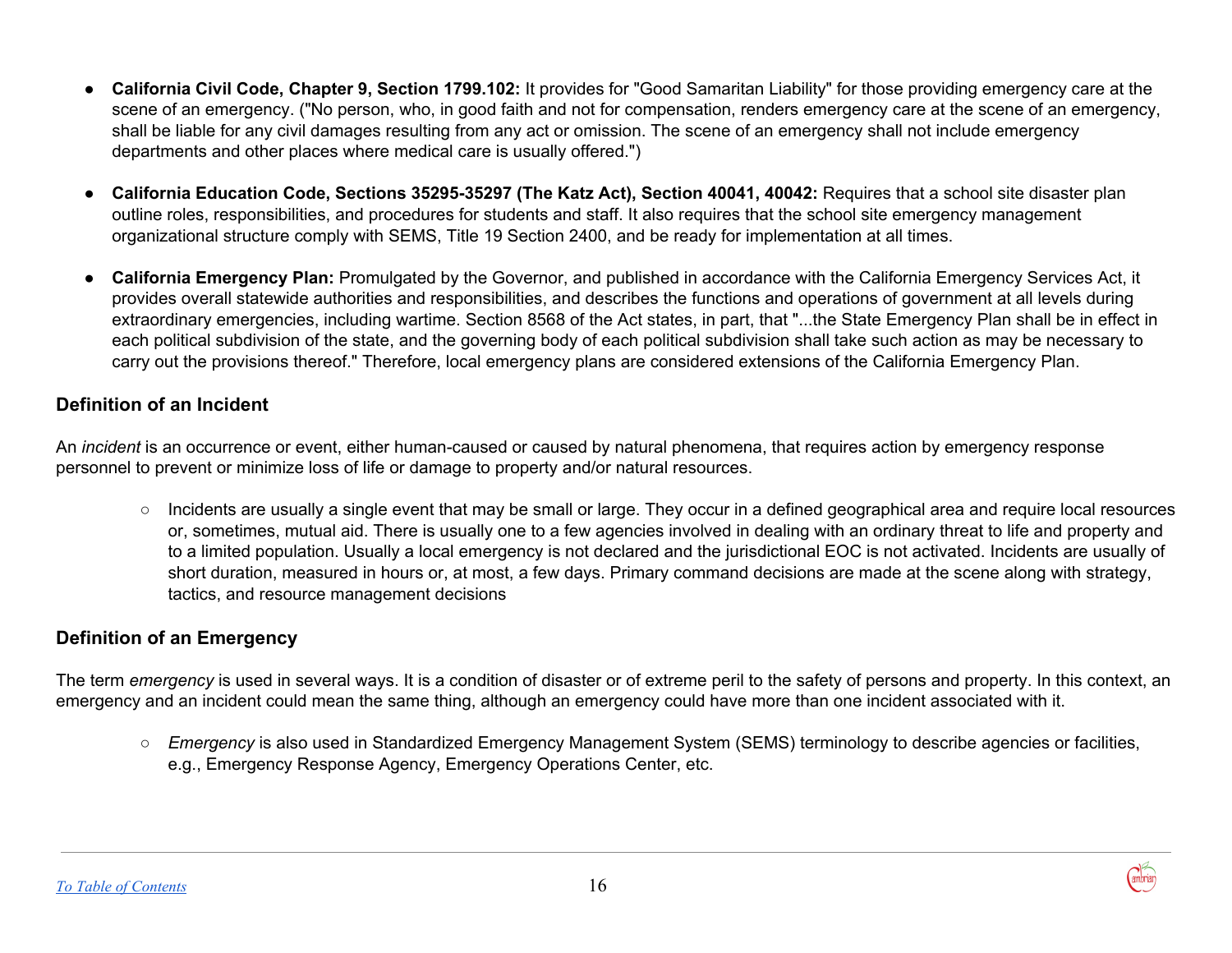- *Emergency* also defines a conditional state such as a proclamation of "Local Emergency". The California Emergency Services Act, of which SEMS is a part, describes three states of emergency:
	- State of War Emergency
	- State of Emergency
	- State of Local Emergency

## **Definition of a Disaster**

A *disaster* is defined as a sudden calamitous emergency event bringing great damage, loss, or destruction. Disasters may occur with little or no advance warning, e.g., an earthquake or a flash flood, or they may develop from one or more incidents, e.g., a major wildfire or hazardous materials discharge.

- Disasters are either single or multiple events that have many separate incidents associated with them. The resource demand goes beyond local capabilities and extensive mutual aid and support are needed. There are many agencies and jurisdictions involved including multiple layers of government. There is usually an extraordinary threat to life and property affecting a generally widespread population and geographical area.
- A disaster's effects last over a substantial period of time (days to weeks) and local government will proclaim a Local Emergency. Emergency Operations Centers are activated to provide centralized overall coordination of jurisdictional assets, departments and incident support functions Initial recovery coordination is also a responsibility of the EOCs.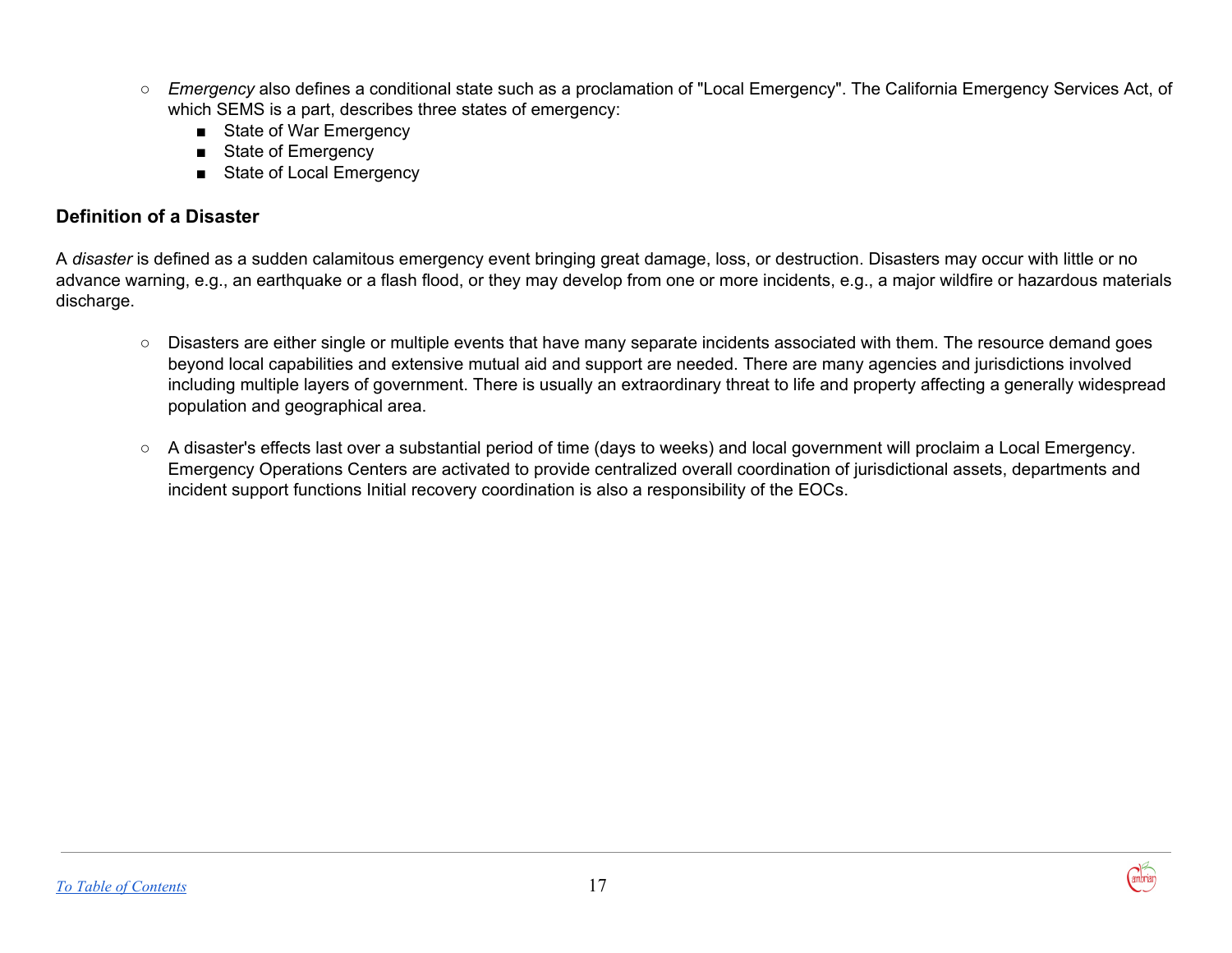## <span id="page-18-0"></span>**Incident Command System Duties for Cambrian (ICS)**

Cambrian School District follows the recommended Incident Command System for Schools and has designated the duties listed below to certain Cambrian School District employees in case of emergencies.

#### **Incident Commander Duties**

- Plan, organize, direct, and lead the entire emergency situation
- Wears a position identification vest
- Establish command post approximately 200 feet from buildings
- Assess situation, determine scope of incident:
	- o Evacuation
	- o Medical injuries
	- o Building damage
	- o Student and teacher accountability
- Secure perimeter of school site
- Obtain information from Operations, Planning, and Logistics
- Evaluate overall strategy on a continual basis
- Determine adequacy of resource
- Be the contact person for incoming resources
- Be the contact person for emergency personnel
- Advise 911 of location of triage area as well as student pickup area
- Set up a staging area for volunteers and additional resources
- Maintain unit/activity log (ICS Form 214)

## **Operations Leader Duties**

- Obtain situation briefing from the Incident Commander
- Wears a position identification vest
- Appoint Division Leaders for all grades
- Appoint Triage Leader
- Organize, direct, and control the physical operations of student accountability
- Be in contact with Division Leaders for all grades
- Be in contact with Triage Leader
- Order resources through the Incident Commander
- Designate a triage area and bus/parent pickup area
- Determine egress corridors for students

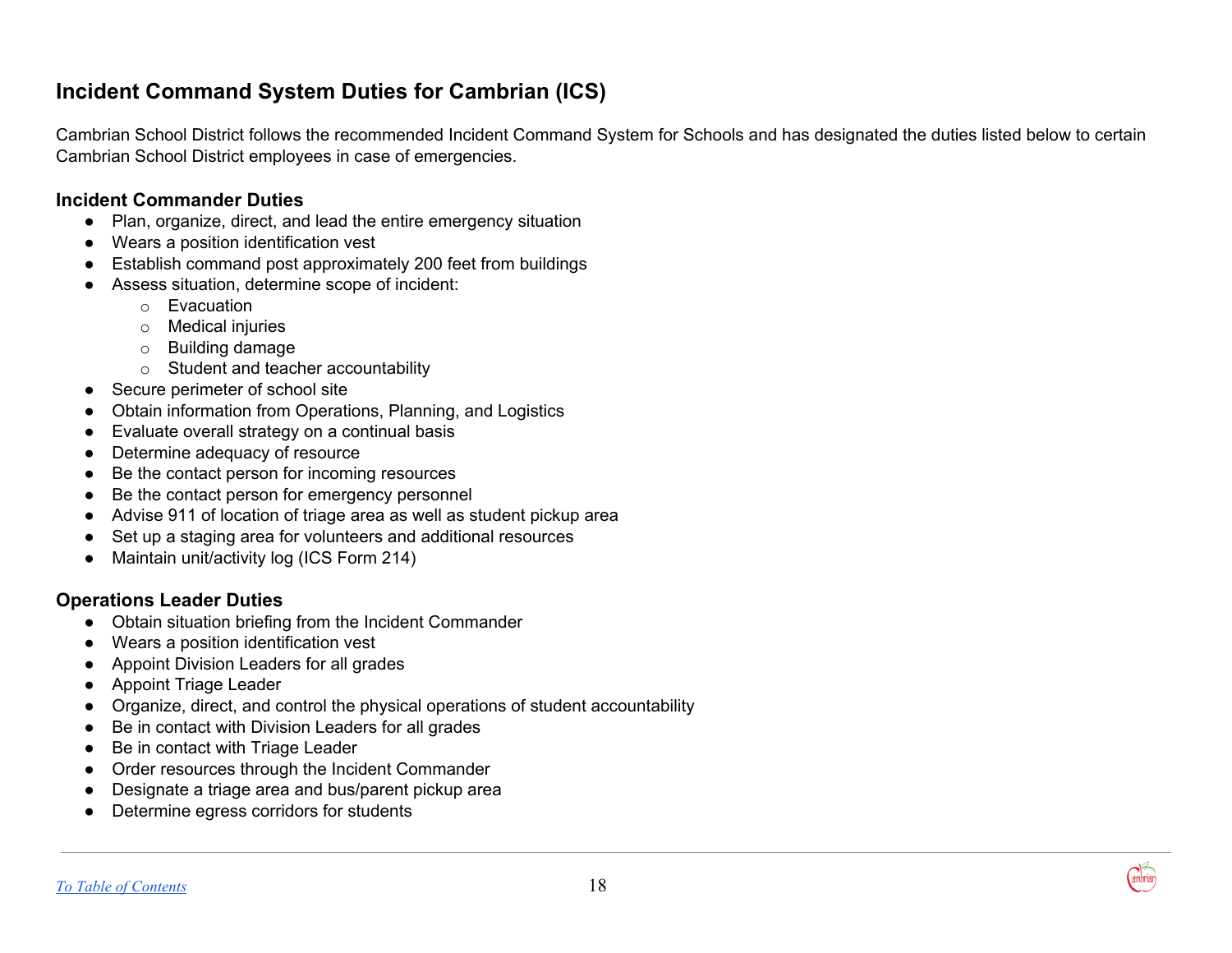- Request periodic progress reports from Division Leaders and Triage Leader
- Maintain unit/activity log (ICS Form 214)

#### **Logistics Leader Duties**

- Obtain situation briefing from the Incident Commander
- Wears a position identification vest
- Monitor service and support groups
	- $\circ$  Service additional radios and food and water supply
	- $\circ$  Support facilities and a custodian person for technical issues
- Make sure the perimeter of school is secure
- Maintain unit/activity log (ICS Form 214)

#### **Planning Leader Duties**

- Obtain situation briefing from the Incident Commander
- Wears a position identification vest
- Assist the I.C. in planning overall strategy for incident
- Document situation status
- Document resource status
- Obtain information from the Transportation Leader
- Keep records of every student and when they leave campus, and with who
- Document volunteers (parents or school personnel) who assist and where they are located
- Keep a running time of the event and timestamp important events (ICS Form 214)
- Record a staging area for additional resources
- Obtain a record of bus numbers and students and where they went from the Transportation Leader

### **Division Leader Duties**

- Plan, organize, direct, and lead your respective grade level
- Communicate all activities to Operations
- Wears a position identification vest
- Determine teacher and student accountability within your respective grade/division
- Assess situation, determine scope of incident:
	- o Evacuation
	- o Medical injuries (send injured teachers or students within your respective grade/division to the triage area)
- If a teacher is injured, assign another teacher to the class of the injured teacher
- Request additional volunteer/parent help through Operations
- Be the contact person for incoming resources

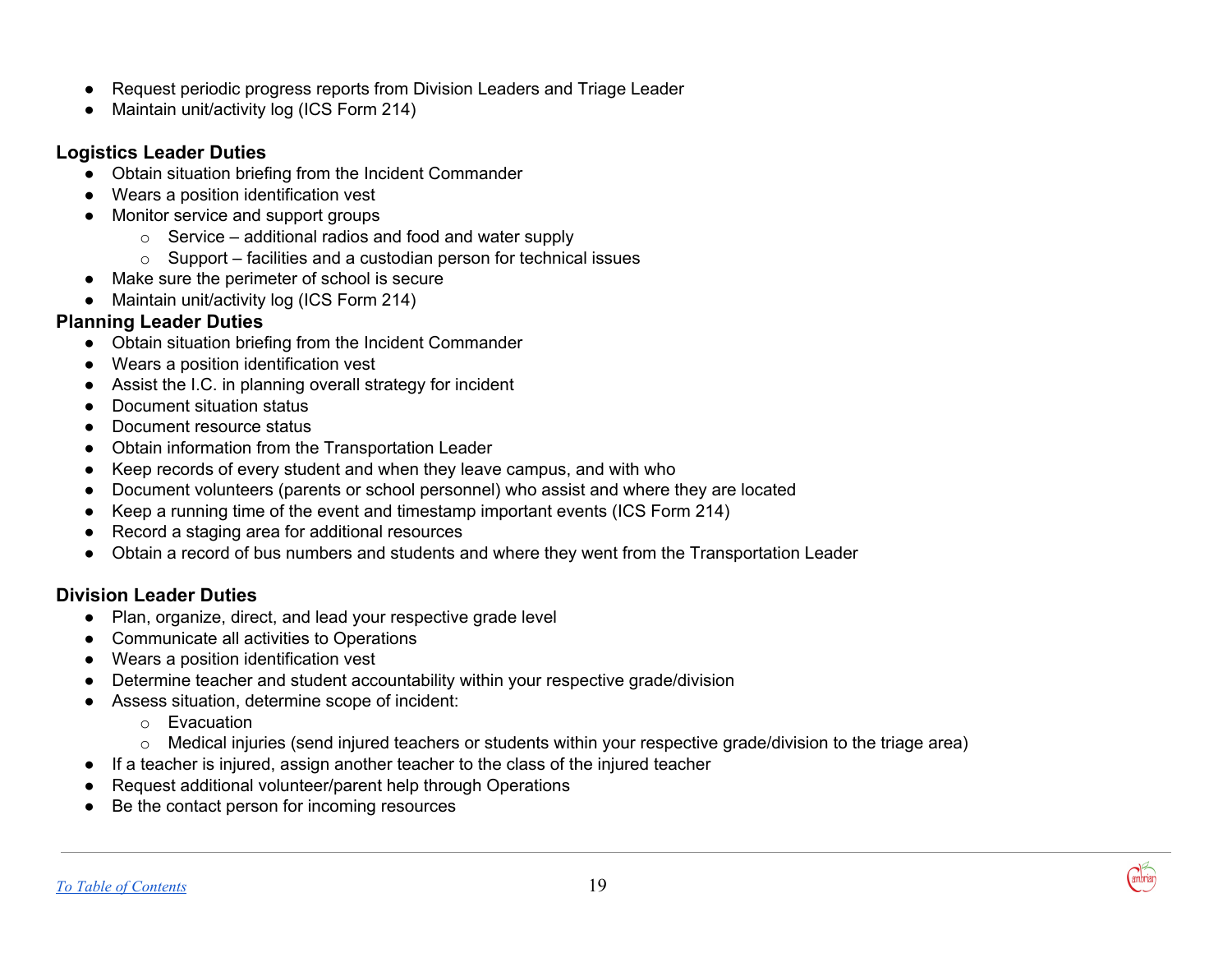● Maintain unit/activity log (ICS Form 214)

#### **Transportation Leader Duties**

- Obtain situation briefing from Planning
- Wears a position identification vest
- Obtain and record the numbers on the buses and where they went
- Obtain and record student names and what bus number they went on
- Obtain and record which students went with parents or guardians (check ID of parents who are picking up)
- Organize the exit corridors
- Report all information to Planning
- Maintain unit/activity log (ICS Form 214)

#### **Facilities Leader Duties**

- Obtain situation briefing from Logistics
- Secure utilities, e.g. gas, electricity
- Check school for structural stability (visual inspections only)
- Report to Logistics all findings
- Be a liaison with emergency responders

### **Triage Leader Duties**

- Obtain situation briefing from Operations
- Wears a position identification vest
- Identify and organize triage area
- Locate a triage area with easy access for emergency responders
- Identify immediate, delayed, and minor injuries
- If necessary, identify a morgue area
- Set up a cache of medical equipment in the triage area
- Provide a safe means of egress for patients
- Record all patients coming into and leaving the triage area
- Record where patients were taken to (hospital, morgue)
- Maintain unit/activity log (ICS Form 214)

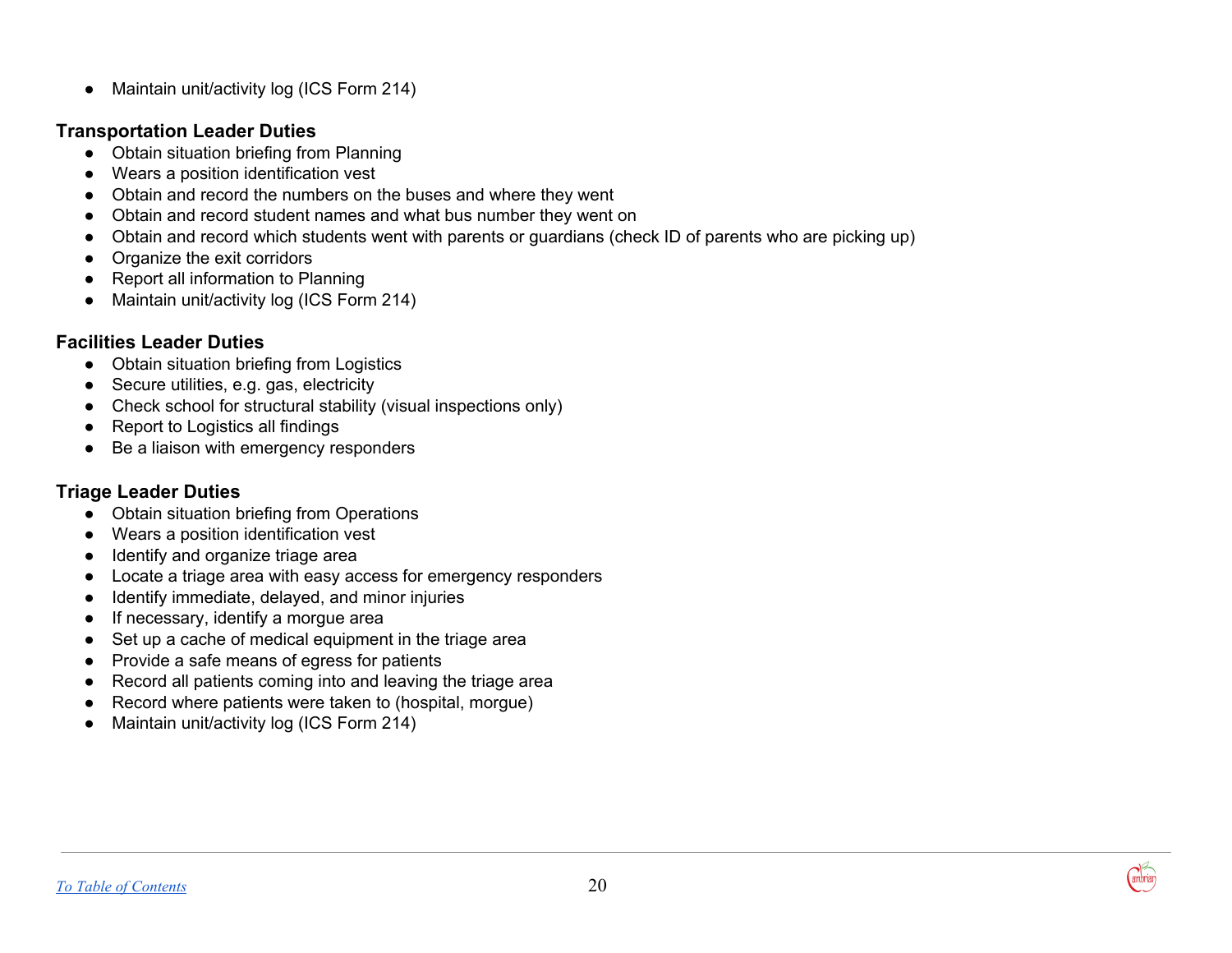## **Sartorette School ICS Flow Chart**

Disaster/Emergency Preparedness Organizational Flow Chart

<span id="page-21-0"></span>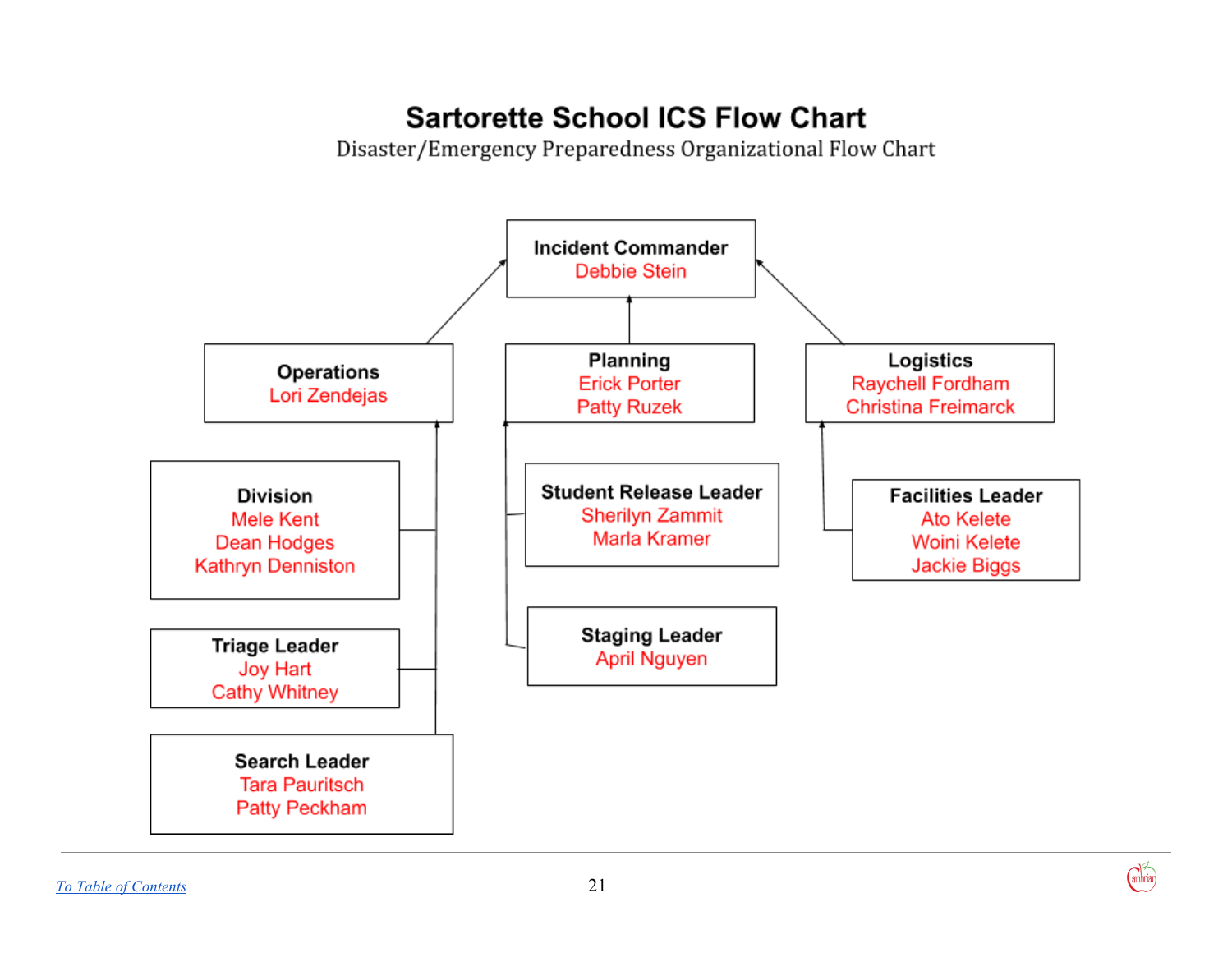## <span id="page-22-0"></span>**Emergency and Disaster Procedures and Actions**

The following emergencies cover a wide range of possible situations that may occur. The pages that follow are immediate response plans with action options listed for the *Incident Commander* (Principal) and staff. *All personnel* should be knowledgeable of the plans and capable of performing their responsibilities to implement them.

#### **Disaster Emergencies Types**

- Earthquake
- Fire
- **Explosion or Threat of an Explosion**
- Chemical Accident
- Flood
- Fallen Aircraft
- Utilities Failures
- Civil Defense
- Shelter-In-Place
- Lockdown or Hostage Situation

#### **Annual Requirements for Cambrian School District Sites**

- All Cambrian School District staff shall be trained in Emergency Procedures
- Emergency binders shall be updated and in classrooms by the first day of school
- Classroom teachers shall conduct emergency training with students within the first week of school
- Evacuation route maps shall be placed in all rooms (i.e. classrooms, library, work rooms, staff room, computer lab, offices etc.)

#### **○ Emergency Binders shall contain**

- Incident Command System flow chart for their site
- Staff List; name, position, room number, phone ext. (include all staff; yard duty, coaches, special ed. Librarian, etc.)
- Bell Schedule
- List of employees that are Cardiopulmonary Resuscitation (CPR) certified
- Order of Release
- Drill Schedule
- School Map
- Emergency and Disaster Procedures
- Class Roster and pencil

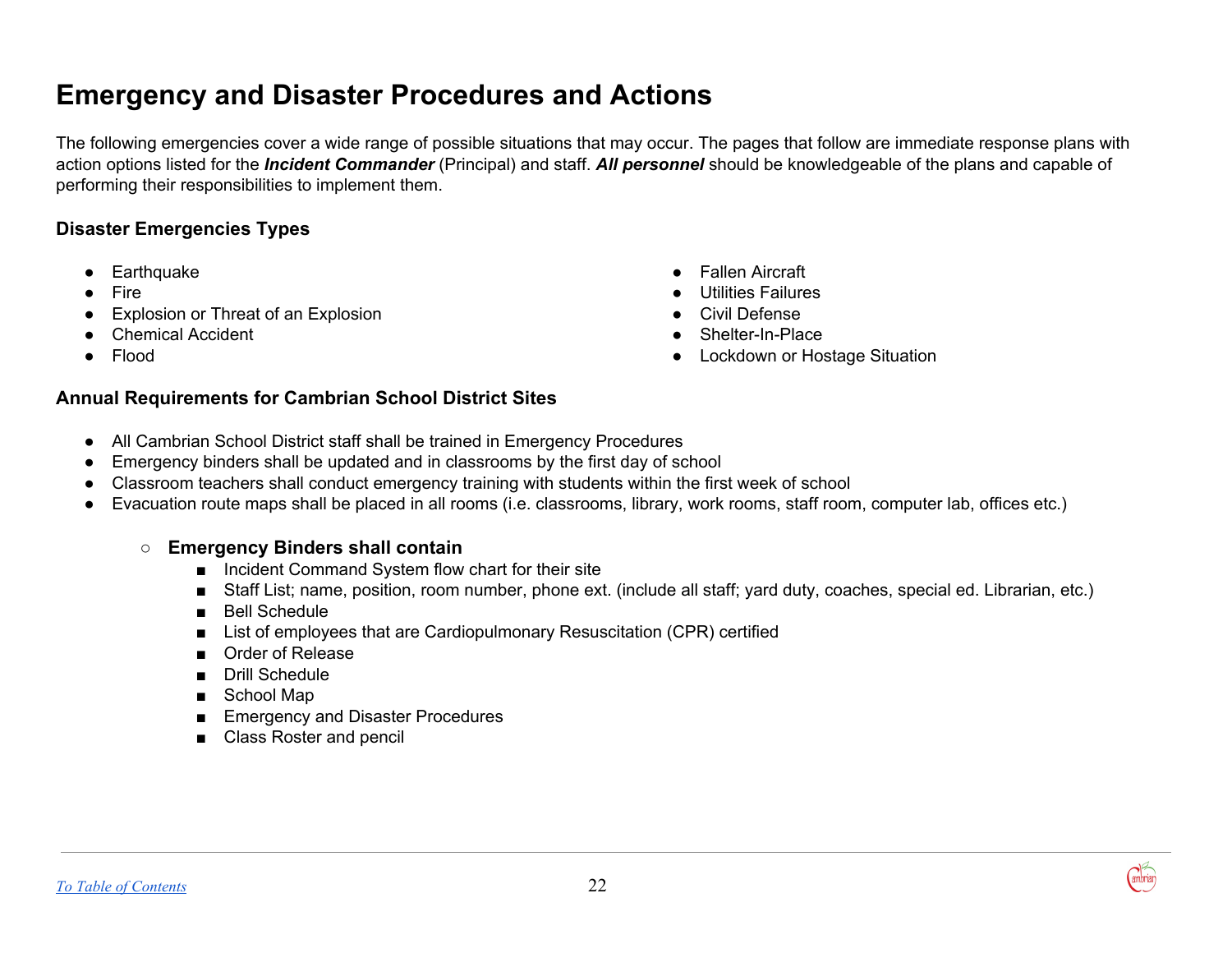## **Basic Types Of Actions**

## **Shelter In Place**

- **● Warning:** Will be given over the PA system and/or bell warning for 30 seconds, or a face-to-face warning. The Principal, *Campus Incident Commander,* is responsible for this warning.
- Action "S**helter In Place"** consists of:
	- Bringing students into the classroom
	- Holding them in the classroom pending further instruction
- **DO NOT** leave room until the "**All Clear**" bell signal rings, or until there is direction from the Principal, *Campus Incident Commander*. The "**All Clear**" signal will be a repeating ten-second ring and general a PA announcement.

## **Lockdown**

- **● Appropriate** for, but not limited to, a violent intruder on campus, sniper, shooting, hostage situation or riot
- **● Warning:** Will be given over the PA and/or a bell warning.
- **●** Action "**Lockdown**" consists of:
	- **○** Locking all building and classroom
	- **○** Closing drapes and blinds if class is equipped with them
	- **○** Turn off lights
	- **○** Barricade the door with furniture and create an interior barrier of desks to hide behind in the corner of the room opposite the door. If classes are not in session (lunch, break, or student are on fields during PE) they are to run in the opposite direction of the incident to a place of safety (off campus if necessary)
	- **○** Students and staff must remain on the floor and behind your interior barricade
- **DO NOT** leave room until the "**All Clear**" bell signal rings, or until there is direction from the Principal, *Incident Commander*. The "**All Clear**" signal will be a repeating ten-second ring and general PA announcement.

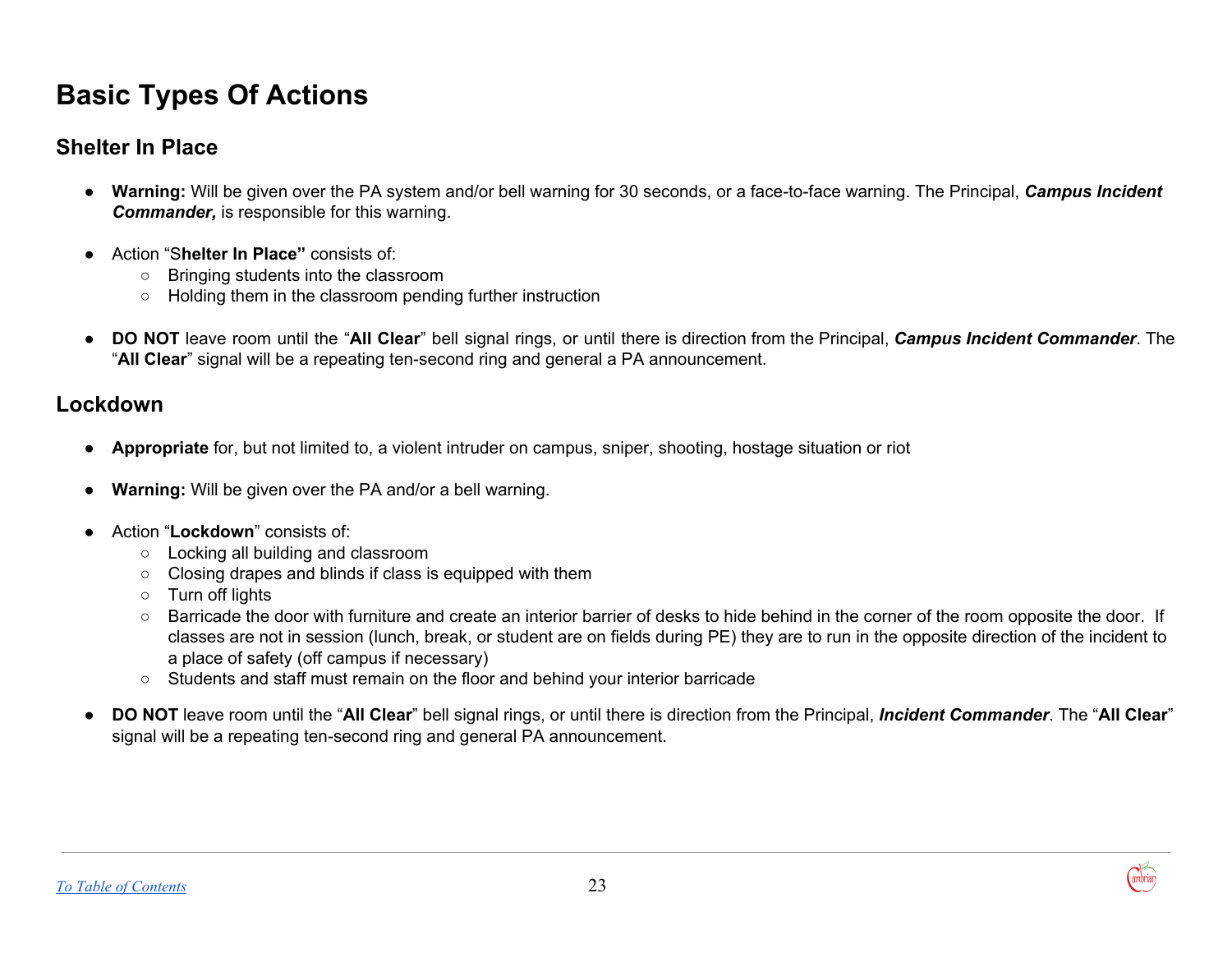## **Leave Building**

- **● Appropriate** for, but not limited to, fire, peacetime, bomb threat, chemical accident, explosion or threat of an explosion, following an earthquake or other similar occurrences, which might make the building uninhabitable.
- **● Warning:** Will be the fire alarm signal to alert classrooms to evacuate.
- Action "**Leave Building**" consists of:
	- Orderly movement of students and staff from inside the school building to outside areas of safety or playground evacuation site.
	- If a gas odor is noticed in the immediate area or school site area, do not ring the bell or turn on the light switches. Use verbal means to alert classrooms and evacuate.

## **Drop, Cover, and Hold**

- **● Appropriate** for, but not limited to, earthquake, explosion, or surprise nuclear attack
- **● Warning:** Is the beginning of a disaster itself.
- Action "**Drop-Cover-Hold**" consists of:
	- **DUCK** or **DROP** down on the floor
	- Take **COVER** under a sturdy desk, table or other furniture with backs to the windows. Protect head and neck with arms
	- **HOLD** onto the furniture and be prepared to move with it
	- **○** Students in wheelchairs should remain in the wheelchair and protect the head and vital organs.

## **Student Release**

- **● Appropriate** for any emergency or disaster
- **●** Action "**Student Release**" consists of:
	- **○** Students only being released to a parent, guardian or other adult specified on the student's emergency card. *There shall be no exceptions to this policy*.
	- $\circ$  Students who are not picked up by their parents may be transported to another student shelter

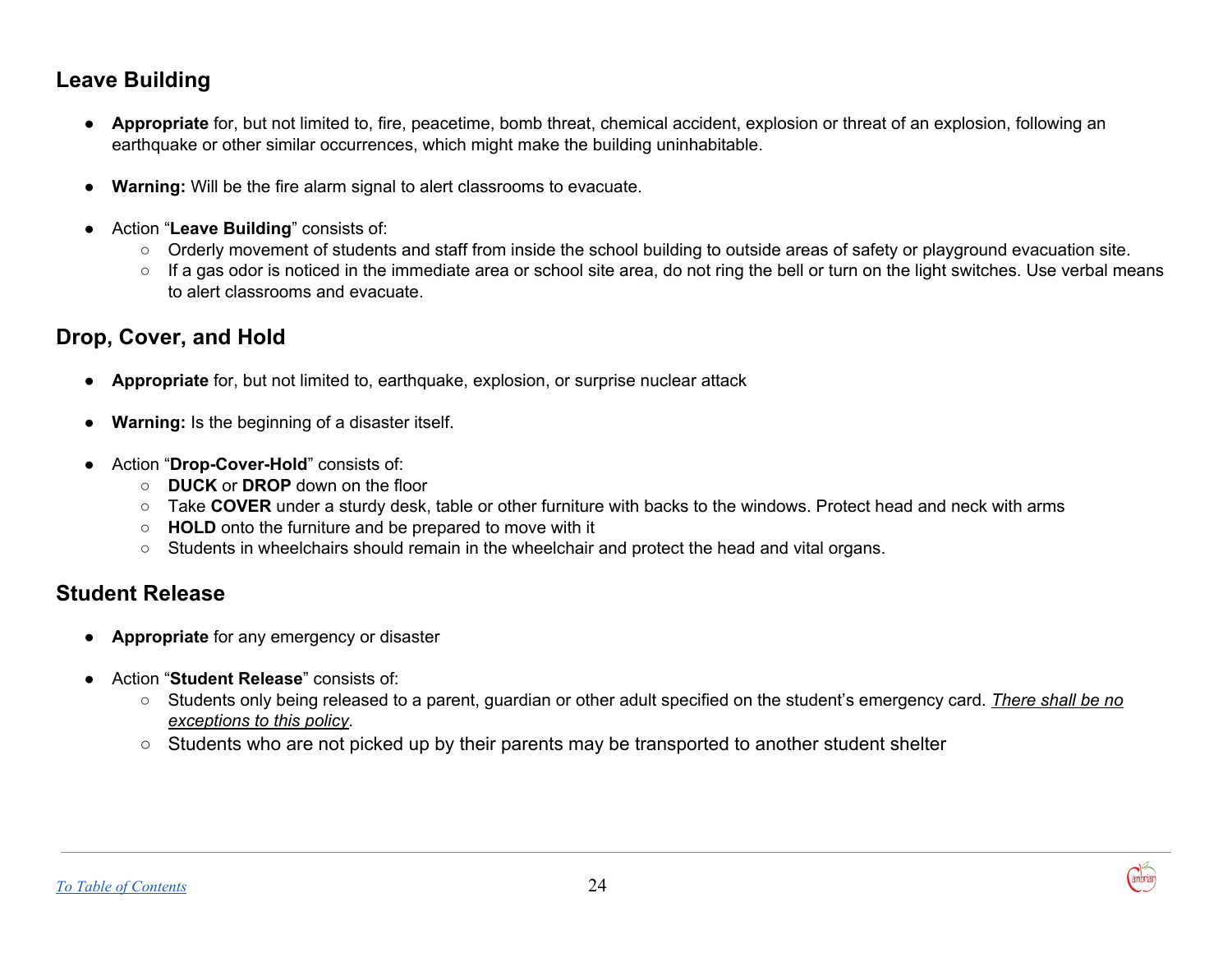## **Directed Maintenance**

- **Warning:** The **District Logistic Chief** (Assistant Superintendent or designee) will direct emergency operations from the District office.
- No school personnel, students or parents are allowed to enter a school facility until it is inspected and given approval by the maintenance personnel and the Principal, *Campus Incident Commander.*
- In the event that drinking water is unsafe, school maintenance personnel will have the drinking fountains sealed.

## **Evacuate Site**

- **Appropriate** only when directed by the Superintendent, *District Incident Commander*, or designee. It may be appropriate for, but not limited to, movement away from: fire, chemical and biological gas alert, flood, fallout area, blast area or specific man made emergency (shooting, fire, etc.)
- **Warning:** Under certain disaster conditions, authorized officials may attempt to move an entire community, or portion thereof, from an area of danger to another area of safety. This is mostly a civil defense procedure and will not be attempted unless there is no other alternative.
- Action: **"Evacuate Site"** consists of:
	- Dismissal of all classes
	- Transporting students and staff by school buses, cars, or other means to an area of safety

## **Convert School**

**●** The local municipality will initiate the "Convert School" action in order to provide a Red Cross emergency facility for living and eating.

## **Types Of Disasters**

## **Earthquake: Drop, Cover, And Hold**

- **● In a Classroom or Office**
	- At the first indication of ground movement, **DROP** to the ground. It will soon be impossible to stand upright during the earthquake. Getting to the ground will prevent being thrown to the ground.
	- Seek protective **COVER;** under or near desks, tables, or chairs in a kneeling or sitting position

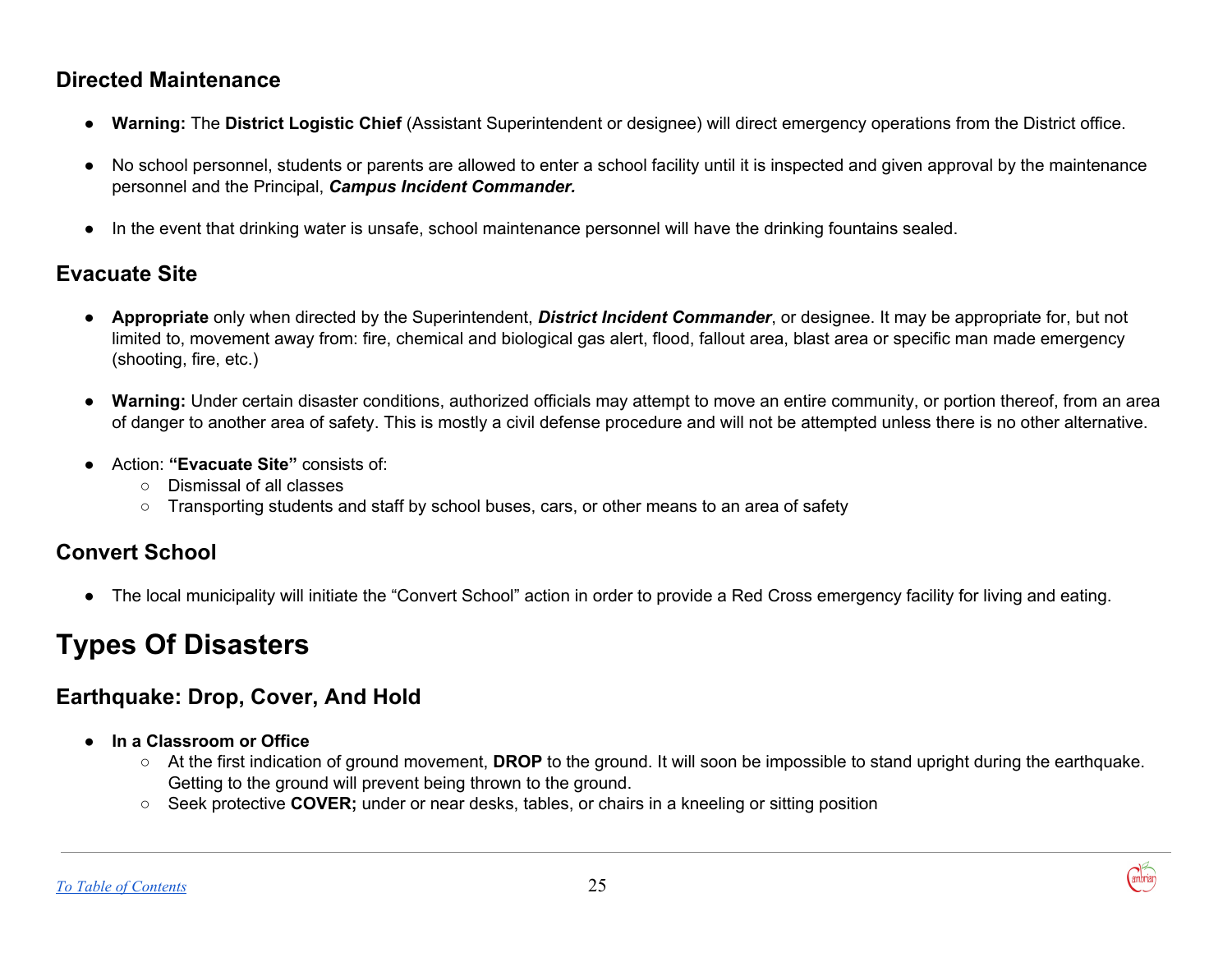○ **HOLD** onto the table or chair legs. Holding onto the legs will prevent it from moving away from you during the earthquake. Protect your eyes from flying glass and debris with your arm covering your eyes

The Principal, *Campus Incident Commander,* shall determine whether **"Student Release"** procedure or any further action shall be implemented.

#### **● In Other Areas of The Building**

- **○** At the first indication of ground movement, **DROP** to the ground
- **○** Take **COVER** under any available desk, table, or bench. If in a hallway, DROP next to an inside wall in a kneeling position and cover the back of the next with your hands
- **○ HOLD** until ground movement ends, check for injuries and safely evacuate the building. Move to a safe, open area, away from power lines and other overhead hazards

The Principal, *Incident Commander,* shall determine whether "**Student Release**" procedure or any further action shall be implemented.

- **● While Outside**
	- **○** At the first indication of ground movement, move away from overhead hazards such as power lines, trees, and buildings. **DROP** to the ground.
	- **○ COVER** the back of your neck with your hands. Be aware of aftershocks. Do not enter buildings until it is determined safe to do so.

The Principal, *Incident Commander,* shall determine whether "Student Release" procedure or any further action shall be implemented.

#### ● **While walking to or from school**

- Do not run
- Stay in the open
- If a student is going to school, continue to school. If going home, the student should continue to go home.

#### **● While In A Vehicle Or School Bus**

- **○** Pull over to the side of the road and stop. If on a bridge, overpass, or under power lines, continue until the vehicle is away from the overhead dangers.
- **○** Wait until the ground movement stops and check for injuries.
- **○** Be aware of aftershocks, downed wires, or roads blocked by debris.The Bus Driver is legally responsible for the welfare of the students.

The Bus Driver shall use the Emergency Communications equipment to contact the Superintendent, *District Incident Commander,* and District Emergency Command Center. The driver shall follow procedures as directed by the Superintendent or designee.

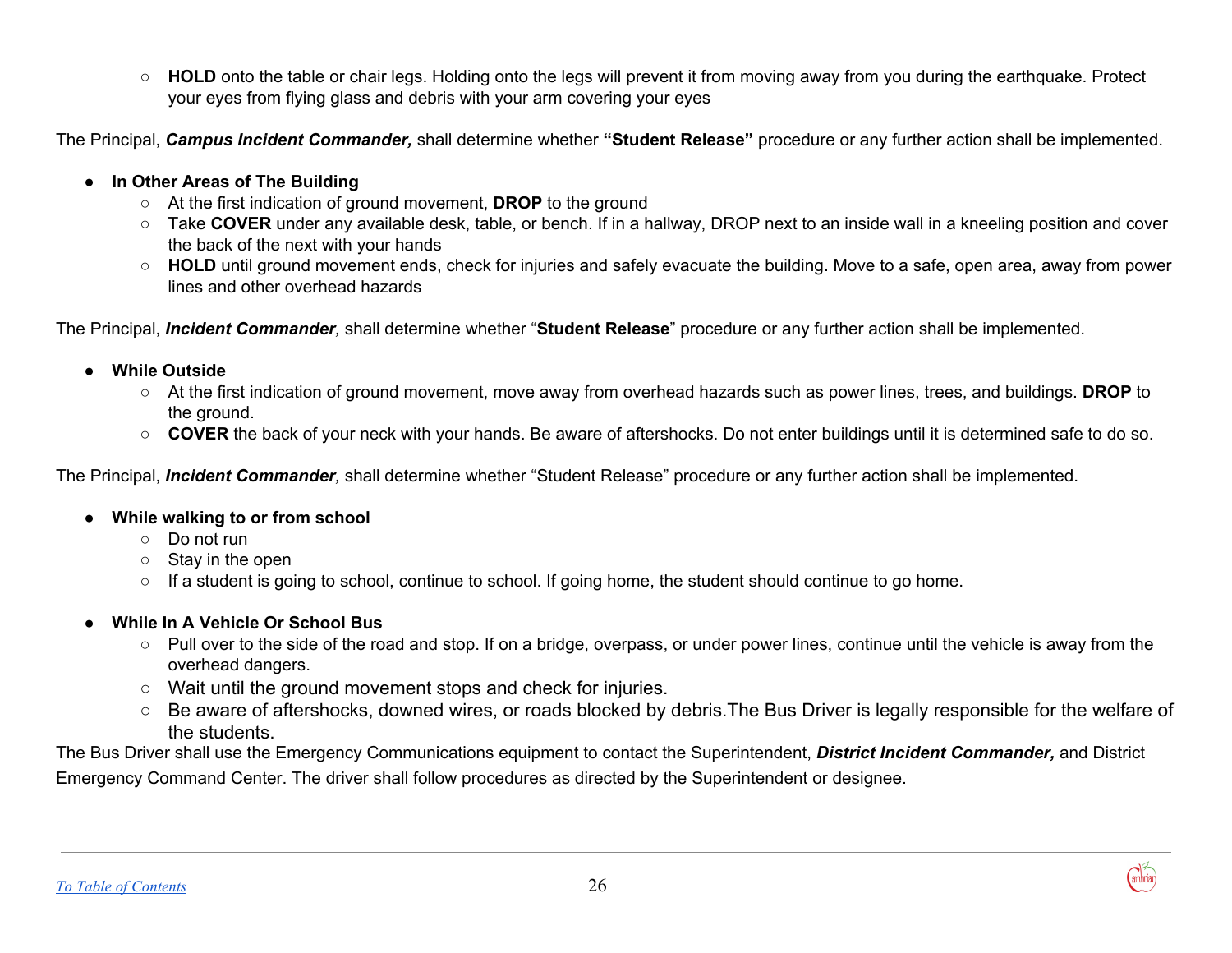## **Fire: Leave Building**

#### **● Fire Within School Building**

- **○** Sound the school fire alarm. This, along with the verbal command, will automatically implement the action to "**LEAVE BUILDING**"
- **○** Notify 911 and the Superintendent's office, *District Incident Commander*
- **○** Evacuate building and assemble students at designated area
- **○** Take roll
- **○** Maintain control of students at a safe distance from the fire fighting equipment
- **○** Render first aid as necessary
- **○** Fight incipient fires without endangering lives
- **○** Maintain access for emergency vehicles

The Principal, *Campus Incident Commander,* shall determine whether "Student Release" procedure or any further action shall be implemented.

Students and staff shall not return to the school buildings until the Fire Department Officials declare the area safe. Initiate Crisis Intervention Plan if necessary.

- **● Fire Near School**
	- **○** The Principal, *Campus Incident Commander,* shall determine the need to execute **"Leave Building"** procedure.
	- **○** Notify 911 and the Superintendent's office, *District Incident Commander*

## **Explosion Or Threat Of Explosion: Drop, Cover, and Hold and/or Leave Building**

- **● Explosion (Hear, feel, or see)**
	- **○** Execute "**Drop, Cover and Hold**" procedures
	- **○** If the explosion occurred within the building, teachers should immediately implement "Leave Building" procedure
	- **○** Sound the fire alarm
	- **○** Fight incipient fires without endangering lives
	- **○** Take roll
	- **○** Notify 911 and the Superintendent's office, *District Incident Commander*

The Principal, *Campus Incident Commander,* will direct further action as required.

Buildings are not to be used until declared safe by the Fire Department Officials. Initiate Crisis Intervention Plan, if necessary.

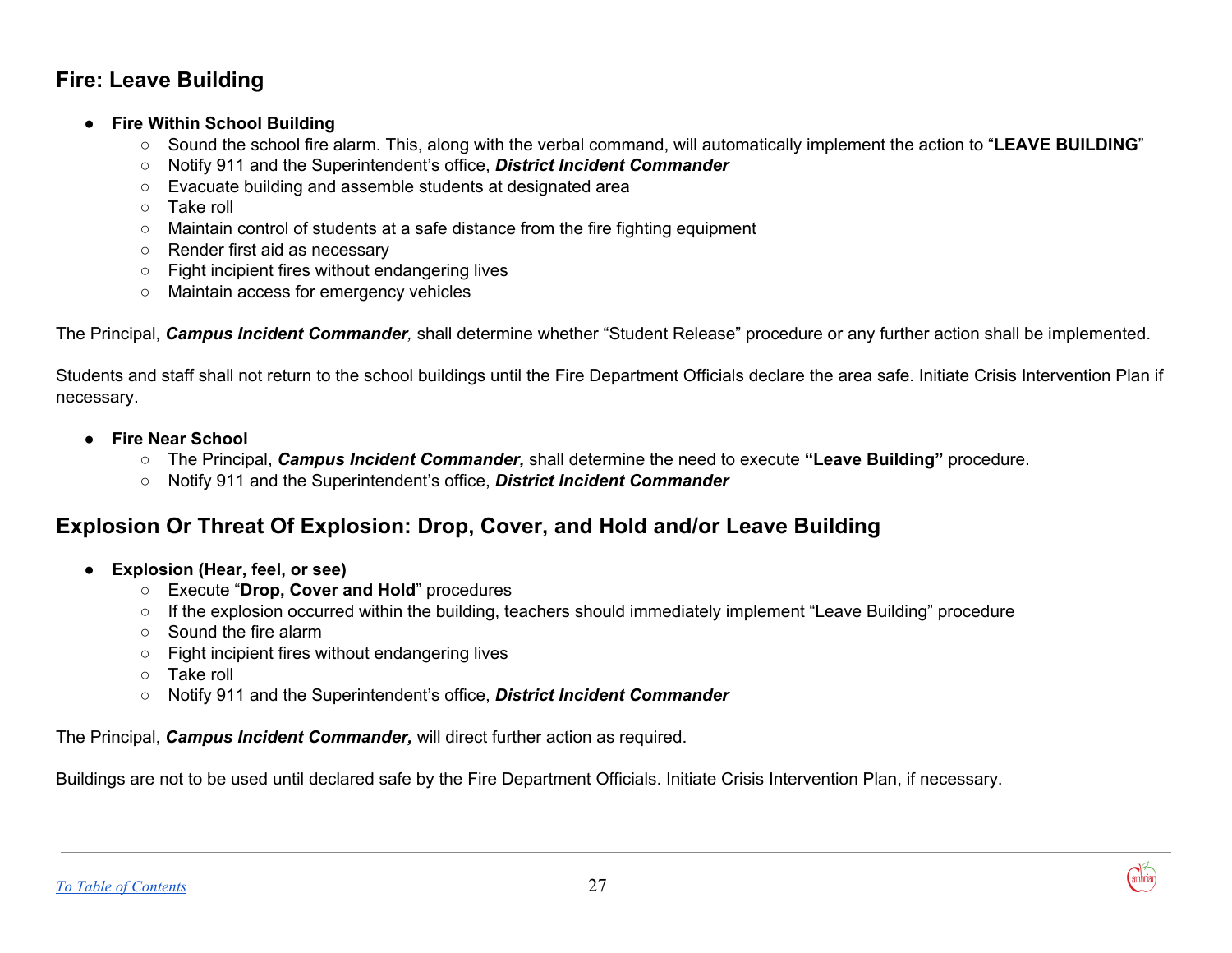#### **● Threat of Explosion**

- **○** Sound the fire alarm. This will automatically implement Action "**Leave Building**"
- **○** Notify 911 and the Superintendent's office, *District Incident Commander*

The Principal, *Campus Incident Commander,* will directed further action as required.

Buildings are not to be used until declared safe by the Fire Department Officials. Initiate Crisis Intervention Plan, if necessary.

## **Chemical Accident: Leave Building**

- **Warning:** Will be received via telephone, radio, messenger, and/or P.A. system.
	- Determine the need to implement Action "**Leave Building"**
	- Determine whether the students and staff should leave the school grounds
	- If necessary, implement **"Student Release**" and **"Site Evacuation"** procedures
	- When evacuating, move *upwind and/or uphill* to avoid fumes
	- Maintain control of the students at a safe distance
	- Render first aid as necessary
	- Take roll when you have arrived at a safe place
	- Report all emergency repairs resulting from disaster to the Buildings and Grounds Department.
	- Notify 911 and the Superintendent's office, *District Incident Commander*

The Principal, *Campus Incident Commander***,** will direct further action as required.

Buildings are not to be used until declared safe by the Fire Department Officials. Initiate Crisis Intervention Plan, if necessary.

## **Floods: Student Release; Leave Building; Site Evacuation; Convert School**

● **Warning:** Method of alert may be by telephone, radio, or messenger.

The extent and time before a flood arrives will dictate the course of action. The Principal, *Campus Incident Commander,* will initiate or be called upon to initiate one or more of the following action procedures:

- Provide care of students at school
- Execute "**Student Release**" procedures
- Execute "**Leave Building**" procedure

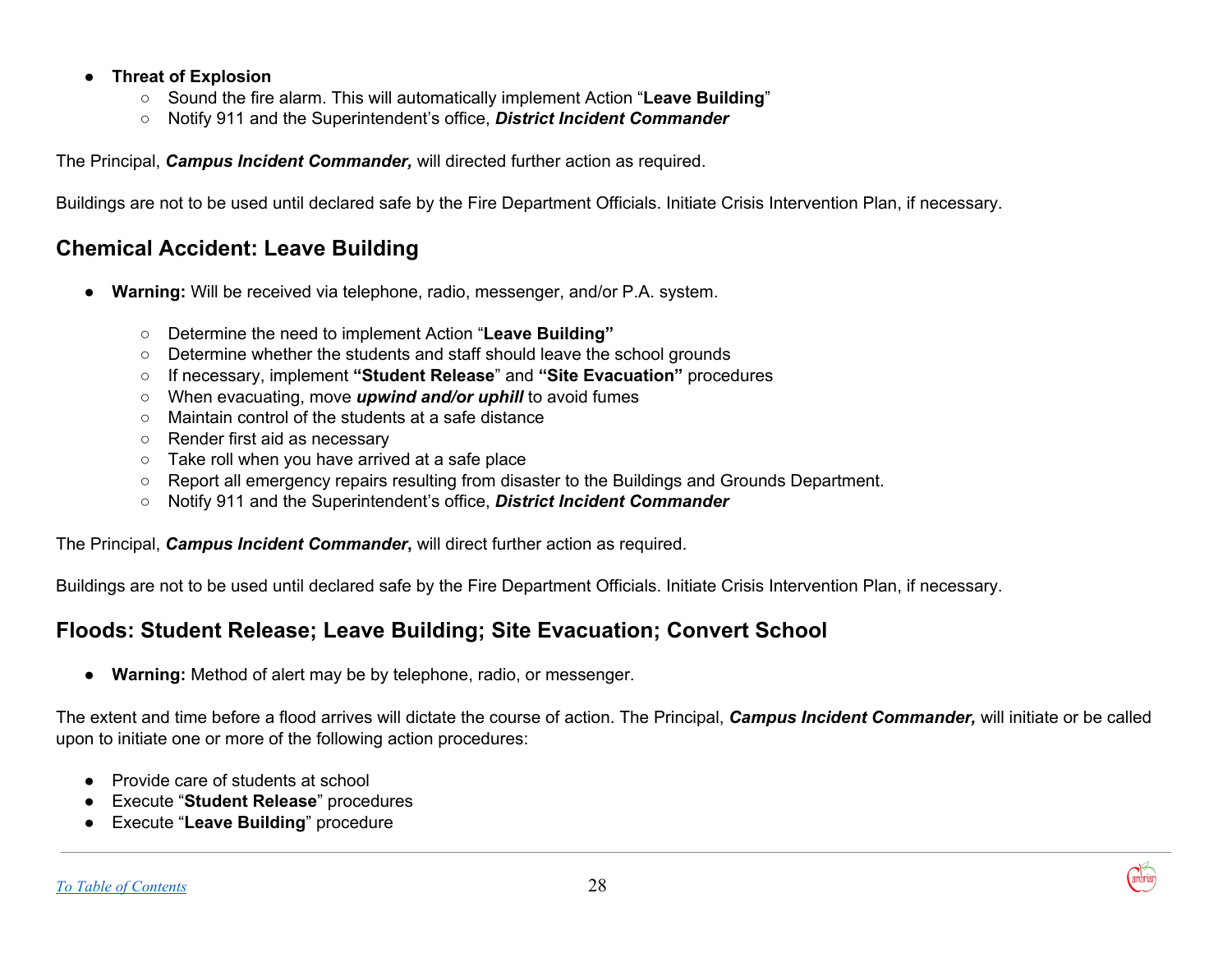- Execute "**Site Evacuation**" procedure
- Execute "**Convert School**" procedure
- Notify the Superintendent's office, *District Incident Commander*.
- Report all damage requiring emergency repair to the Buildings and Grounds Department.

Initiate Crisis Intervention Plan, if necessary.

## **Fallen Aircraft**

● **Warning:** Usually by sight, sound, or fire.

The Principal, *Campus Incident Commander,* shall determine which Action, if any, should be implemented. When necessary, teachers will take immediate action for the safety of students without waiting for directions from the Principal, *Campus Incident Commander*.

- All students and staff shall be kept at a safe distance (300 feet), allowing for possible explosion of fuel tanks or ordinance.
- If possible, the Principal, *Campus Incident Commander,* shall determine whether the aircraft is military, commercial, or a private plane.
- Notify 911 and the Superintendent's office, *District Incident Commander.*

Initiate Crisis Intervention Plan, if necessary.

## **Windstorm or Tornado: Drop, Cover, and Hold and/or Remain Alert**

- **Warning:** Will be received via telephone, radio, messenger, and/or P.A. system. Occasionally, the National Weather Service will issue a statement saying that "funnel clouds" have been sighted. This in itself is not a tornado warning and no specific actions are usually required, and staff should remain alert for further announcements. The following watches and warnings may be received:
	- **Severe Thunderstorm or Tornado Watch** (winds exceeding 55 mph): Remain alert for additional weather advisory
	- **Severe Thunderstorm or Tornado Warning**: Immediate seek safe shelter
	- During school hours with little or no advance warning, the following actions are to be accomplished:
		- Implement **"Drop, Cover, and Hold"** procedure
		- Remain near an inside wall
		- Avoid structures with large roof spans, if possible
		- Evacuate classrooms bearing full force of winds, if possible
		- Tune to local radio stations for latest advisory
		- Take roll

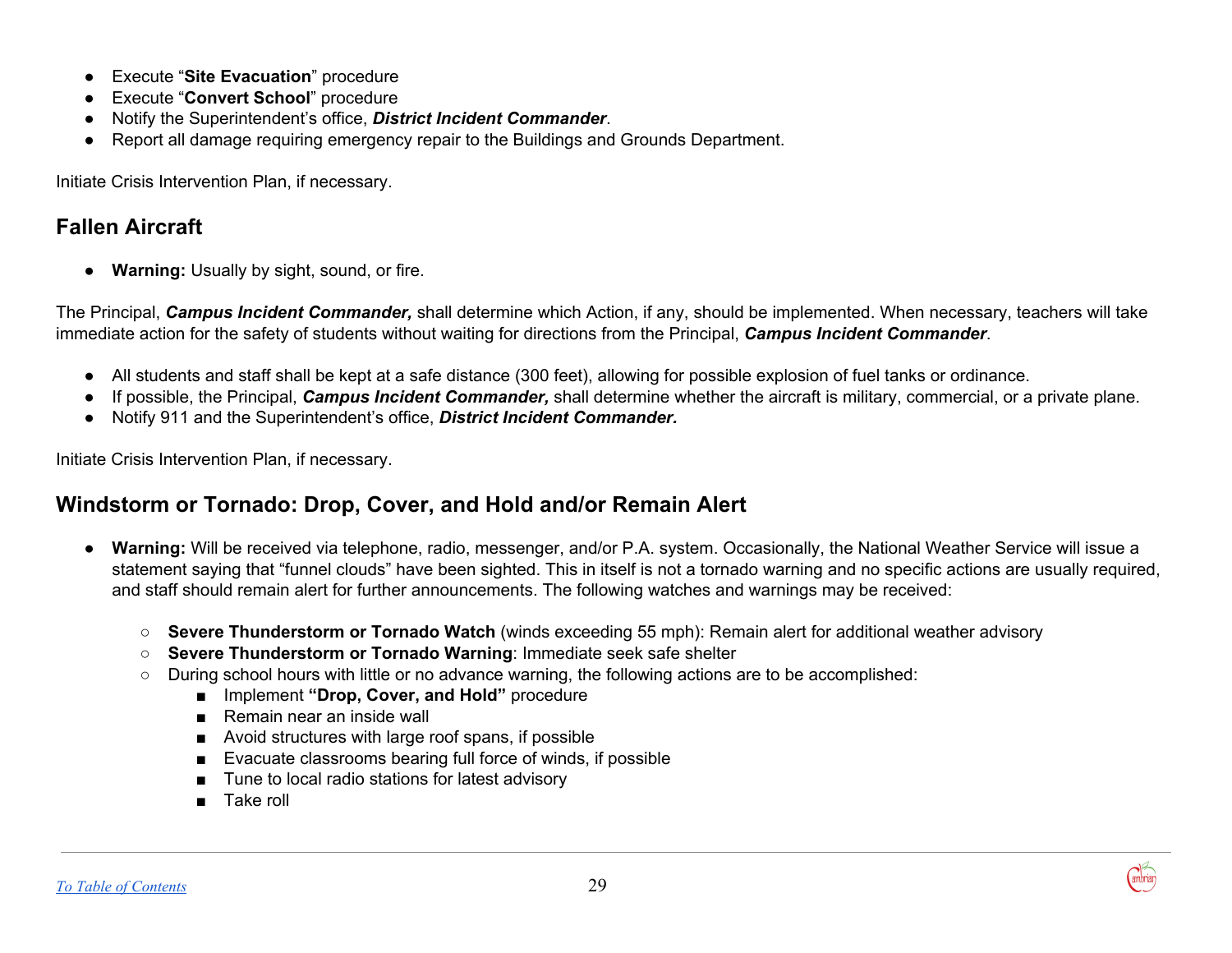- Notify the Buildings and Grounds Department of any break or suspected break, involving utilities, or notification or any needed emergency repairs.
- Notify Superintendent's office, **District Incident Commander** of damages or injuries.

Initiate Crisis Intervention Plan, if necessary.

Initiate Crisis Intervention Plan, if necessary.

## **Bomb Threat**

- **● Receiving A Bomb Threat Call**
	- **○** Stall the caller and obtain as much information as possible. (See Bomb Threat Checklist)
- **● Receiving a Bomb Threat Message**
	- **○** Avoid telling or alarming students, if at all possible
	- **○** Notify 911 and the Superintendent's office, *District Incident Commander*

In the event of a bomb threat, the principal, *Campus Incident Commander,* **may** implement **"Leave Building**" procedure. Caution all everyone against picking up any strange object; it could be a bomb

Buildings are not to be used until they have been inspected and declared safe. Avoid publicizing a "scare". Initiate Crisis Intervention Plan, if necessary.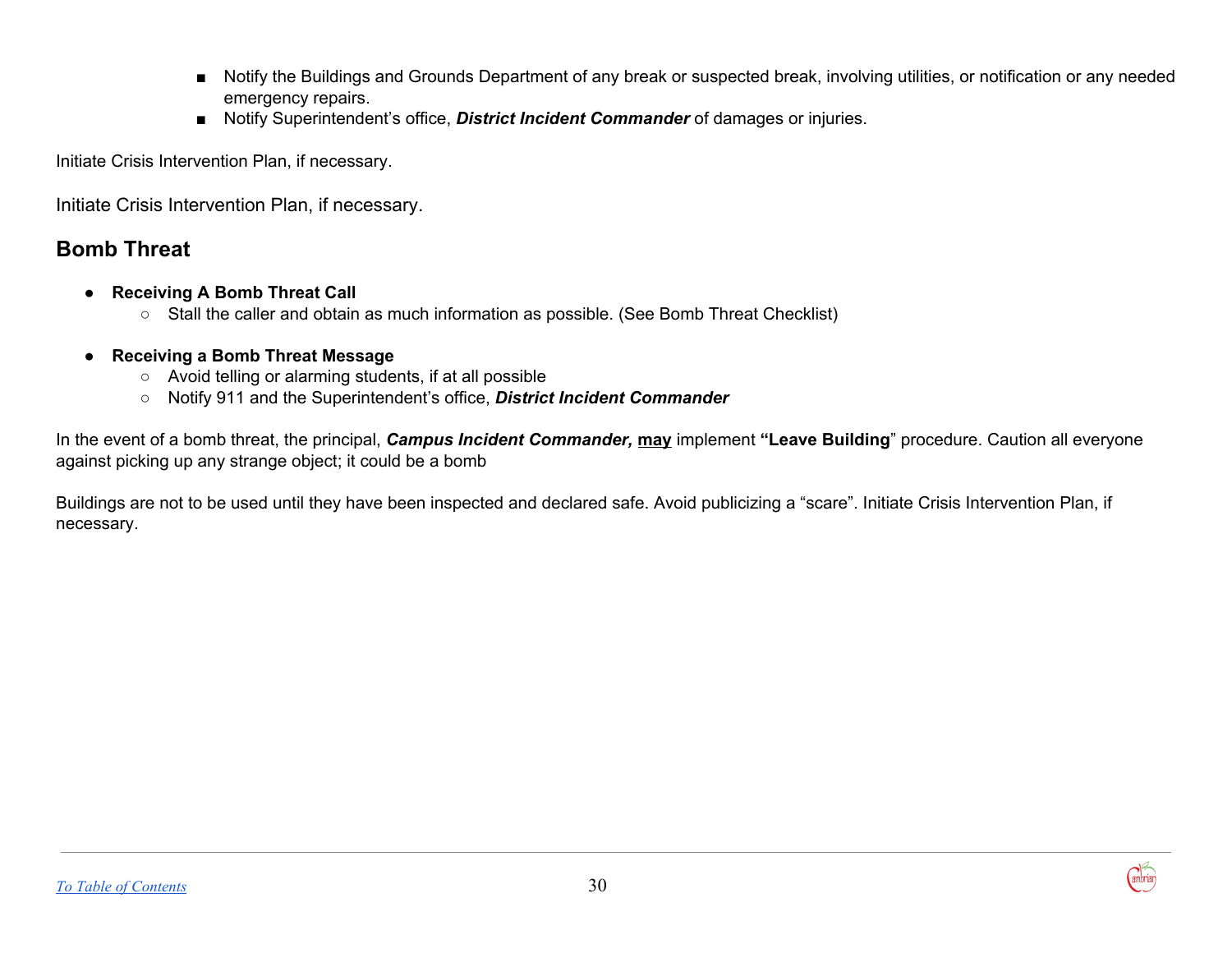## <span id="page-31-0"></span>**Bomb Threat Checklist**

|                                                                          |                                                                                                            | Does the phone number show up on caller ID? : __________________________________                |                                                                                                           |                                                                                                            | Origin of Call: Local ____ Long Distance ____ Internal (ext. #) ___                                                                  |
|--------------------------------------------------------------------------|------------------------------------------------------------------------------------------------------------|-------------------------------------------------------------------------------------------------|-----------------------------------------------------------------------------------------------------------|------------------------------------------------------------------------------------------------------------|--------------------------------------------------------------------------------------------------------------------------------------|
| Do not interrupt the caller except to ask:                               |                                                                                                            |                                                                                                 |                                                                                                           |                                                                                                            |                                                                                                                                      |
|                                                                          |                                                                                                            |                                                                                                 | When will it go off? Certain hour ________________________ Time Remaining __________________________      |                                                                                                            |                                                                                                                                      |
|                                                                          |                                                                                                            |                                                                                                 |                                                                                                           |                                                                                                            |                                                                                                                                      |
| $\bullet$                                                                |                                                                                                            |                                                                                                 | When describing the bomb location, did the caller appear familiar with the building or area? Yes __ No __ |                                                                                                            |                                                                                                                                      |
|                                                                          |                                                                                                            |                                                                                                 |                                                                                                           |                                                                                                            |                                                                                                                                      |
| Mark all that can be recalled                                            |                                                                                                            |                                                                                                 |                                                                                                           |                                                                                                            | Caller's Identity: Male _______ Female: ______ Unsure _______ Approximate Age ______                                                 |
| <b>Voice</b><br><b>Characteristics</b>                                   | <b>Speech</b>                                                                                              | Language                                                                                        | <b>Accent</b>                                                                                             | <b>Manner</b>                                                                                              | <b>Background Noises</b>                                                                                                             |
| Loud<br><b>High Pitch</b><br>_Raspy<br>Deep<br>Soft<br>Pleasant<br>Other | Fast<br>Slow<br><b>Distinct</b><br><b>Distorded</b><br>Stutter<br>Nasal<br>Intoxicated<br>Slurred<br>Other | Excellent<br>Good<br>Fair<br>Poor<br>Foul<br>Other<br>Use of Certain<br><b>Words or Phrases</b> | New England<br>Southern<br>Mid-Western<br>Western<br>Foreign<br>Other                                     | Calm<br>Rational<br>Incoherent<br>Deliberate<br>_Angry<br>Irrational<br>Coherent<br>Emotional<br>Righteous | Office<br>Machinery<br>Music<br>Voices<br>Mixed<br>Animals<br>Traffic<br>Trains<br>Airplane<br>Factory<br>Party<br>__Quiet<br>Bedlam |
|                                                                          |                                                                                                            |                                                                                                 |                                                                                                           |                                                                                                            |                                                                                                                                      |

#### **ACTIONS TO TAKE IMMEDIATELY AFTER CALL**

First: Dial 911 and notify Principal Second: Notify Superintendent's office Third: Write out message from informant in its entirety

**ambriary**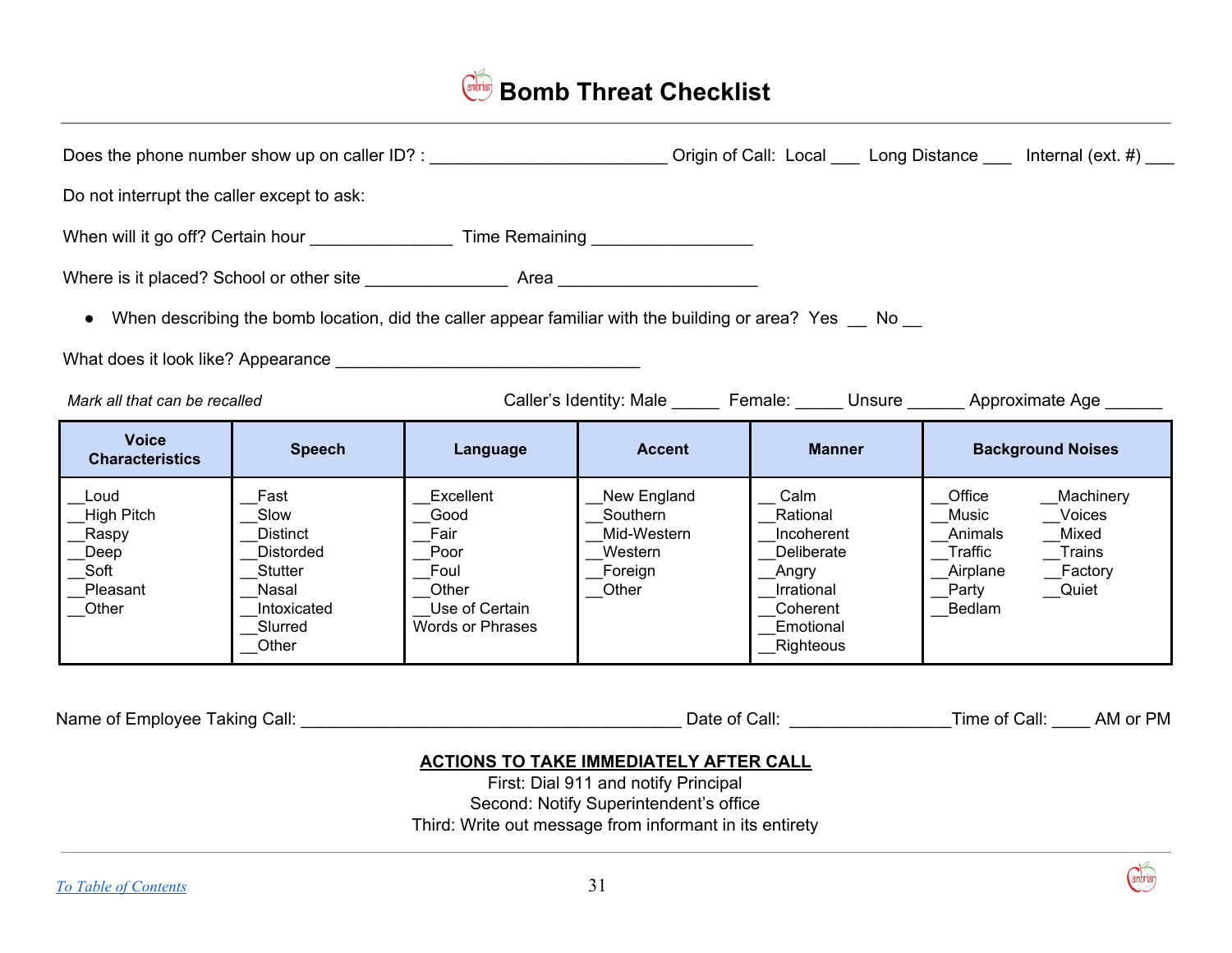## **Civil Disturbance, Riot, or Hostile Threat: Shelter-in-Place**

- **● Civil Disturbance, riot on or near the School**
	- **○** In the event where the safety or welfare of the students or personnel is endangered or where the destruction of property may result, the following steps shall be taken:
		- Notify 911 as appropriate and the Superintendent's office, **District Incident Commander**
		- **■** Initiate "**Shelter-In-Place**" if needed
		- Teachers or staff who have free periods or are not directly involved with students will report to the school office for specific assignments to assist in the emergency.

Staff should be kept informed of progress, procedures, and/or actions to be followed. Initiate *Incident Command System* Plan, if necessary.

#### **● Student Disturbance**

- **○** In the event of a student disturbance, the Principal, *Campus Incident Commander,* or designee will initiate a meeting with student leaders in an effort to resolve the disturbance.
- The Principal, *Campus Incident Commander,* will direct further action as required. This may include:
	- Sounding "**All Clear**" if the disorder ceases
	- Initiate "**Shelter-In-Place**" if needed
	- Move students to other areas if needed
	- Implement "**Student Release**" or "**Site Evacuation**" procedures, if deemed advisable
	- Identify and keep a record of offenders
	- Notify Superintendent's office, **District Incident Commander**

Staff should be kept informed of progress, procedures, and/or actions to be followed. Initiate *Incident Command System* Plan, if necessary

## **War: Student Release**

- **● Warning:** Will be by the news media: radio, television, and/or newspapers. No estimate can be made of the duration of a strategic warning condition. The warning time may be limited to just minutes.
- **● If schools are in session, observe the following emergency procedures:**
	- **○** Superintendent's office will contact the school site Principal, *Campus Incident Commander*
	- **○** The Principal, *Campus Incident Commander,* will implement "**Student Release**" procedure

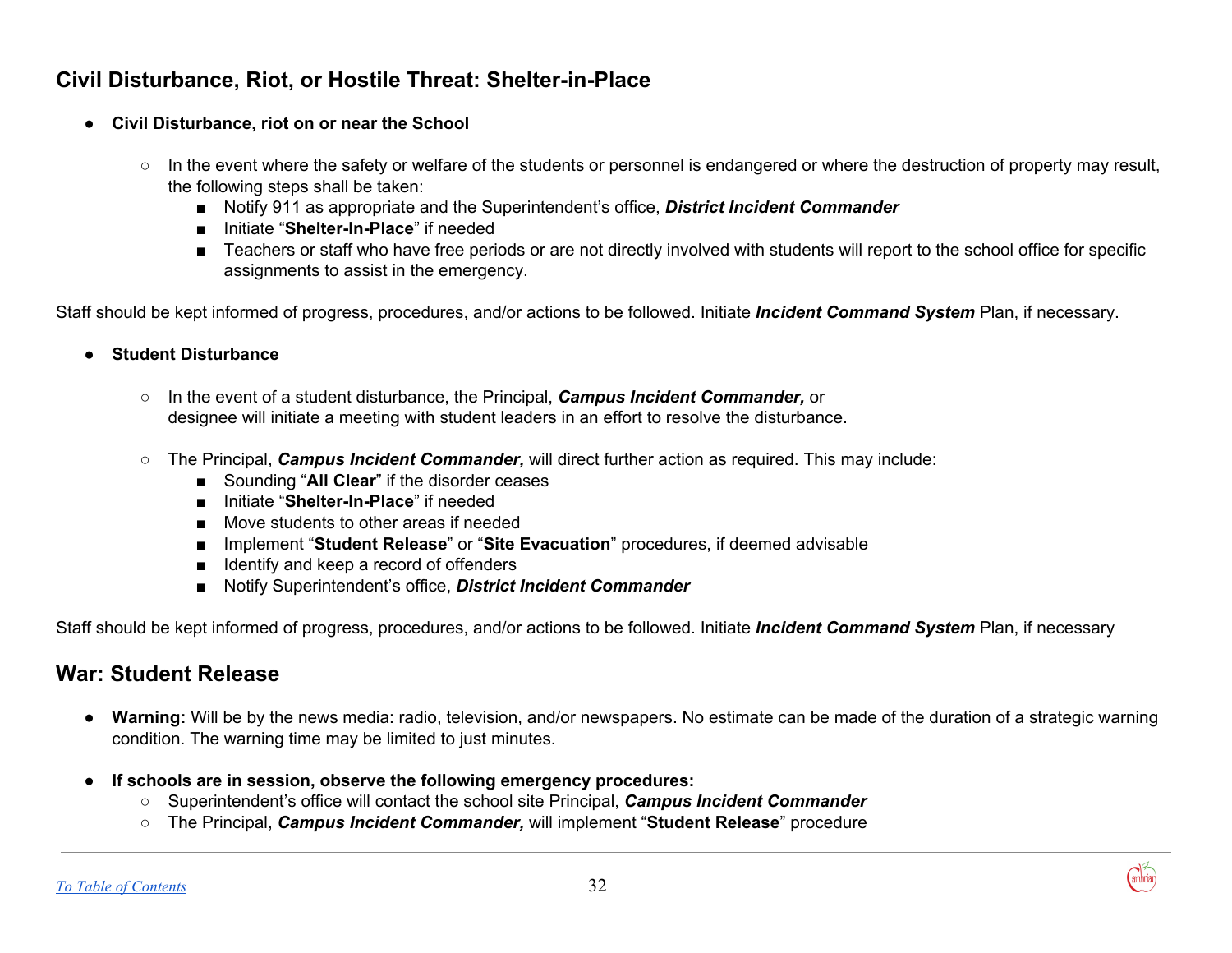## **Imminent Attack: Drop, Cover and Hold and/or Student Release**

- **Warning:** Has been received from the North American Air Defense Command (NORAD) through the National Warning System (NAWAS).
- The warning could mean any one of the following has been confirmed:
	- Hostile forces have been detected and are committed to an attack against the North American Continent
	- An allied nation of a United States territory or possession has been attacked with nuclear weapons
	- An attack has taken place within the North American continent
- **● If schools are in session, observe the following procedures:**
	- **○** Superintendent's office will contact the Principal, *Campus Incident Commander*
	- **○** Principal, *Campus Incident Commander,* will implement **"Drop, Cover and Hold"** procedures
	- **○** Turn on a battery-operated radio and tune to an Emergency Broadcast System (EBS) station for official information
	- **○** Take roll, report findings to Principal, *Campus Incident Commander*
	- **○** The Principal, *Campus Incident Commander,* will implement "**Student Release**" procedure

## **Civil Defense**

The County Office of Emergency Services maintains more than 75 disaster warnings throughout the County. During an actual emergency those sirens would sound for 3 to 5 minutes as follows:

**●** School Response: Immediately turn on the radio and/or television ato listen for essential emergency information.

## **Hostage Situation**

The greatest danger in a hostage situation is the actual process of being taken hostage and the first fifteen minutes afterwards. If a hostage survives this period of time, the probability of survival is good.

- **● If schools are in session, observe the following procedures:**
	- Isolate the affected area
	- Evacuate all classes to the most distant part or a secure area of the campus.
	- Principal, *Campus Incident Commander,* will call 911 and Superintendent's office
	- Take roll of students and report findings to Principal, *Campus Incident Commander*
	- Keep telephone lines clear
	- Refer parents to Principal, if available. Otherwise, refer parents to Superintendent's office or police department

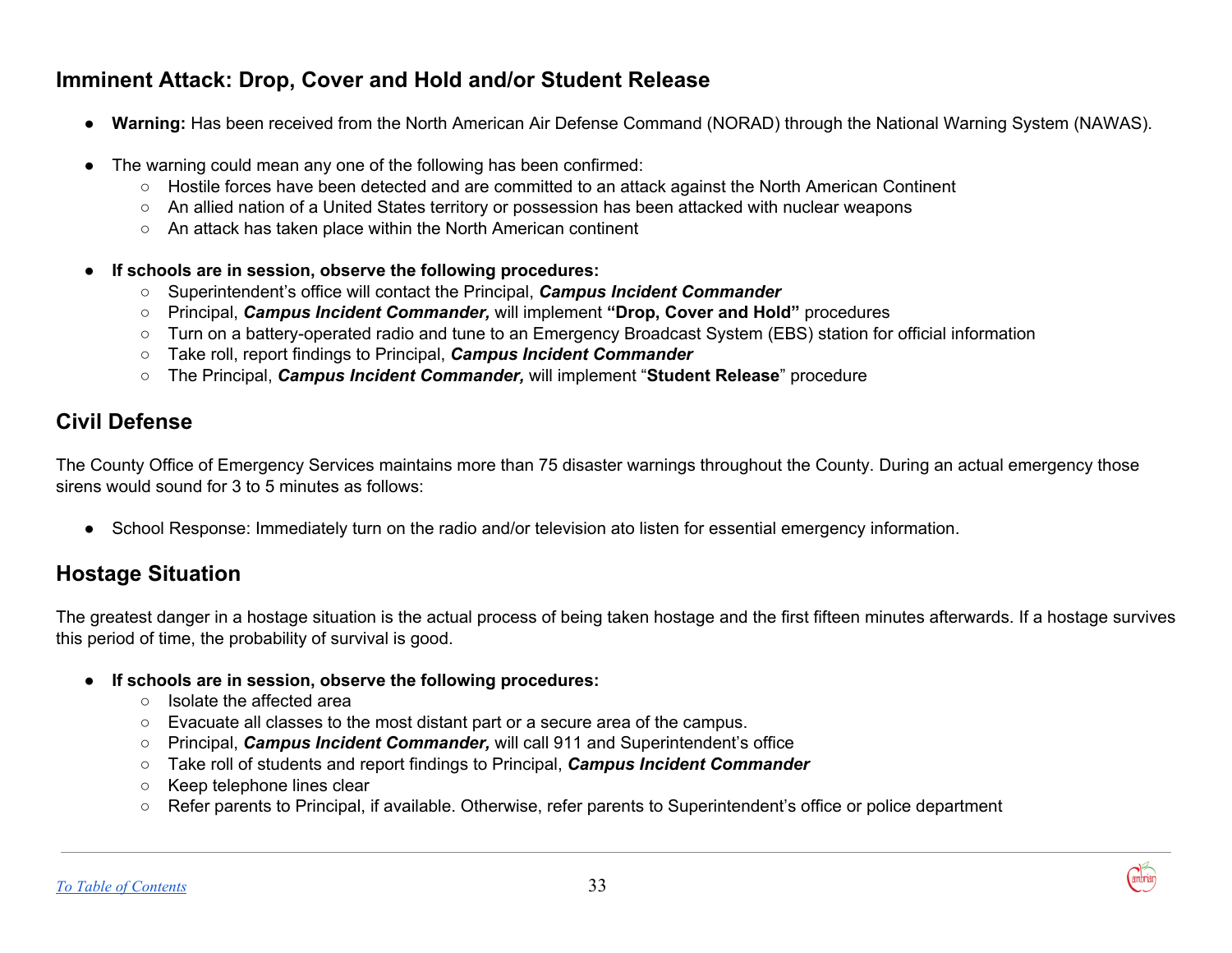- Be prepared for the utilities being turned off
- **If part of a hostage group:**
	- Do exactly as the suspect demands. Do not resist!
	- Avoid antagonizing the suspect.
	- The teacher must establish him/herself as understanding and humane. Any hostage may develop "Stockholm Syndrome" (building sympathetic relationships with the suspect)
	- Move students to one side or the end of the room.
	- Keep students very quiet and low to the floor
	- Ignore all conversations between negotiators and suspect
	- Be prepared for the utilities being turned off

## **Sniper Situation: Drop, Cover and Hold**

The most important factor in a sniper situation is **not to panic** and **be alert to what is happening around you.**

- Principal, *Campus Incident Commander,* will call 911 and Superintendent's office
- Do not move until told to do so by an authorized official
- The Principal, *Campus Incident Commander,* will implement "**Student Release**" procedure

## **Poisons**

Poisons can be swallowed, inhaled, absorbed through the skin, eyes or mucosa, or injected. Call 911 and wear rubber gloves.

- **● Swallowed Poison**
	- **○** Report the incident to Principal
	- **○** Principal will notify the Superintendent's office
	- **○** Call Poison Control Center
	- **○** Do not induce vomiting unless instructed by Poison Control

#### **● Inhaled Poison**

- Report the incident to Principal
- Principal will notify the Superintendent's office
- Call Poison Control Center
- Carry the victim to fresh air immediately
- Loosen all tight clothing

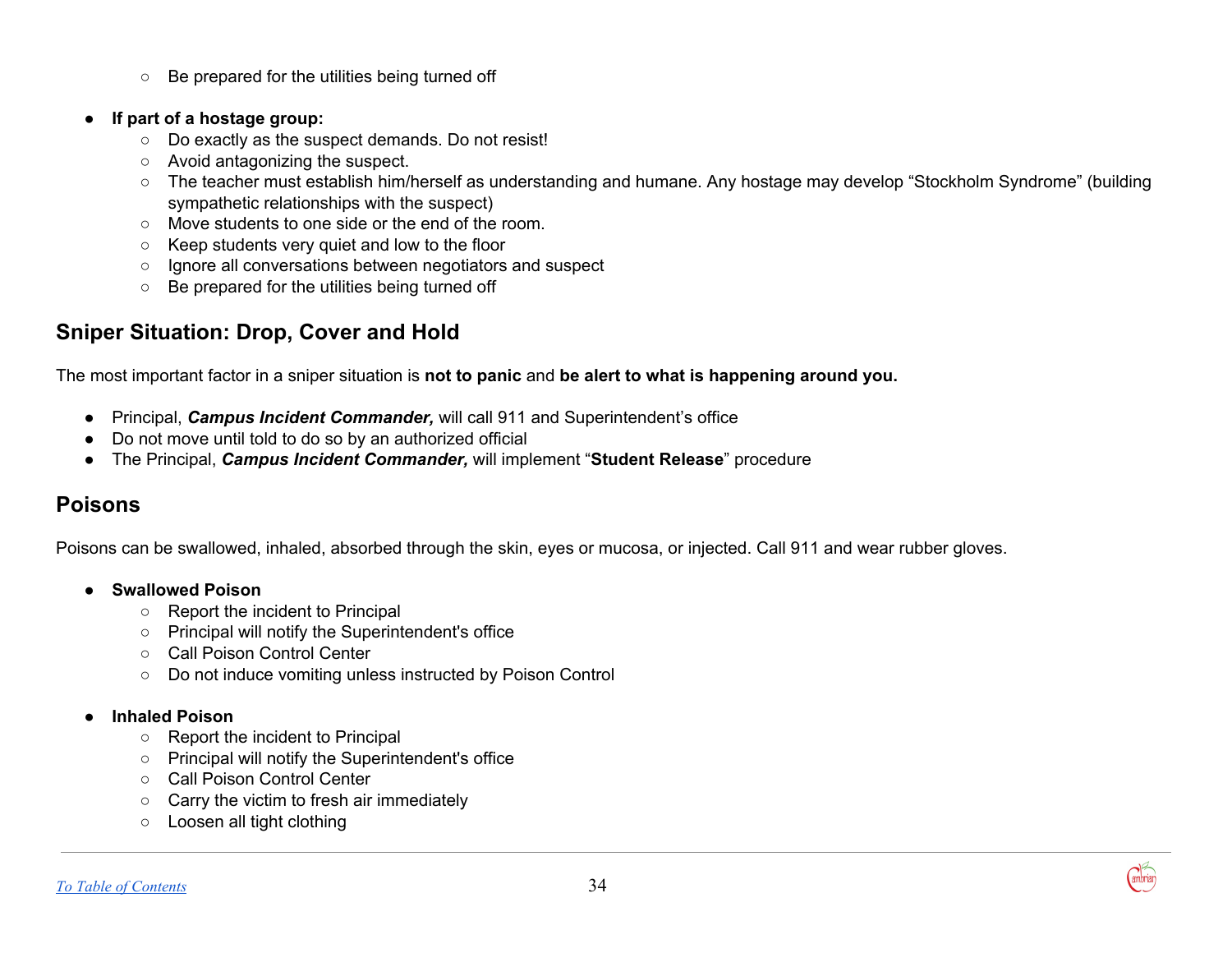- Prevent chilling by wrapping in blankets, if necessary
- Keep person as quiet as possible
- Do not give alcohol in any form

#### **● Skin Contamination**

- **○** Report incident to Principal
- **○** Principal will notify the Superintendent's office
- **○** Wash all of the exposed parts of your body using lots of soap and lukewarm water to remove contamination. Avoid spreading contamination to other parts of the body that may not be contaminated.

#### **● Eye Contamination**

- **○** Report incident to Principal
- **○** Immediately flush eye with large amounts of tepid or cool, clean water
	- Tip the head so that the affected eye is below the unaffected eye washing
	- the eye from nose to side of face for 5-10 minutes
- Do not use any chemicals or solutions as they may increase the extent of injury
- Have the victim's eye(s) examined by medical personnel

#### **● Chemical Burns**

- **○** Report incident to Principal
- **○** Principal will notify the Superintendent's office
- **○** If the chemical burn is not caused by phosphorus, wash contaminated area with large quantities of running water
- **○** Immediately cover area with loosely applied clean cloth
- **○** Do not apply any type of ointments, greases, or powders
- **○** Treat the victim for shock by keeping him/her warm and laying flat.
- **○** Reassure victim until medical help is available

## **Trauma**

In the event of a serious injury or fatality involving a student, several students or a staff member, the following procedure is designed to assist students and staff to cope with the situation or loss.

Principal will notify the Superintendent's office and take appropriate action.The Superintendent may activate sections of the Emergency Disaster Plan.

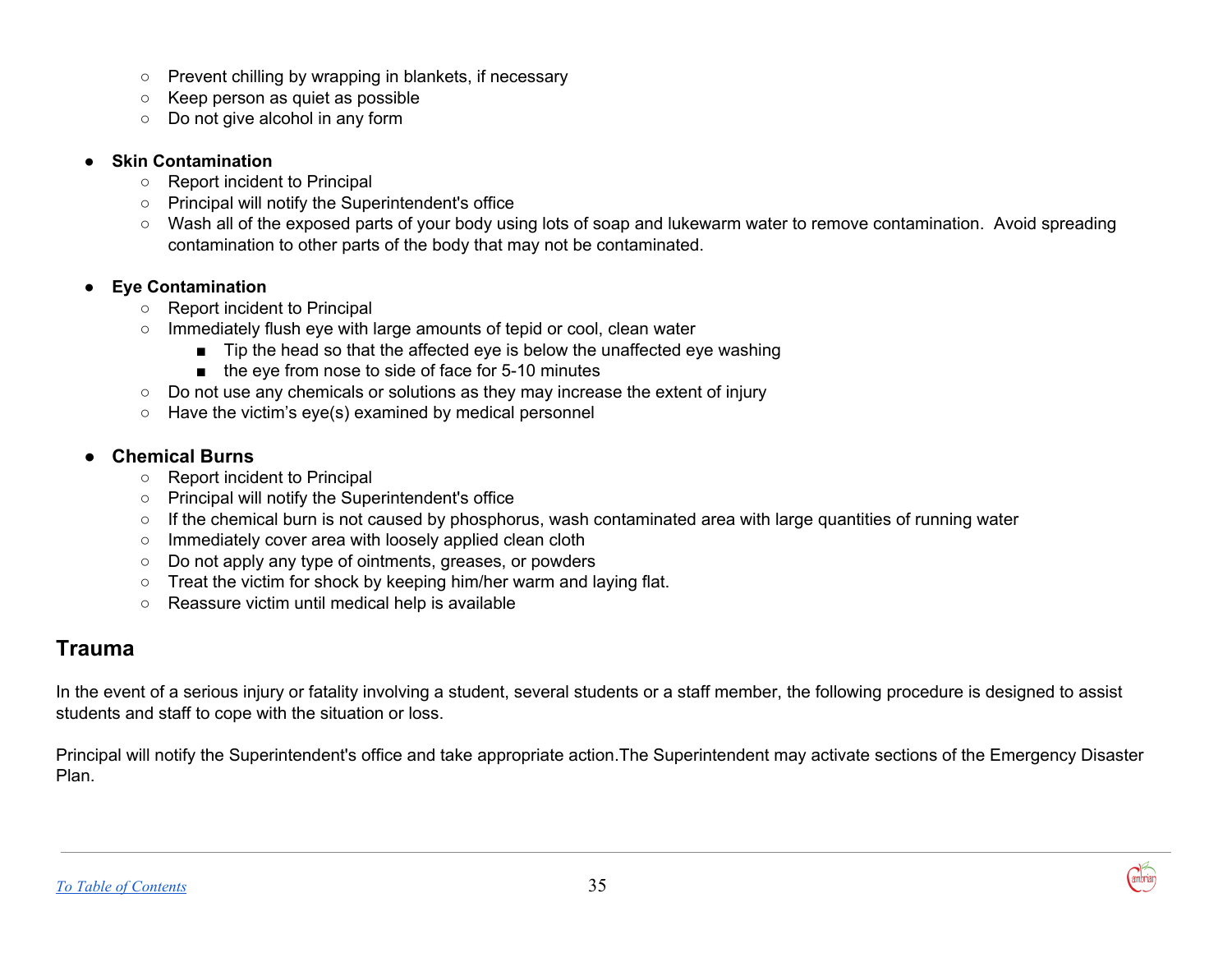#### **● Day of a tragedy**

- **○** Administrators and counselors are to lend help to students and staff who need support
- **○** An upset student is not allowed to leave school
- **○** Keep a list of students with depressed or emotionally uncontrolled behavior
- **○** Contact parents to pick up students who are unable to deal with their emotions and should go home to a supervised situation
- **○** Arrange individual and group meeting areas for students to talk to counselors

#### **● After the tragedy**

- **○** Schedule meetings, as necessary for staff to update and share information on the event, and to give support and caring to each other
- **○** Identify distraught students for special assistance
- **○** Get the classes back on track

## **Utilities Failure**

Failure of one or more of the utilities (electricity, gas, and water) constitutes a condition that must be dealt with on a situational basis. The school should remain in operation if at all possible and students shall be cared for until regular dismissal time.

- Principal
	- Shall call the Superintendent's Office to provide information about the problem, sections of the site affected, and all other pertinent information.
	- Inform the Director of Buildings and Grounds and they will call the utility company if necessary and appropriate.
	- Advise the faculty and staff of the problem and what actions are being discussed
- Staff
	- Do whatever is possible to keep students and staff warm, dry, and safe until contingency plans are implemented.
- The Superintendent shall determine what will be done at the site to protect the welfare of the students and staff, including decisions about the following:
	- Relocation of student and staff to finish out the school day
	- Transportation needs and deployment
	- Food Service requirements
	- Notification of parents
	- Involvement of the media
	- Notify the presidents of the Cambrian District Teachers and California Schools Employee Associations.

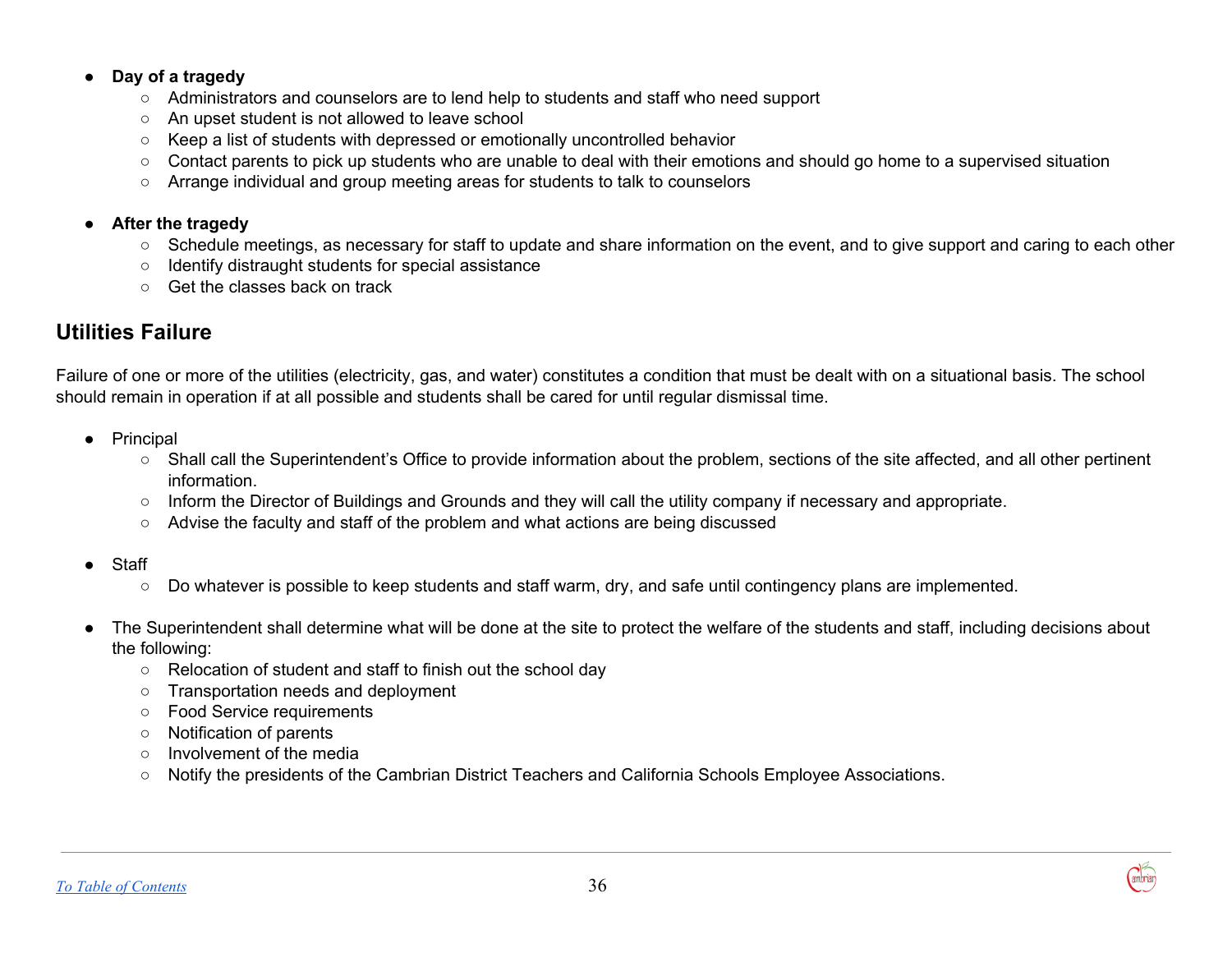#### **● Water Service Failure**

- **○** Sanitation becomes a problem after approximately 2 hours of interrupted water service.
- **○** If you anticipate a shut down of water for that long, maximize the use of sanitary facilities to the extent possible.

#### **● Electrical Service Failure**

- **○** Contingency plans to be considered will depend on the time of year; the amount of natural light available in classrooms, the outside temperature, and the length of time electricity is expected to be off
- **○** During short duration failure, classes will necessarily have to alter classroom work schedules due to the lack of electrical current
- **○** Several flashlights should be available for use during times when emergency lighting has failed or is inadequate
- **● Gas Service Failure**
	- **○** Gas Service is a primary source of heat; therefore, in most instances, the outside temperature will dictate what will need to be done to keep the school in operation and the students and staff warm.
	- **○** If a gas leak creates a danger of explosion, the actions described under "Threat of Explosion" should immediately be implemented.

## **Smog Alert**

When air quality standards exceed a reading of 200 PSI, the County authorities will issue Smog Alerts. Schools will follow the directives issued by the Superintendent's office.

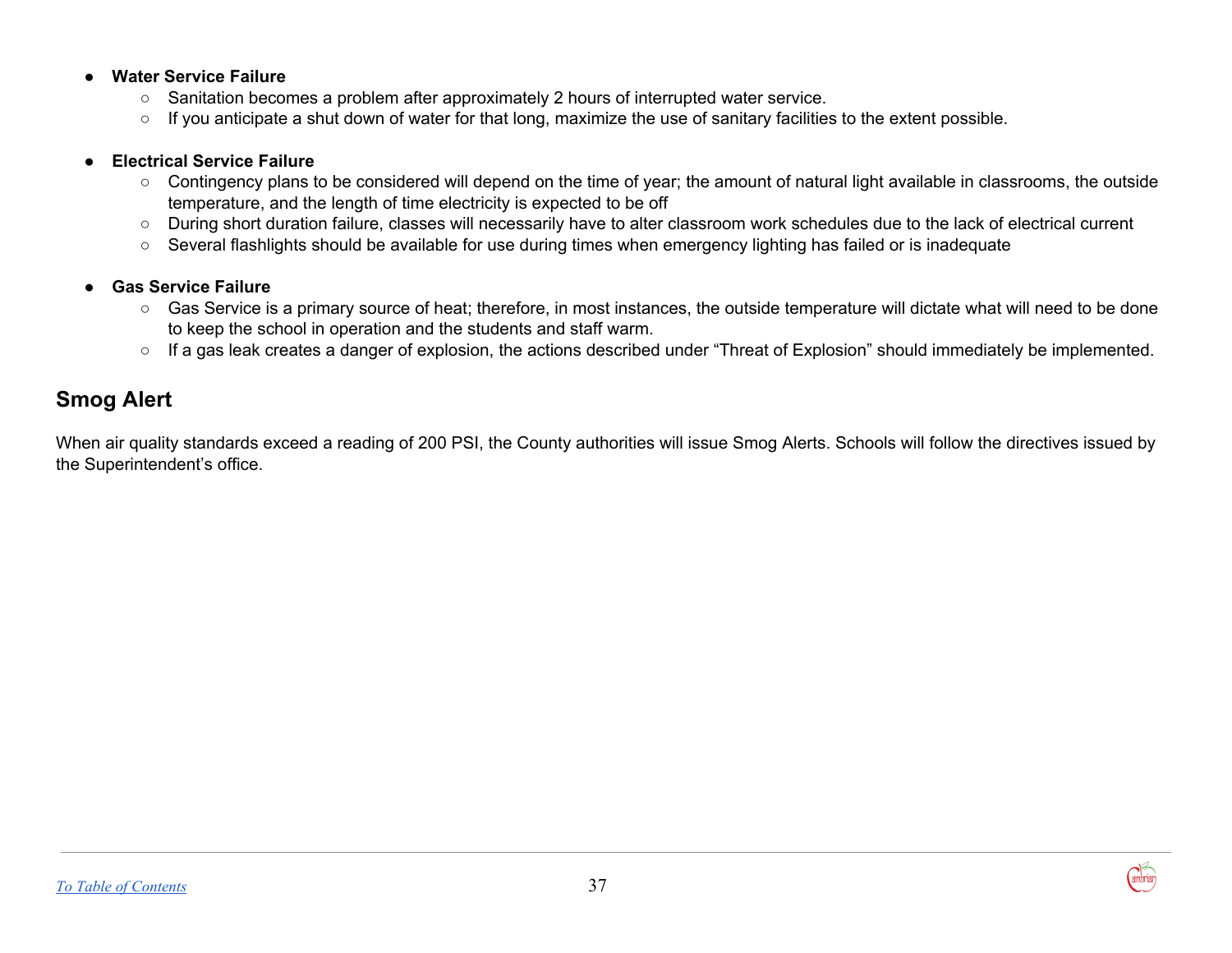## <span id="page-38-0"></span>**Routine Emergency Disaster Drills**

Cambrian School District practices the following drills routinely. The principal or designee shall keep a record of each drill conducted on the Emergency Drill Report form and file a copy of the record with the office of the Superintendent or designee.

## **Earthquake**

A **Drop, Cover, and Hold** procedure practice shall be held at least once each school quarter in elementary schools and at least once a semester in secondary schools. To ensure that students and staff are aware of, and properly trained in, the earthquake emergency procedure system. (Code of Regulations, Section 35297)

#### **● Standards for a Successful Earthquake Drill**

- **○** Ensure the earthquake alarm can be heard by all staff and students
- **○** Immediately after the earthquake alarm sounds, all students, teachers and other employees shall begin the **Drop, Cover and Hold** procedures
- **○** Evacuations shall occur when directed over the loud-speaker by the Principal or designee.
- Teachers are to take roll once in the evacuation area.
- **○** Upon sounding of "all clear"students and staff will return to their appropriate classrooms
	- Teachers will take roll once more and missing students are reported to the attendance office.

## **Fire**

Fire drills are to be held at least once a month using the **Evacuate Site** procedures. (Education Code [32001\)](http://www.gamutonline.net/displayPolicy/131098/3)

The principal shall notify staff as to the schedule for the fire drills and ensure that staff is ready at any time for an unannounced fire drills. Both scheduled and unannounced Fire Drills shall be conducted each school year.

#### **● Standards for a Successful Fire Drill**

- **○** Fire Alarm can be heard by all staff and students.
- **○** Orderly evacuation begins immediately after confirmation over the loudspeaker for evacuation and is completed within **5** minutes of the initial alarm, with minimal congestion at exit gates.
- Teachers shall ascertain that no student remains in the building
- **○** Teachers and students are staged in an orderly fashion away from fire lanes.
- **○** Teachers are to take roll once in the evacuation area. Any missing students are immediately reported to the Principal or designee.
- **○** Upon sounding of "all clear"students and staff will return to their appropriate classrooms

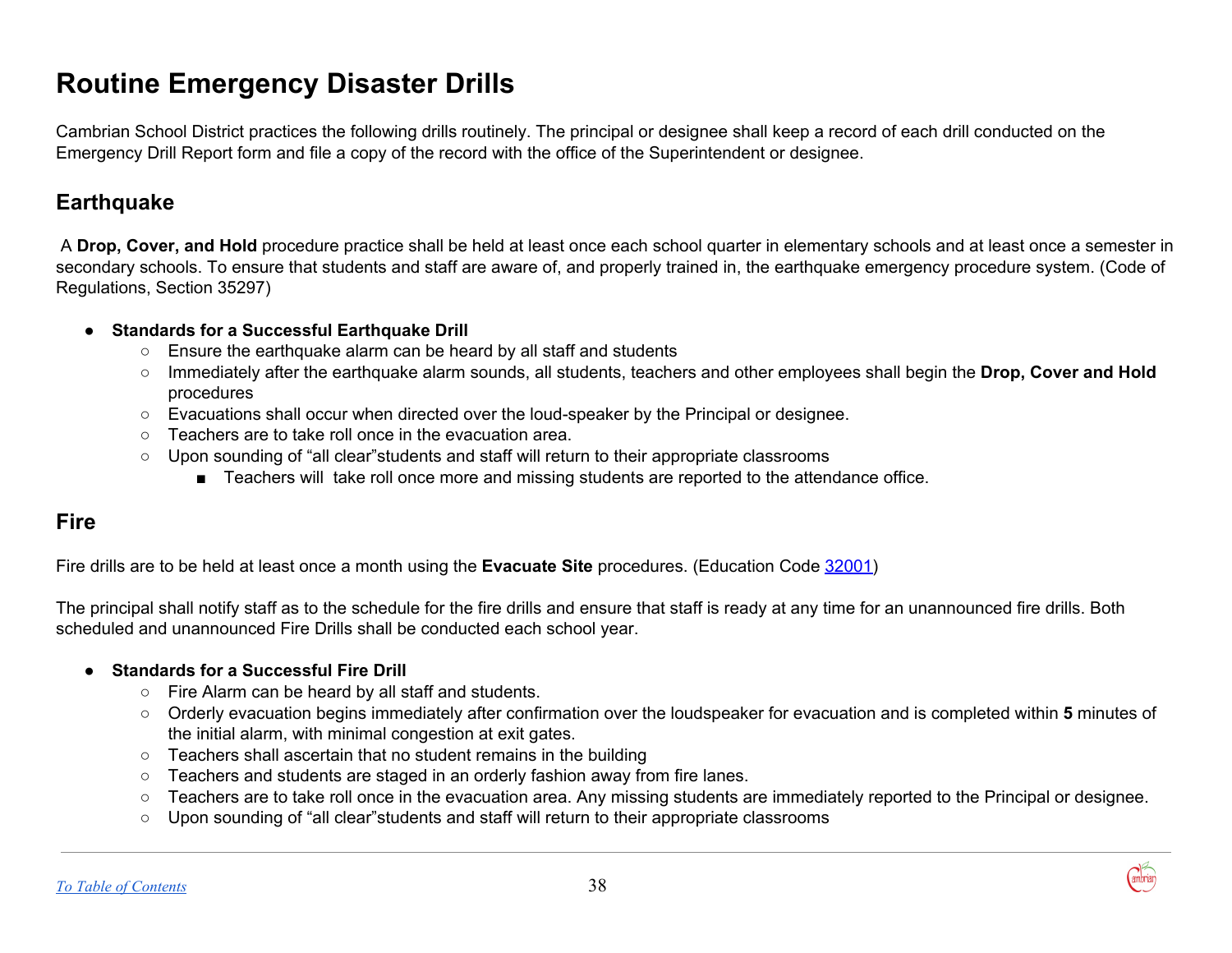- Teachers will take roll once more and missing students are reported to the attendance office.
- The principal or designee shall keep a copy of each drill conducted on the Emergency Drill Report form and file a copy with the Superintendent or designee.
	- Records for Fire Drills shall include (CFC 405.5):
		- Identity of the person conducting the drill
		- Date and time of the drill
		- Notification method used
		- Staff members on duty and participating
		- Number of occupants evacuated
		- Special conditions simulated
		- Problems encountered
		- Weather conditions when occupants are evacuated
		- Time required to accomplish complete evacuation

## **Lockdown**

Lockdown drills are to be conducted annually and take no longer than 40 minutes and impact instructional class time by 20 minutes.

● Every other year drills are to be conducted with local police present (or annually, if the local police department has the resources to support the drills). Drills need to be scheduled with your School Resource or Liaison Officers.

#### **● Standards for a Successful Lockdown or Code Red**

- Conduct a staff meeting with a 20-minute timeframe to review expectations and standards in terms of:
	- Locking doors
	- Covering windows
	- Turning off lights
	- Building barricades
	- Reviewing classroom and all clear procedures
	- Reviewing off site evacuation locations
- Send a follow-up reminder memo to your staff
- Organize your assessment team. This provides an excellent opportunity for an ICS team to work together with police participants in the drill.
- Conduct the assessment and report back to staff
- Complete follow-up tasks

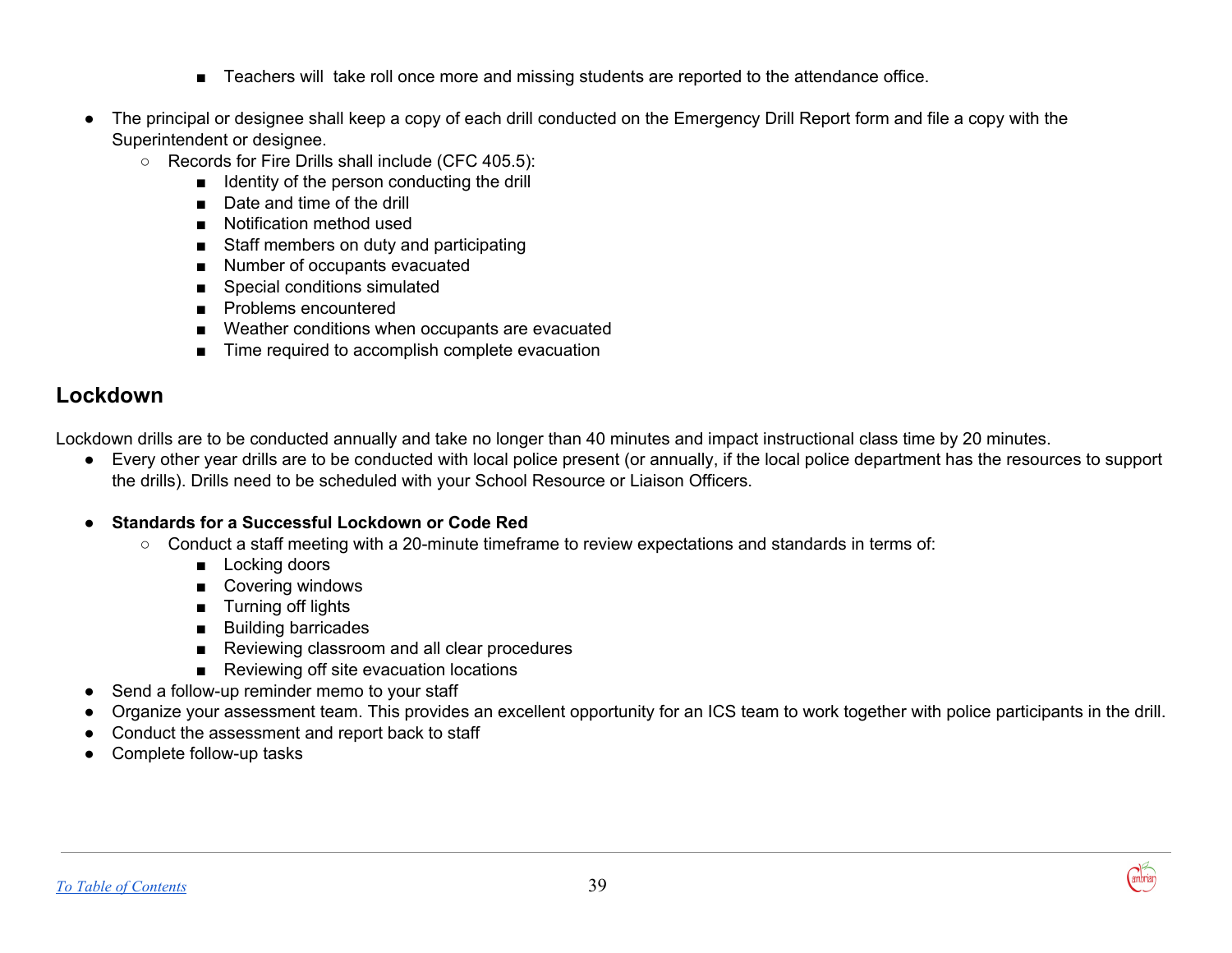## **Evacuation**

An evacuation should NEVER be automatic.There may be more danger outside the building than there is inside. If administrative directions are not forthcoming, the teacher will be responsible for assessing the situation and determining if an evacuation is required.

- Designated evacuation routes shall be posted in each room.
- Teachers shall be prepared to select alternate exits and direct their classes to these exits in the event the designated evacuation route is blocked.
- Evacuation areas will be established away from fire lanes.
- **Standards for a Successful Evacuation**
	- Predetermine evacuation areas
		- They should be in open areas, without overhead hazards and removed from potential danger spots (covered walkways, large gas mains, chain linked fences [electric shock potential]).will differ from a fire evacuation route, and that appropriate non hazardous alternate routes may be needed.
	- Practice evacuation using alternate routes to the assembly areas.
	- Students are to remain with their teacher in the evacuation area.
	- Teachers shall take their roll books and take roll once in the evacuation area and be prepared to identify missing students to administrators and first responders.

The principal or designee shall keep a copy of each drill conducted on the Emergency Drill Report form and file a copy with the Superintendent/designee.

## **Map Locations and Emergency Information Location**

(Revise Yearly)

| <b>Maps/Plans</b>                         | <b>Location</b>                                 | <b>Revision Date</b> |
|-------------------------------------------|-------------------------------------------------|----------------------|
| Fire/Evacuation Map                       | Right or left side of doorway in each classroom | August 2018          |
| <b>Evacuation Binder</b>                  | With backpack by doorway                        | August 2018          |
| Classroom & Assembly Area Emergency Plans | With backpack by doorway                        | August 2018          |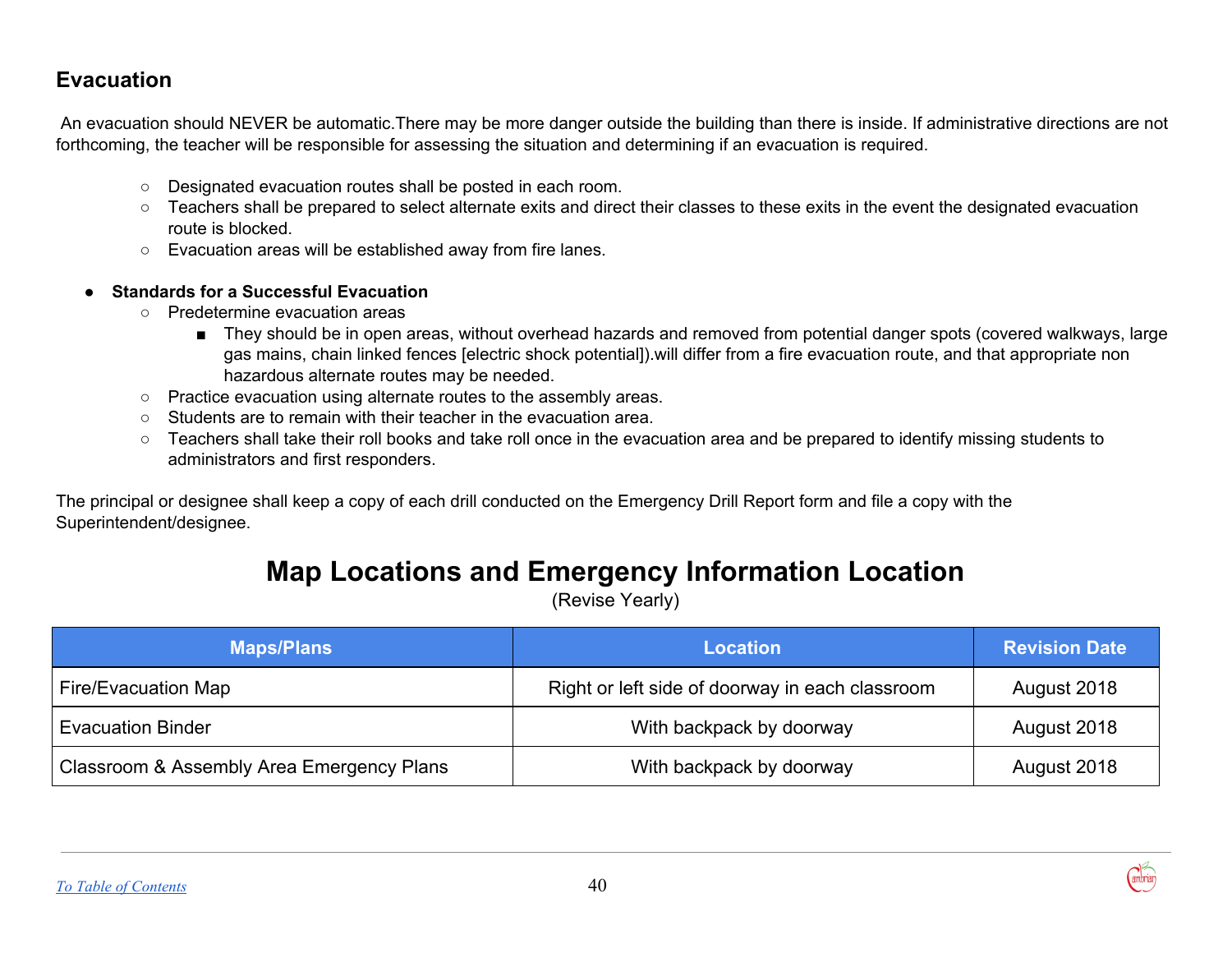## <span id="page-41-0"></span>**Earthquake, Fire and Lockdown Drills**

(Projected Dates-Revise Yearly)

| <b>Month</b> | <b>Fire Drills</b><br>(Once a month & First Drill within first 10<br>days of school) | <b>Earthquake-Evacuation</b><br>(Once each trimester)    | <b>Lock-Down</b><br>(Run Hide Defend) |
|--------------|--------------------------------------------------------------------------------------|----------------------------------------------------------|---------------------------------------|
| August       | Aug. 21 @ 8:45am (W)                                                                 |                                                          |                                       |
| September    | Sept. 6 @ 9:50am (F)                                                                 |                                                          |                                       |
| October      |                                                                                      | <b>Great CA Shakeout Drill</b><br>Oct. 17 @ 9:55 am (TH) |                                       |
| November     |                                                                                      |                                                          | <b>TBD</b>                            |
| December     | Dec. 17 @11:00am (Tu)                                                                |                                                          |                                       |
| January      | Jan. 13 1:30pm (M)                                                                   |                                                          |                                       |
| February     |                                                                                      |                                                          | Feb. 7 @9:55am (F)                    |
| March        |                                                                                      | March 12 @ 11am (TH)                                     |                                       |
| April        | April 15 @8:45 am (W)                                                                |                                                          |                                       |
| May          | May 11 @ 9:55am (M)                                                                  |                                                          |                                       |

## **Emergency and Disaster Procedures and Action Plan**

| To Do                                                                        | <b>Due Date</b>        | <b>Completed</b> |
|------------------------------------------------------------------------------|------------------------|------------------|
| Staff Professional Development on ICS Procedures (Appendix: Sign-in, agenda) | September              |                  |
| Fire and Earthquake Drill Schedule                                           | August 2018            |                  |
| Monthly Drill Reports (Appendix)                                             | Last day of each month | Ongoing          |
| Submit Site Emergency Plan-School Services                                   | September              |                  |
| Parent/Student Notification-Site Handbook (Appendix)                         | August                 |                  |
| Distribute site emergency binder                                             | August                 |                  |
| Post evacuation routes in all rooms                                          | August                 |                  |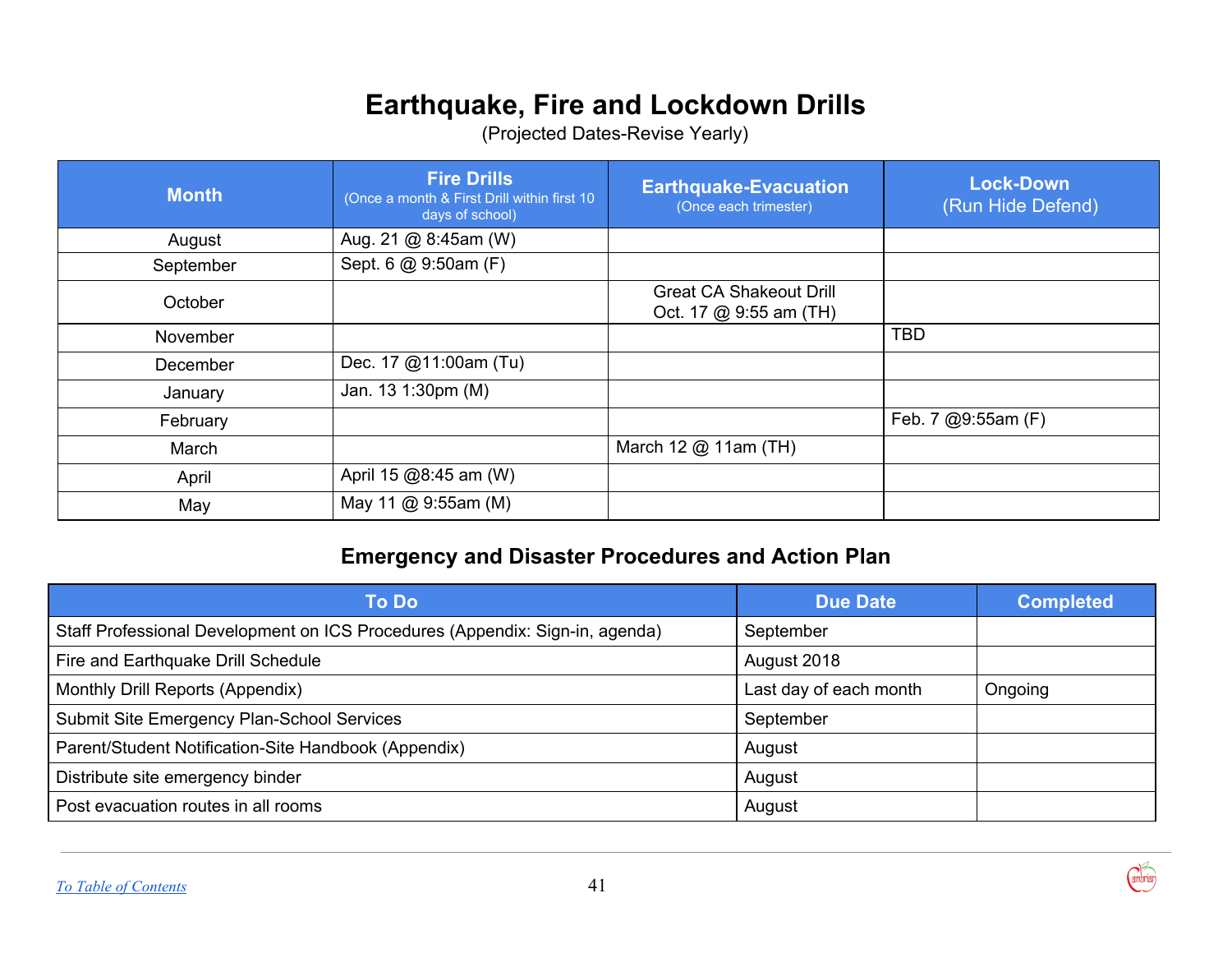<span id="page-42-0"></span>

Team Members: \_\_\_\_\_\_\_\_\_\_\_\_\_\_\_\_\_\_\_\_\_\_\_\_\_\_\_\_\_\_\_\_\_\_\_\_\_\_\_\_\_\_\_\_\_\_\_\_\_\_\_\_\_\_\_\_\_\_\_\_\_\_\_\_\_\_\_\_\_\_\_\_\_\_\_\_\_

| Date:     |                                             |  |   |   |                                     |                         |    |     |                                                 |   |                                                      |   |                              |   |              | School: Bagby _____ Fammatre _____ Farnham _____ Price _____ Sartorette _____ Steindorf |  |
|-----------|---------------------------------------------|--|---|---|-------------------------------------|-------------------------|----|-----|-------------------------------------------------|---|------------------------------------------------------|---|------------------------------|---|--------------|-----------------------------------------------------------------------------------------|--|
| Room<br># | <b>Door Barricade</b><br>Good/Low/Weak/None |  |   |   | <b>Windows</b><br>Covered<br>Yes/No | <b>Lights</b><br>On/Off |    |     | <b>Interior Barricade</b><br>Good/Low/Weak/None |   | <b>Class</b><br>behind<br><b>Barricade</b><br>Yes/No |   | <b>PE at Gates</b><br>Yes/No |   | <b>Notes</b> |                                                                                         |  |
|           | G                                           |  | W | N | v                                   | N                       | On | Off | G                                               | W | N                                                    | Y | N                            | v | N            |                                                                                         |  |
|           |                                             |  |   |   |                                     |                         |    |     |                                                 |   |                                                      |   |                              |   |              |                                                                                         |  |
|           |                                             |  |   |   |                                     |                         |    |     |                                                 |   |                                                      |   |                              |   |              |                                                                                         |  |
|           |                                             |  |   |   |                                     |                         |    |     |                                                 |   |                                                      |   |                              |   |              |                                                                                         |  |
|           |                                             |  |   |   |                                     |                         |    |     |                                                 |   |                                                      |   |                              |   |              |                                                                                         |  |

**Additional Comments:** Excellent Job/Needs Improvement/ Didn't Participate/ Noisy on Approach/Class out of Control

| $\sqrt{$ Room # | <b>Comments</b> |
|-----------------|-----------------|
|                 |                 |
|                 |                 |
|                 |                 |
|                 |                 |

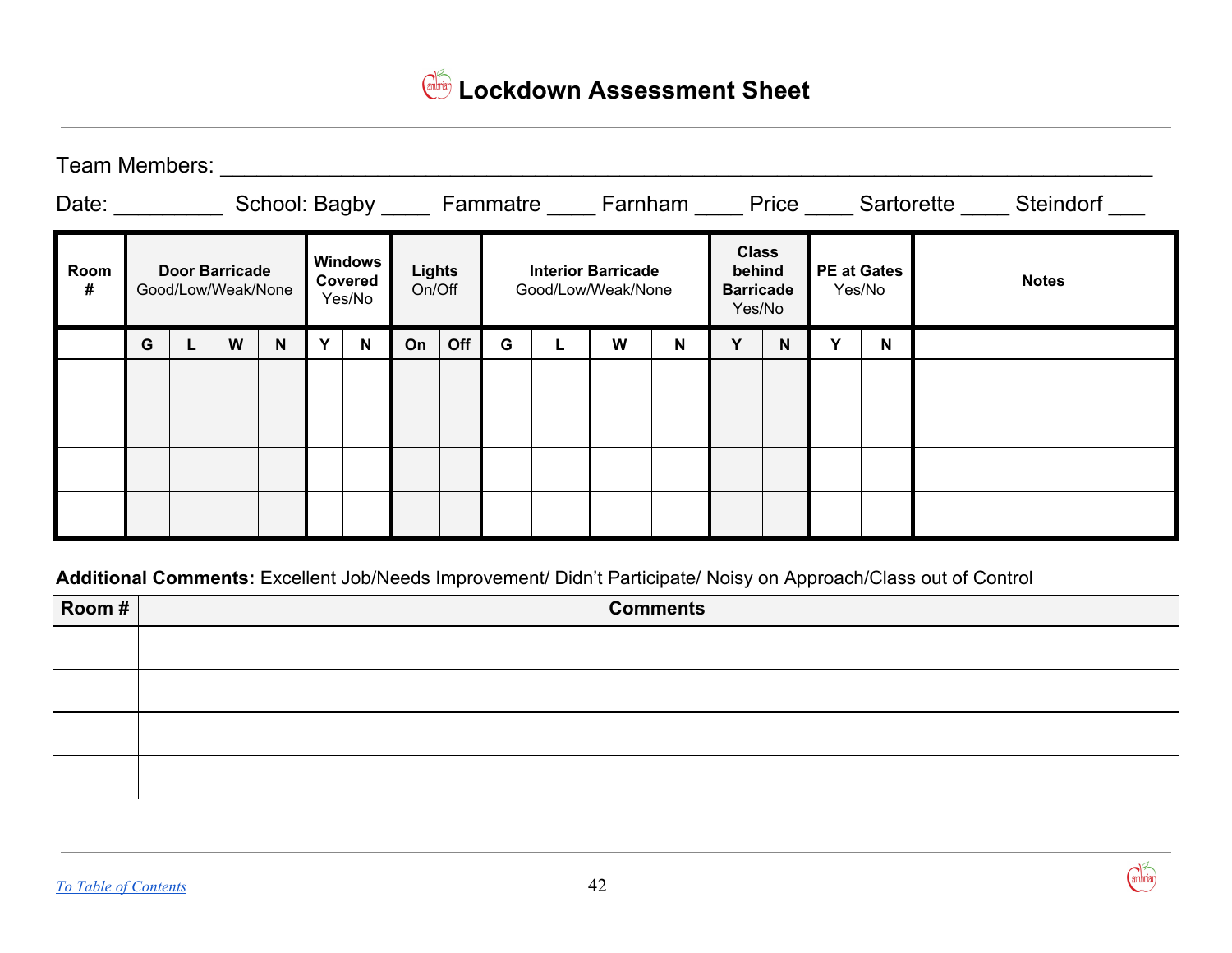## <span id="page-43-0"></span>**Section 6**

## **Expected Behavior, School Discipline, Suspensions, and Expulsions**

## **Sartorette's Expected Behavior**

Our motto for school-wide behavior expectations is:

*Be Safe Be Responsible Be Respectful*

In order to provide an effective learning environment for all students, Sartorette staff works in collaboration with students and parents to provide a predictable, positive, safe, and consistent school environment.

Students who engage in inappropriate or disruptive behavior, fail to follow classroom or school rules, or refuse to abide by the directions of school officials while at school will be subject to disciplinary actions by their teachers and/or school administration.

Students who harass, bully, or otherwise intimidate other students shall be subject to appropriate discipline, up to and including counseling, suspension, and/or expulsion.

### **School Wide Recognitions and Awards**

- Caught Being Good Awards: school wide morning assembly with student recognition
- PBIS tokens
- Super Star Bucks

Sartorette School encourages and recognizes positive behavior toward self and others at our monthly student assemblies. Monthly school assemblies are held to highlight positive actions within classrooms that demonstrate the Sartorette motto and Character Traits associated with Project Cornerstone and Sartorette's Life Skills such as honesty.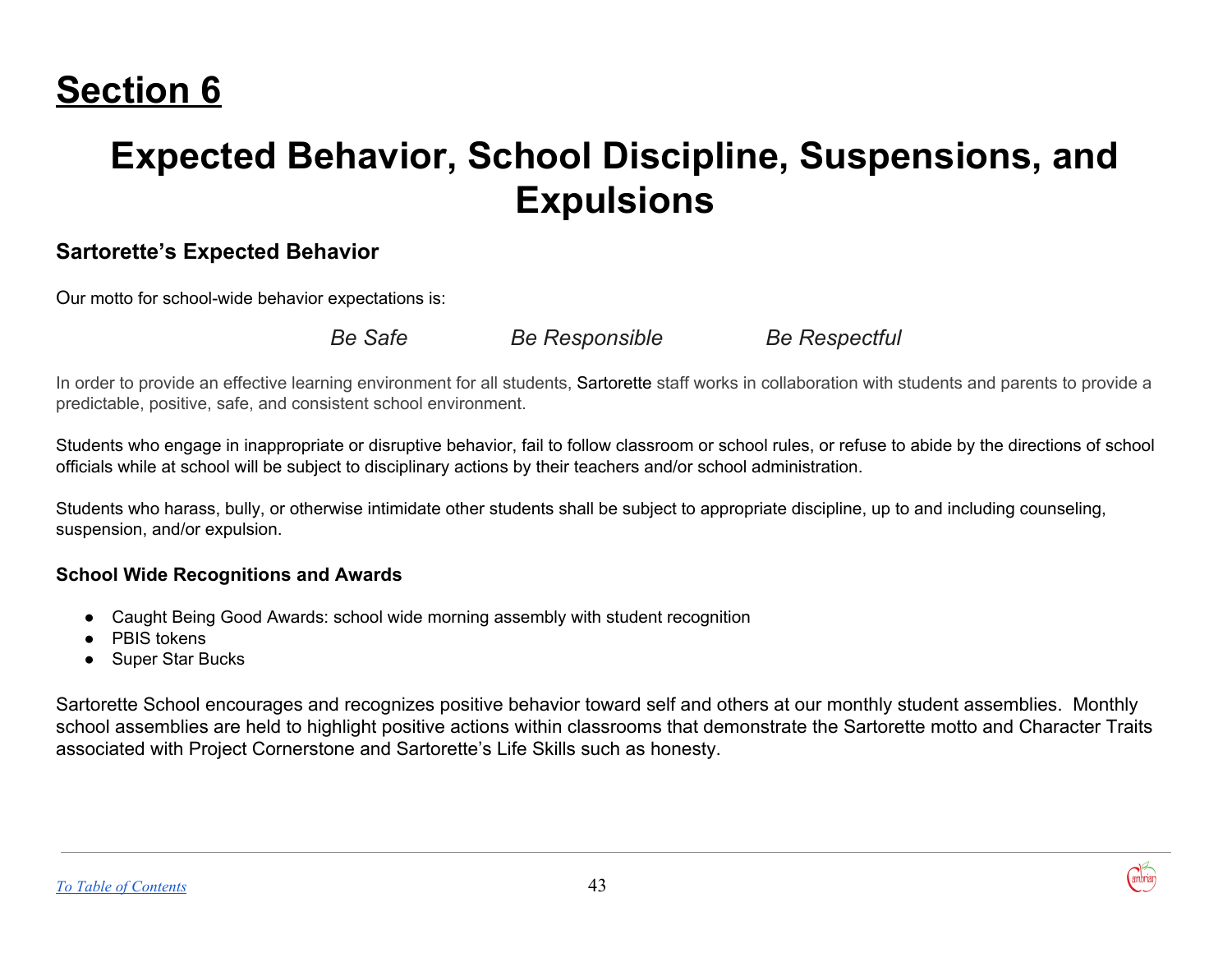## <span id="page-44-0"></span>**Positive Behavior Intervention System (PBIS)**

At Sartorette we have developed a systematic approach to establishing the positive social culture and behavioral supports needed to support an effective learning environment for all students. We have a three-tiered approach:



### **What is PBIS - Positive Behavior Intervention Supports?**

- Building a positive school-wide social culture
- Evidence-based practice for supporting and building a positive social culture
- Supporting and incorporating asset-building work of Project Cornerstone and character focus of Life Skills
- Defined by our school's needs
- Creating learning environments that are: Predictable, Consistent, Positive, Safe
- School-wide PBIS is a delineation of behavioral expectations to all community members in a clear, consistent way in order to create an effective social and educational setting for all students. We ask that all students and adults practice our behavioral expectations while on campus.
- The Lifeskills throughout the school year, we provide opportunities for all students to practice 16 specific "lifeskills" through a direct, systematic and positive focus.
- The goal of the program is to empower students to become positive and productive members of their school and community by improving social relationships, fostering mutual cooperation, and developing a sense of self to make healthy life choices. Each week, we focus on one

## **ALL Students-Primary**

- Consistent expectations
- Consistent school wide lesson plans-common areas
- Common understanding-Major/Minor behaviors
- **Consistent Referral Process**
- Positive Environment-Regular Recognition

#### **Secondary and Tertiary**

- Check-In-Check-Out
- Individualized Behavior Plans (tiered approach)
- Intervention Team
- Possible Student Study Team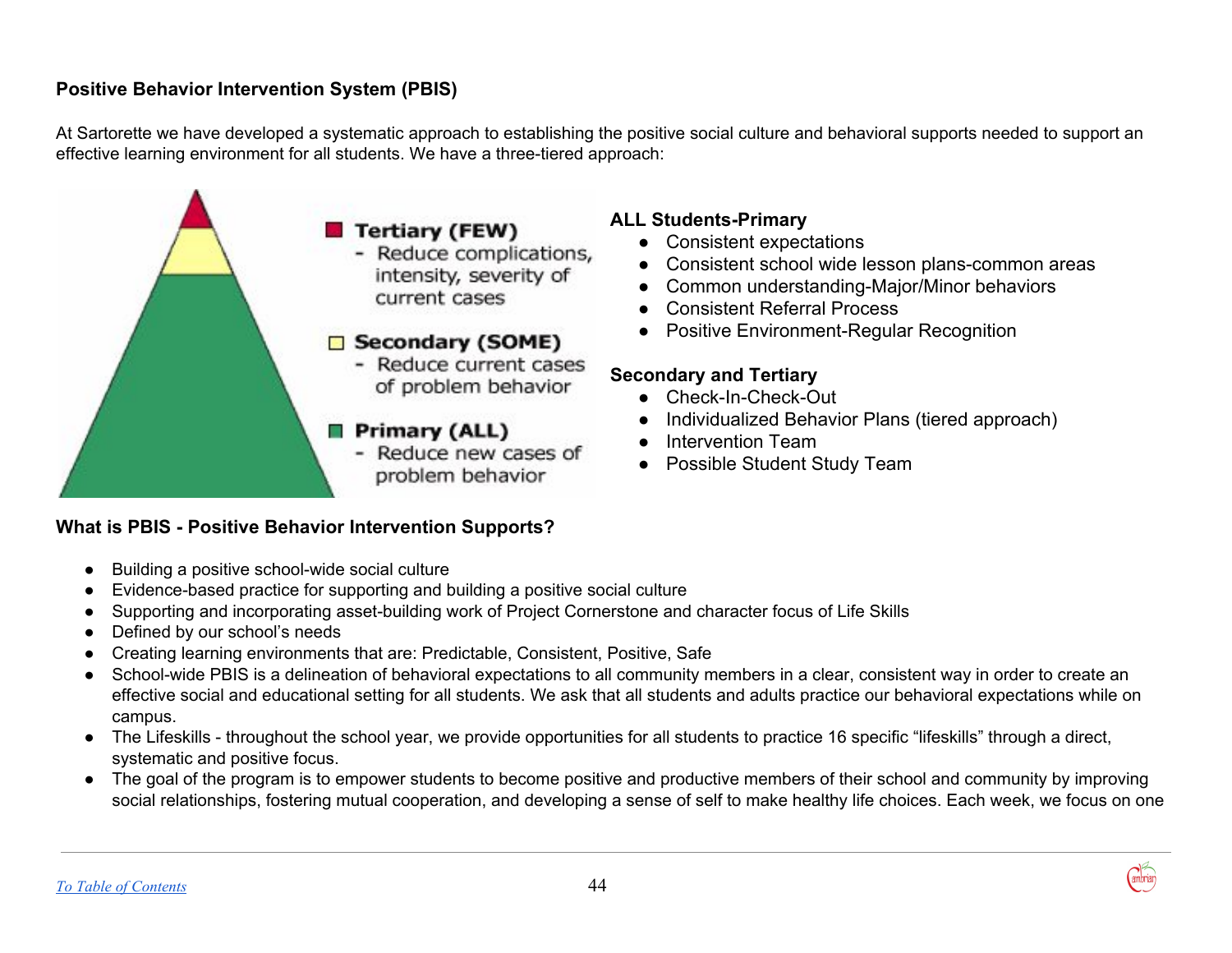lifeskill and students from each class are recognized for demonstrating those life skills at our Weekly Friday school spirit morning assembly on the blacktop.

- Caring to feel and show concern for others
- Common Sense to use good judgment
- Cooperation to work together toward a common goal or purpose
- Courage to act according to one' beliefs despite fear of adverse consequences
- Curiosity a desire to investigate and seek understanding of one's world
- Effort to do your best
- Flexibility to be willing to alter plans when necessary
- Friendship to make and keep a friend through mutual trust and caring
- Initiative to do something, of one's own free will, because it needs to be done
- Integrity to act according to a sense of what's right and wrong
- Organization to plan, arrange, and implement in an orderly way; to keep things orderly and ready to use
- Patience to wait calmly for someone or something
- Perseverance to keep at it
- Pride satisfaction from doing one's personal best
- Problem-solving to create solutions to difficult situations and everyday problems
- Resourcefulness to respond to challenges and opportunities in innovative and creative ways
- Responsibility to respond when appropriate; to be accountable for one's actions
- Sense of Humor to laugh and be playful without harming others
- School-wide Expectations
	- Treat adults and each other with respect and courtesy
	- Follow directions of all school personnel
	- Walk quietly in the hallways.
	- Keep hands and feet to yourself
	- Keep the school clean
	- Use appropriate language, gestures, and behavior with adults and schoolmates
	- Refrain from physical and verbal aggression
	- Respect and take care of school property
- Dress code and items not allowed
	- Gum is NOT permitted at school
	- Consequences
		- Warnings
		- Recess restriction

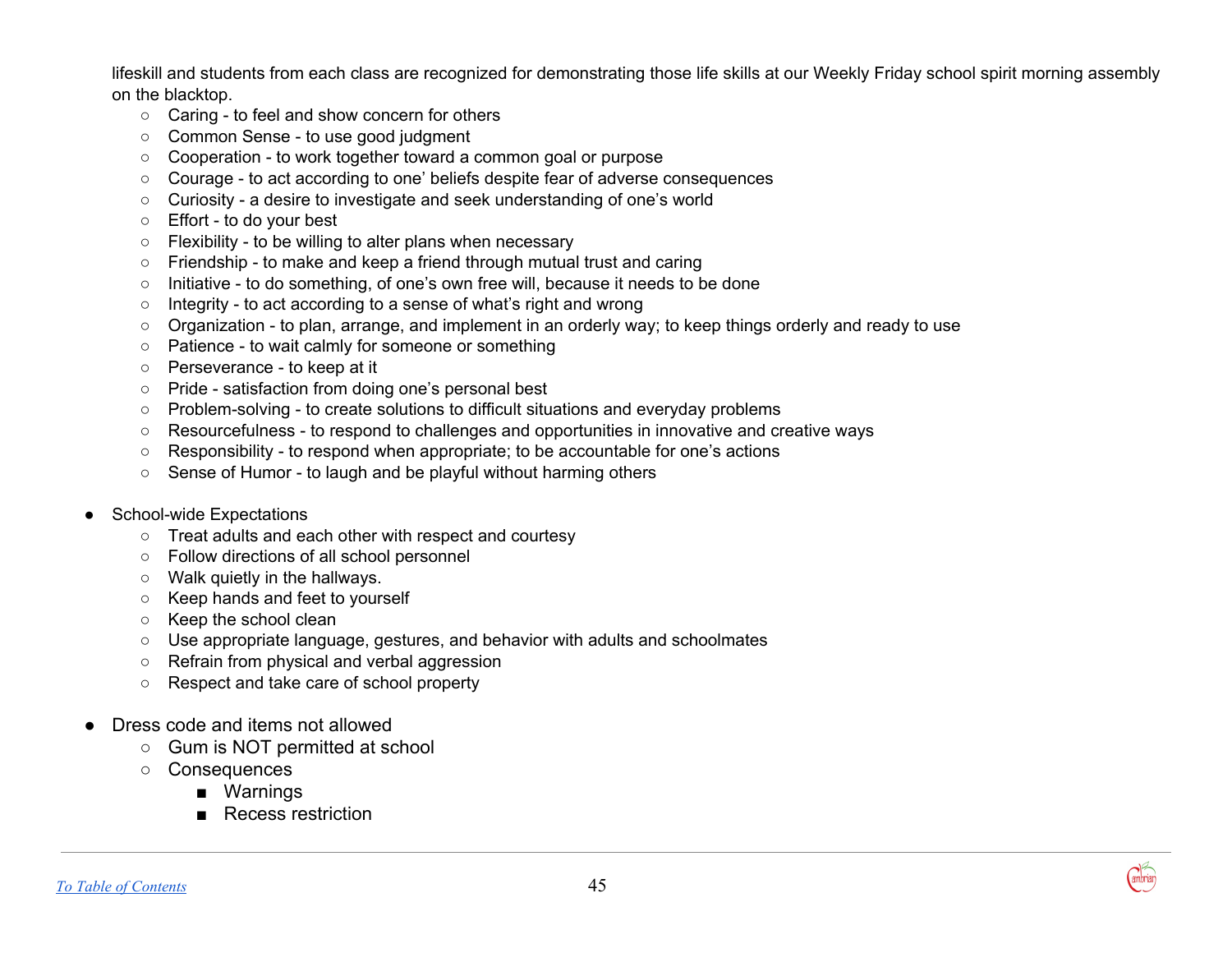- Detention/forfeiture of school activity
- Referral to the office
- Parent Conference
- Suspension
- Expulsion
- Classroom Expectations
	- At the beginning of the school year, each classroom teacher will inform you and your child of his/her classroom expectations, consequences, and rewards
- **Playground Behavior Expectations** 
	- To ensure safety, courtesy, cooperation, healthy activity and equal opportunity for all students on the playground
	- Students are to:
		- Enter the playground no earlier than 7:50 am, when supervision begins
		- Play on the playground in sight of the supervisor and not in the corridors, lavatories, around classrooms, or close to fences
		- Get the supervisors permission before leaving the playground
		- Report any problems on the playground to the playground supervisor
		- Refrain from using abusive language and engaging in rough play
		- After recess, when the bell rings, stop playing, and then walk to the class line and wait in an orderly manner for the teacher
		- Get drinks and use the restroom before the end of recess
		- Eat snacks ONLY at the picnic benches
- Vandalism
	- We will work with the district and local authorities to enforce our school grounds
	- At times we are able to apprehend the vandals and bill their parents/guardians for the damages
	- You (students and parents) can greatly assist us by helping to patrol the school when possible and reporting any known vandals to the school.
	- Money spent on repairs due to vandalism takes away money that could be used on educational equipment and materials.
- Personal Property
	- Students must take care of any personal items, including money, brought to school. Sartorette is not responsible for the loss of personal items.

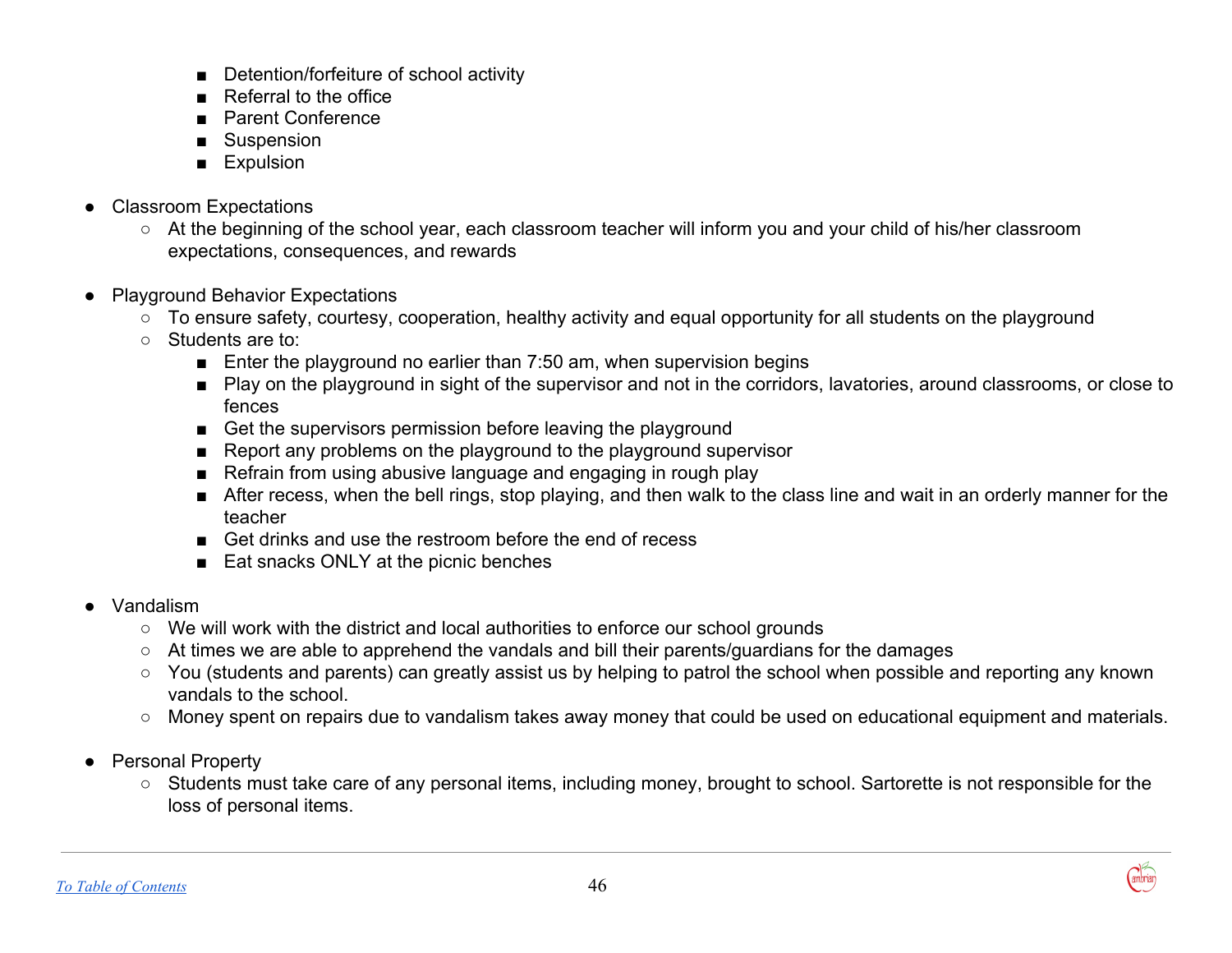### **General Procedures for Dealing with Problem Behaviors**

- Observe problem behavior
- Problem solved by student "Stop-Walk-Talk"
- Problem Identified as Minor or Major
	- Minor: Classroom teacher and/or yard duty handles
	- Major: Classroom teacher and/or yard duty go through the referral process and the principal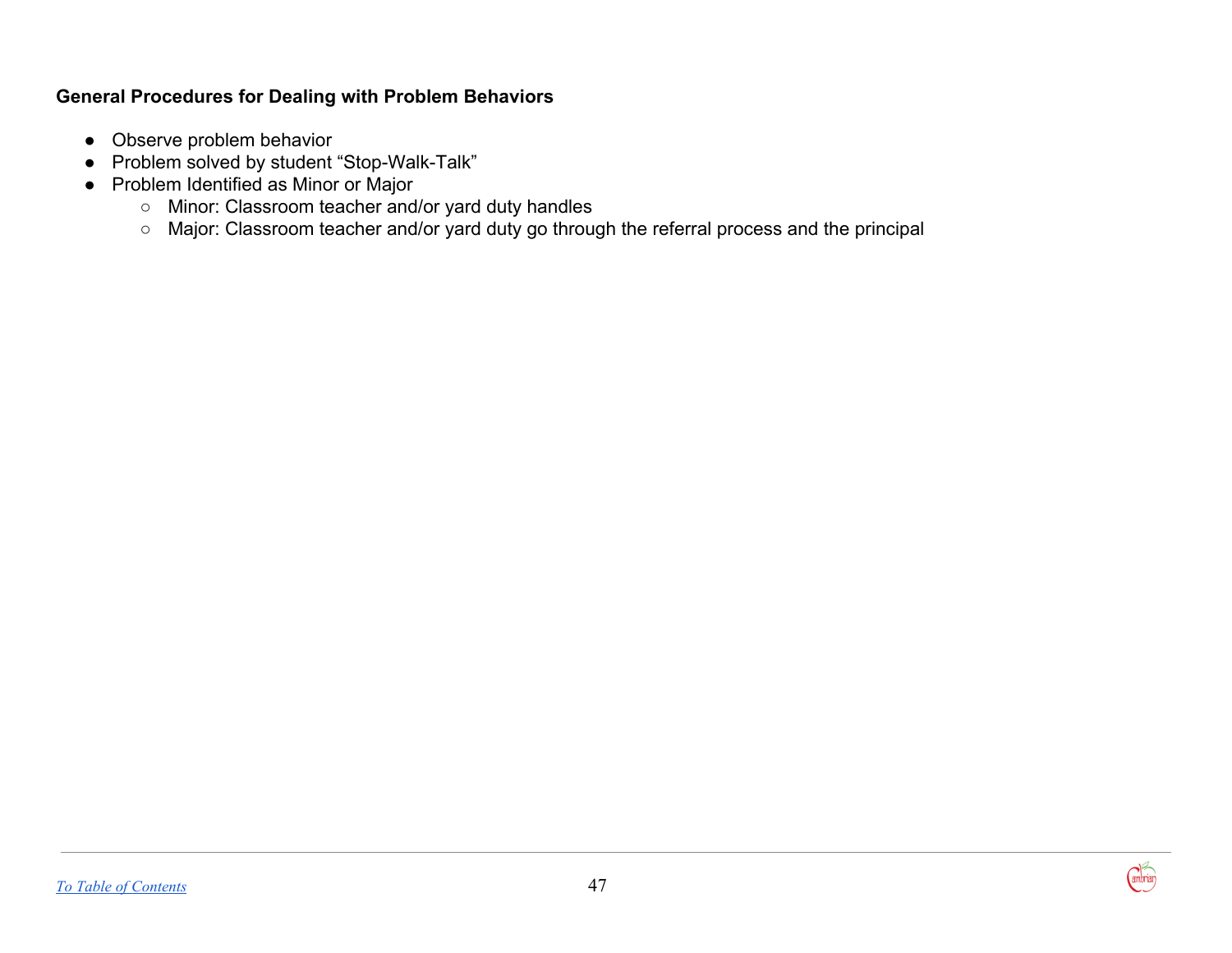## **Sartorette's PBIS Matrix**

| <b>Area/Rule</b>                  | <b>Be Safe</b>                                                                                 | <b>Be Caring</b>                                                                                                       | <b>Be Respectful</b>                                                                                         | <b>Be Responsible</b>                                                                                 |
|-----------------------------------|------------------------------------------------------------------------------------------------|------------------------------------------------------------------------------------------------------------------------|--------------------------------------------------------------------------------------------------------------|-------------------------------------------------------------------------------------------------------|
| <b>Before</b><br><b>School</b>    | • Wait outside the gates before<br>8<br>• Walk calmly and quietly to the<br>back               | • Follow adult directions<br>• Wait patiently                                                                          | • Use sidewalks and hallways                                                                                 | • Look out for others and their<br>belongings                                                         |
| <b>Halls</b>                      | • Walk calmly and quietly<br>• Face forward                                                    | • Hands and feet to ourselves                                                                                          | Stay in the hallways<br>• Use time wisely                                                                    | • Honor others as they work                                                                           |
| <b>After</b><br><b>School</b>     | $\bullet$ Let nature be<br>$\bullet$ Walk                                                      | • Stay next to a supervising<br>adult<br>Wait on the bench<br>$\bullet$<br>Keep toys and games at<br>$\bullet$<br>home | Sit Calmly<br>$\bullet$<br>Use a soft voice<br>$\bullet$<br>Be aware that others are<br>$\bullet$<br>working | $\bullet$ Be a good example<br>Care for yourself and others<br>• School is always a learning<br>space |
| <b>Cafeteria</b>                  | • Choose your spot, and stay<br>seated<br>• Keep your hands to yourself<br>• Do not share food | Track the speaker<br>Follow directions<br>$\bullet$<br>Use active listening                                            | Practice good table manners<br>Clean up after yourself<br>$\bullet$                                          | • Use please and thank you<br>• Include everyone                                                      |
| <b>Bathrooms</b>                  | • Keep your feet on the floor<br>• Keep floor clean and dry                                    | • Use a quiet voice<br>Use toilet paper appropriately                                                                  | • Leave it clean<br>Wash your hands<br>• Return to class right away                                          | • Flush the toilet<br>• Respect privacy                                                               |
| <b>Office</b>                     | • Walk into the office                                                                         | • Use polite words                                                                                                     | • Sit and wait patiently behind<br>the counter                                                               | • Use a calm and quiet voice                                                                          |
| Playground                        | Use equipment properly<br>• Be aware of yourself and<br>others                                 | • Listen to yard duty<br>Take turns<br>Throw away trash<br>$\bullet$                                                   | • Return equipment<br>Follow Sartorette game rules<br>Eat your snack on the bench                            | • Be an up-stander<br>• Include others in your game                                                   |
| Library                           | $\bullet$ Walk                                                                                 | • Listen to adults                                                                                                     | • Use a shelf Marker                                                                                         | • Use a whisper voice<br>• Sit and read quietly when<br>finished                                      |
| <b>Music</b>                      | • Walk quietly to and from class                                                               | • Listen to adults                                                                                                     | Use instruments and<br>$\bullet$<br>materials appropriately                                                  | • Wait your turn<br>• Participate fully                                                               |
| <b>Morning</b><br><b>Assembly</b> | • Hands to self                                                                                | • Listen to the speaker<br>Eyes on flag<br>Face forward<br>Hats and hoods off<br>Silent lips<br>$\bullet$              | Stand on your class line<br>$\bullet$                                                                        | • Praise the student of the week<br>with applause                                                     |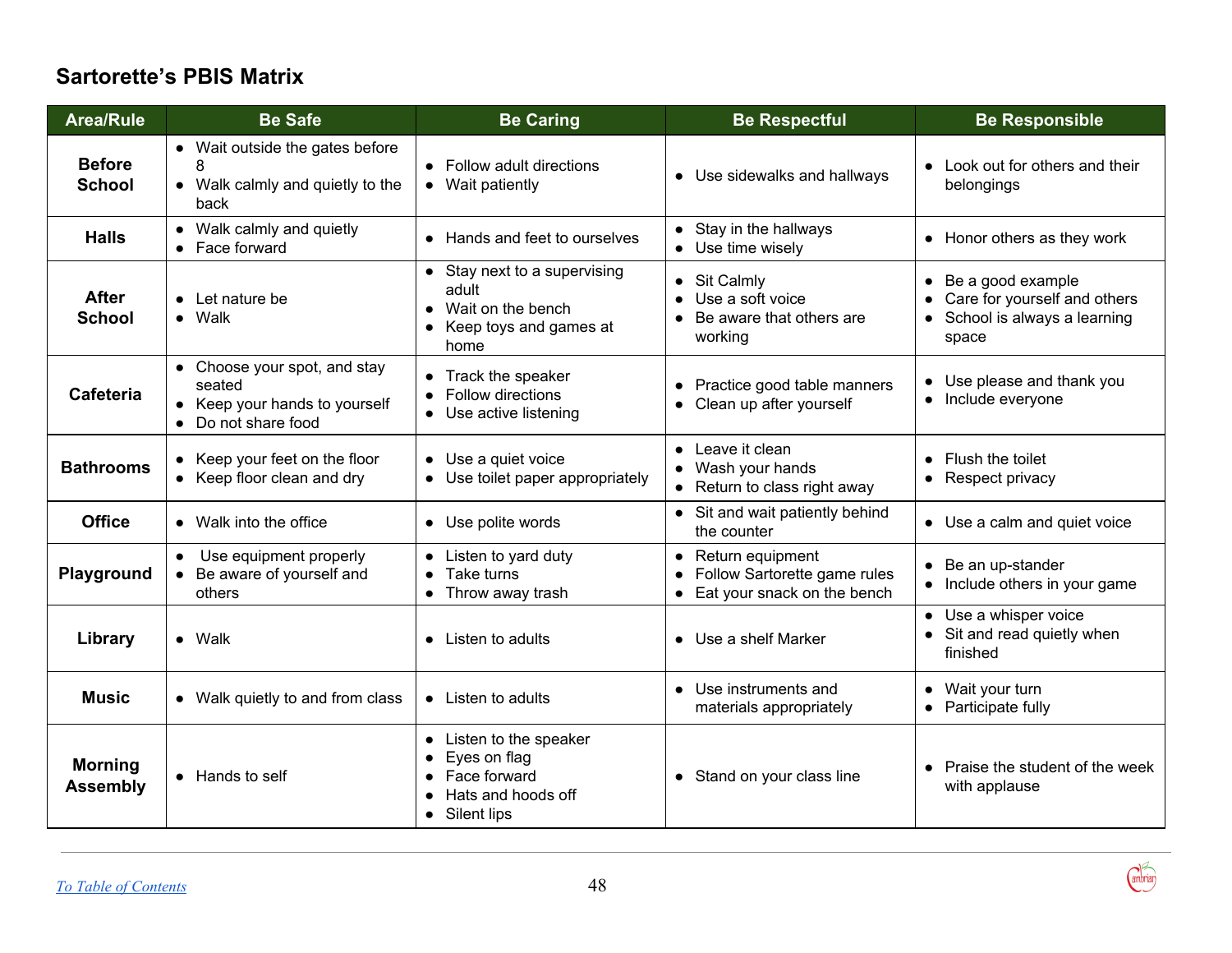## Sartorette's Behavior Flow Chart

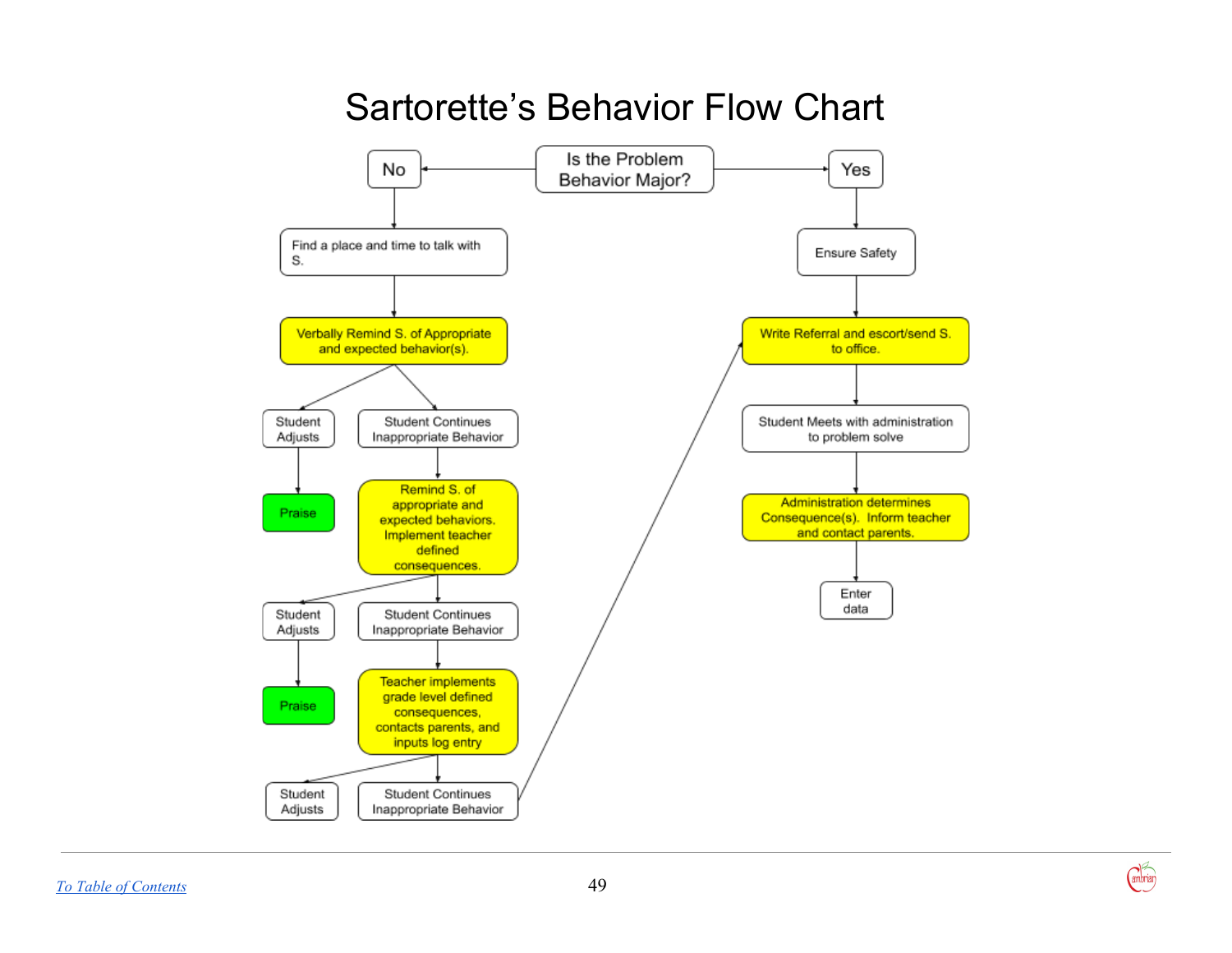#### **Site-Level Rules**

Rules for student discipline shall be developed at each school site and filed with the district office. These rules shall be adopted jointly by the principal or designee and a representative selected by classroom teachers employed at the school. The views of administrators, teachers, security personnel, parents/guardians and secondary school students shall be obtained when the rules are developed. The rules shall be consistent with law, Board policy and district regulations; they shall be revised as necessary and shall undergo the site-level review and adoption process at least every four years. (Education Code [35291.5](http://www.gamutonline.net/displayPolicy/131452/5))

Rules for student discipline shall be developed at each school site. In developing these rules, each school shall solicit the participation, views, and advice of one representative selected by each of the following groups: (Education Code [35291.5](http://www.gamutonline.net/displayPolicy/131452/5))

- Parents/guardians
- Teachers
- School administrators
- School security personnel, if any

The final version of the rules shall be adopted by a panel comprised of the principal or designee and a representative selected by classroom teachers employed at the school. The rules shall be consistent with law, Governing Board policy and district regulations. Each school shall file a copy of the rules with the Superintendent or designee and Board. (Education Code [35291.5](http://www.gamutonline.net/displayPolicy/131452/5))

These rules shall be revised as necessary and shall undergo the site-level review and adoption process at least every four years. (Education Code [35291.5\)](http://www.gamutonline.net/displayPolicy/131452/5)

### **Staff Training**

- Each staff member is provided with a copy of the District Code of Conduct annually at the beginning of the school year.
- Each staff member shall receive training and notification in school-wide expectations, major and minor offenses, and office referral process.
- Staff members shall receive on-going professional development in strategies that promote the school environment.
- Staff members shall receive on-going professional development on behavior interventions and the Rtl<sup>2</sup> process.
- Staff shall participate in teaching students school-wide expectations in all common areas and in the classroom during the first three weeks of school. In addition, all staff and students shall participate in re-teach days.

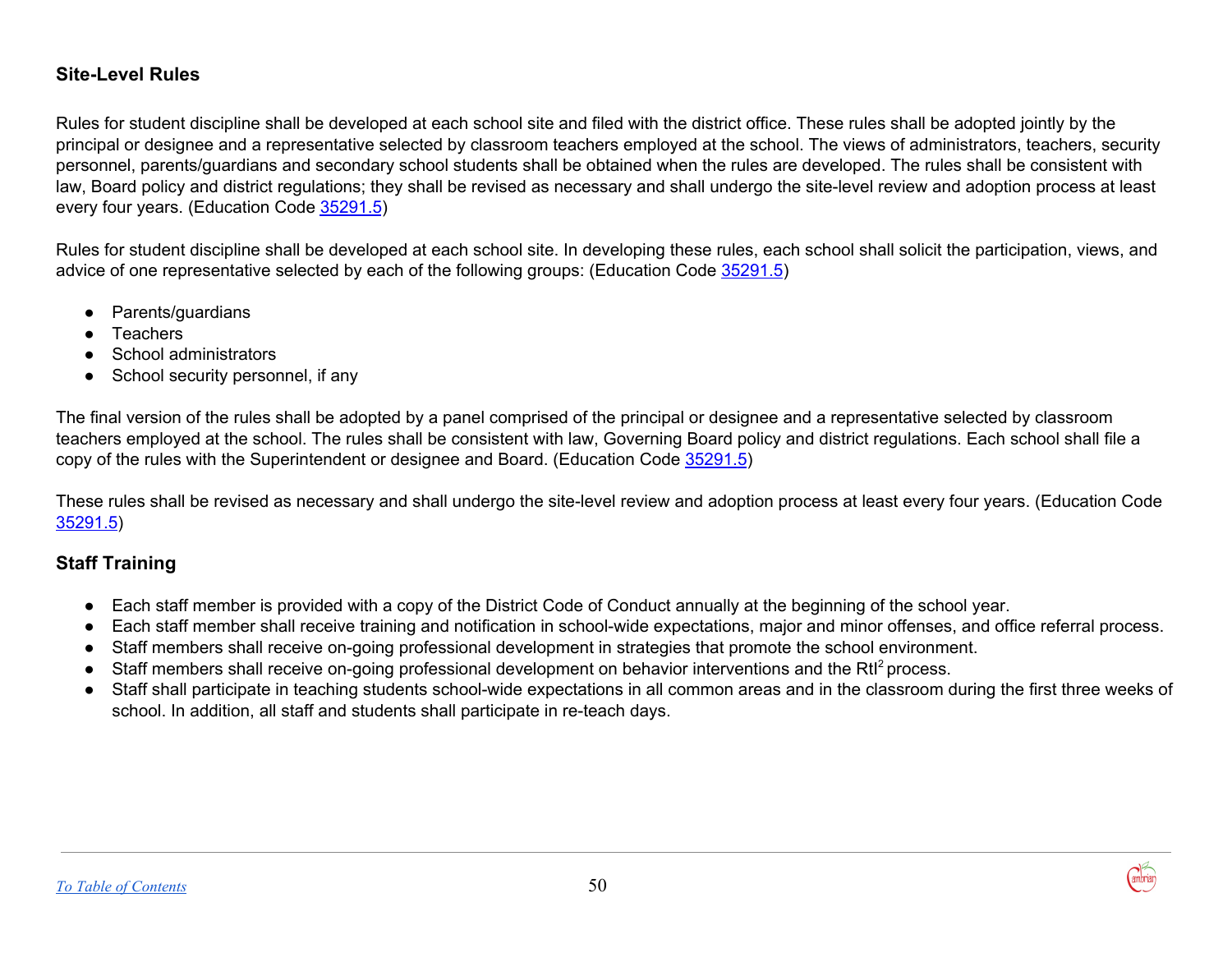## <span id="page-51-0"></span>**School Discipline**

### **Statement of Rules and Procedures On School Discipline**

Education Code 44807: "Every teacher in the public schools shall hold Pupils to a strict account for their conduct on the way to and from school, on the playgrounds, or during recess. A teacher, vice principal, principal, or any other certificated employee of a school district, shall not be subject to criminal prosecution or criminal penalties for the exercise, during the performance of his duties, of the same degree of physical control over a pupil that a parent would be legally privileged to exercise but which in no event shall exceed the amount of physical control reasonably necessary to maintain order, protect property, or protect the health and safety of pupils, or to maintain proper and appropriate conditions conducive to learning."

#### **Notification to Students and Parents**

All students, parents, and staff are notified of the district discipline plan annually at the beginning of the school year and upon enrollment through the District Handbook. In addition, all students, parents, and staff are notified of school wide expectations, major and minor offenses, and office referral process through a Site Student/Parent Handbook and Parent's Rights and Responsibilities.

#### **Cambrian School District's Expected Student Behavior**

Cambrian School District students are expected to Obey the State, District, and local school regulations, in addition to showing respect for self, authority, property, both public and private, the rights of others, the feelings of others and education. Students are responsible for their own actions and should accept the consequences of their own actions. Therefore students should be aware of the possible consequences of their behavior. (Education Code 35181 and Cambrian Board Policy 5144)

Students who exhibit problem behavior will be subject to disciplinary action by school officials. Depending upon the behavior, one or more of the following actions may be taken by school officials. The action taken will be in compliance with Board policy and State law.

The following information is intended to present our school rules and regulations clearly. Please read this carefully. All students are expected to understand and follow these guidelines. Students found to have committed the acts listed under the column **Behavior** can expect to be assigned any of the consequences under the column, **Possible Action**.

It should be noted that there might be degrees of severity and/or previous patterns of behavior that will influence the actions. The school administrator will use his or her discretion in determining those consequences.

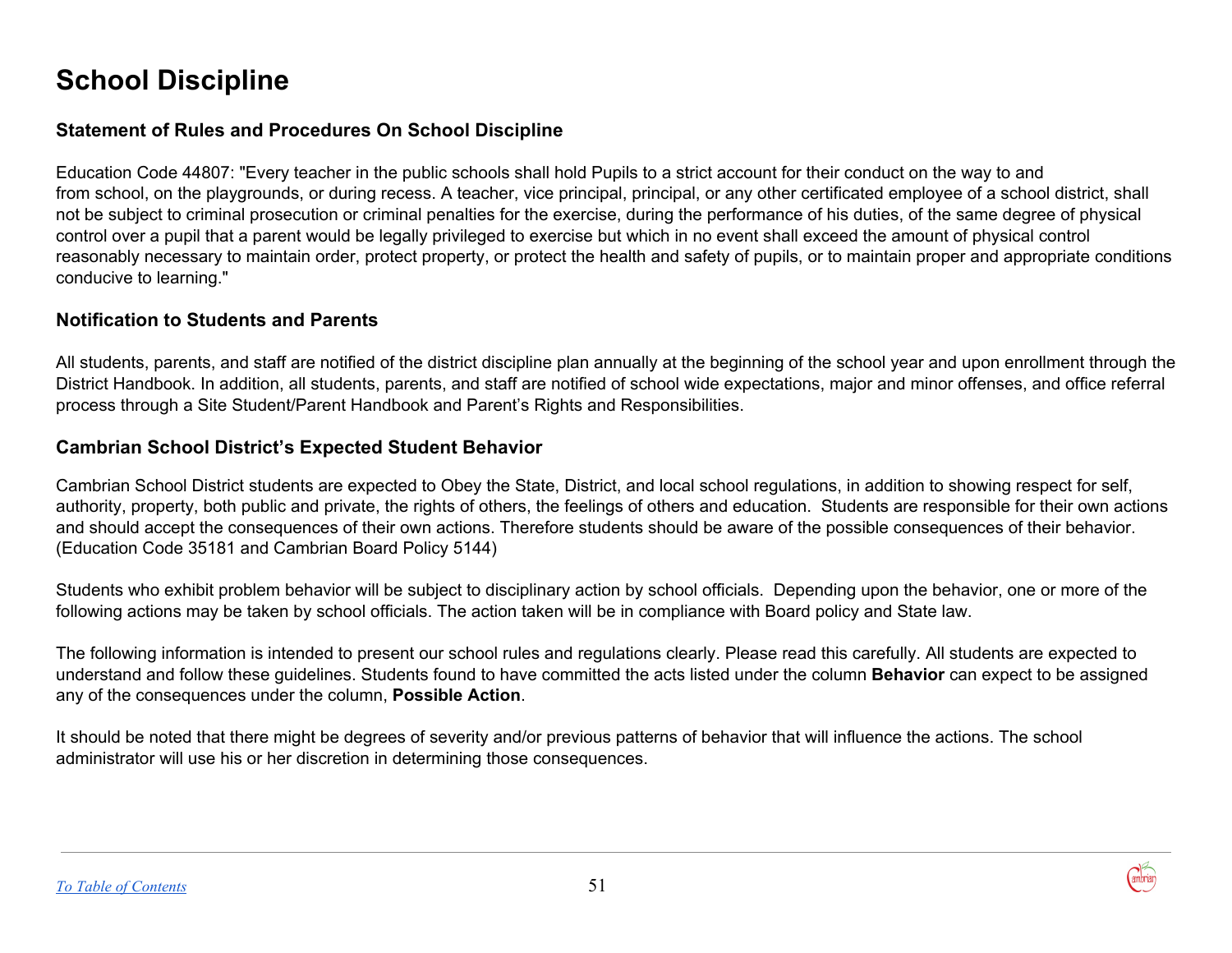The Guidelines for Student Behavior lists the possible action that may be taken in relation to behavior that violates the Code of Conduct.

| <b>Behavior</b>                                                                     | <b>Possible Action</b>                                 |
|-------------------------------------------------------------------------------------|--------------------------------------------------------|
| Assault or battery on school employee                                               | Suspension, expulsion                                  |
| Defiance of authority                                                               | Conference, detention, parent involvement, suspension  |
| Disorderly conduct                                                                  | Conference, suspension, parent involvement             |
| Dress code violation                                                                | Conference, detention, suspension, parent involvement  |
| Forgery                                                                             | Parent involvement, suspension                         |
| Harassed, threatened, or intimidated complaining witness                            | Suspension, expulsion                                  |
| Hostile environment - Creating a hostile school environment                         | Suspension, expulsion                                  |
| Injury - Causing serious physical injury to another                                 | Suspension, expulsion                                  |
| Physical assault or battery                                                         | Suspension, expulsion                                  |
| Possession of any controlled substance                                              | Suspension, expulsion                                  |
| Possession of any knife, explosive, or other dangerous object                       | Suspension, expulsion                                  |
| Possession of weapon, imitation firearm, or other dangerous object, including knife | Suspension, expulsion                                  |
| Possession or sale of drugs, alcohol or look-a-like substances                      | Suspension, expulsion                                  |
| Possession or use of firecrackers, explosive devices                                | Suspension, expulsion                                  |
| Profanity, vulgarities, obscene words/gestures                                      | Conference, suspension                                 |
| Robbery, extortion                                                                  | Suspension, expulsion                                  |
| Setting fire, arson                                                                 | Suspension, expulsion                                  |
| Sexual harassment (grades 4 through 8)                                              | Conference, suspension, expulsion                      |
| Smoking, possession of tobacco, tobacco products                                    | Parent involvement, suspension                         |
| <b>Tardiness/Unexcused Absence</b>                                                  | Conference, detention, parent involvement, SARB        |
| <b>Terroristic threats</b>                                                          | Suspension, expulsion                                  |
| Theft                                                                               | Parent involvement, suspension, expulsion              |
| Threats, intimidation, fighting, bullying, cyber-bullying, harassment               | Conference, detention, suspension, expulsion           |
| Vandalism, destruction of property                                                  | Parent involvement, suspension, expulsion, restitution |
| Verbal and physical abuse                                                           | Conference, suspension                                 |
| Violence: Caused, attempted to cause, participated in an act of hate violence       | Suspension, expulsion                                  |

Education Codes 48900-48915 and Cambrian Board Policies and Procedures 5144-5144.1

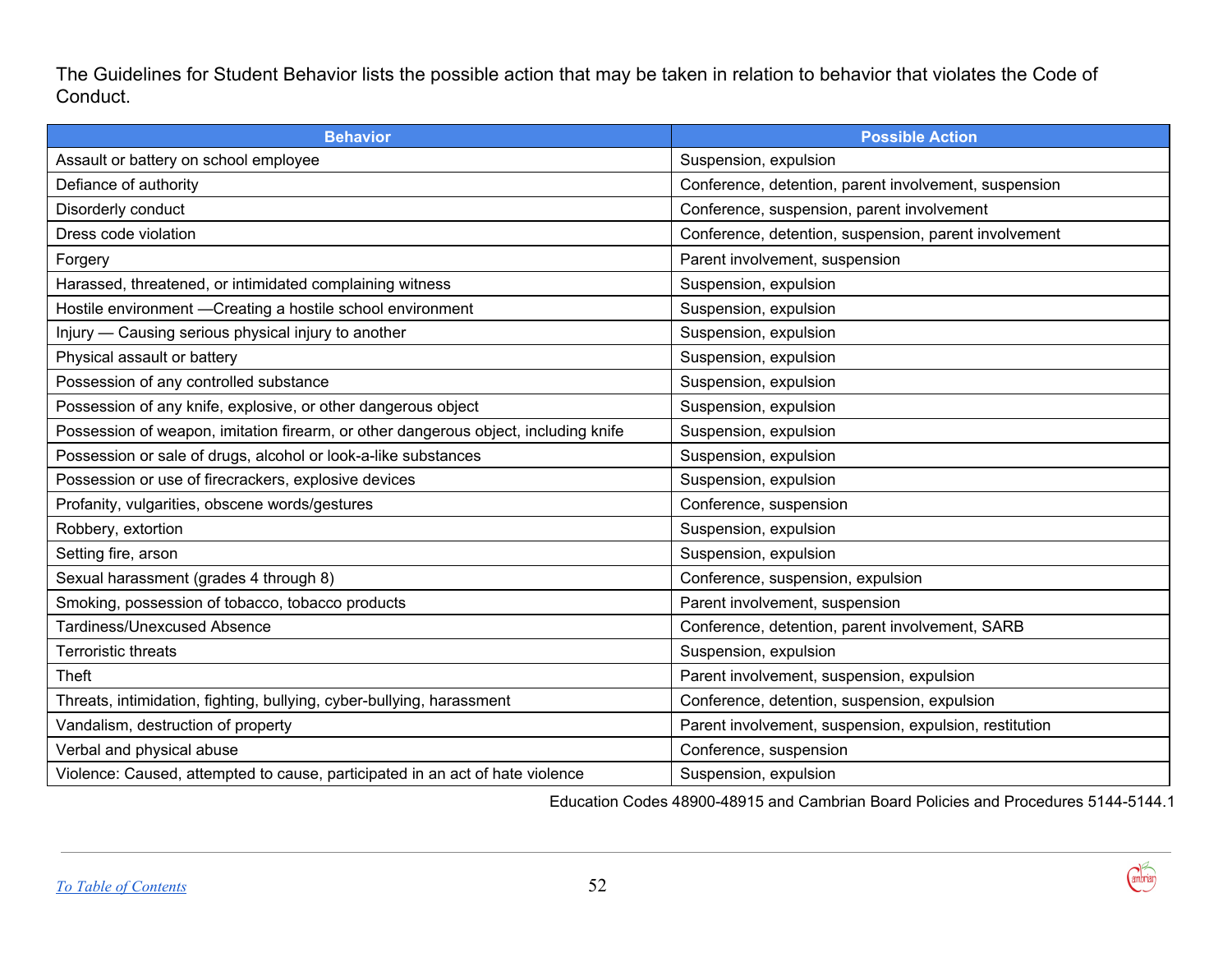## **Disciplinary Procedures**

The procedure listed below is a general guide of the order in which disciplinary action is taken. The nature of the disciplinary problem may alter the sequence of items.

- Documented routine classroom control procedures
- Documented teacher-student conference
- Documented teacher-parent conference
- Referral to principal. (Principal or designee shall determine developmentally appropriate, progressive discipline.)
- Referral to each school Student Study Team comprised of administrator, teacher(s), special education representative, and others as necessary
- Suspension
- Expulsion

The law requires the Board to review and take a position on certain disciplinary procedures. Accordingly, the Board authorizes the use of the following procedures:

- U**se of Detention**: Students may be detained in school for disciplinary or other reasons for up to one hour after the close of the maximum school day.
- **Use of Recess or Break Time**: A teacher may restrict, for disciplinary purposes, the time a student is allowed for recess providing the student's physical needs are met. Discipline is related to behavior that is disruptive; it is not directly related to academic performance, i.e. incomplete work, etc. A teacher may suggest that a student use recess or noontime intermission for a student-determined study session.
- **Restriction of Activities**: The school has the right to restrict a student from extra-curricular and/or special events.
- **Use of Physical Restraints**: Teachers are required to hold students strictly accountable for their conduct on the way to and from school, on the playgrounds, and during recess, and are not criminally liable for exercising the same degree of physical control over a student that a parent would be legally privileged to exercise in order to maintain order, protect property, or protect the health and safety of students, and maintain proper and appropriate conditions conducive to learning. A staff member shall physically control a child only to the extent necessary to protect the child, other students, the staff member, and other staff members.

## **Definition Of Disciplinary Actions**

● **Parent Involvement** – Parent/guardians are notified by telephone, personal contact, letter or certified letter. A conference may be conducted between the student, his/her parent/guardian, appropriate school personnel and any other individuals concerned. Recorded in the administrative record. A student performance contract may be used.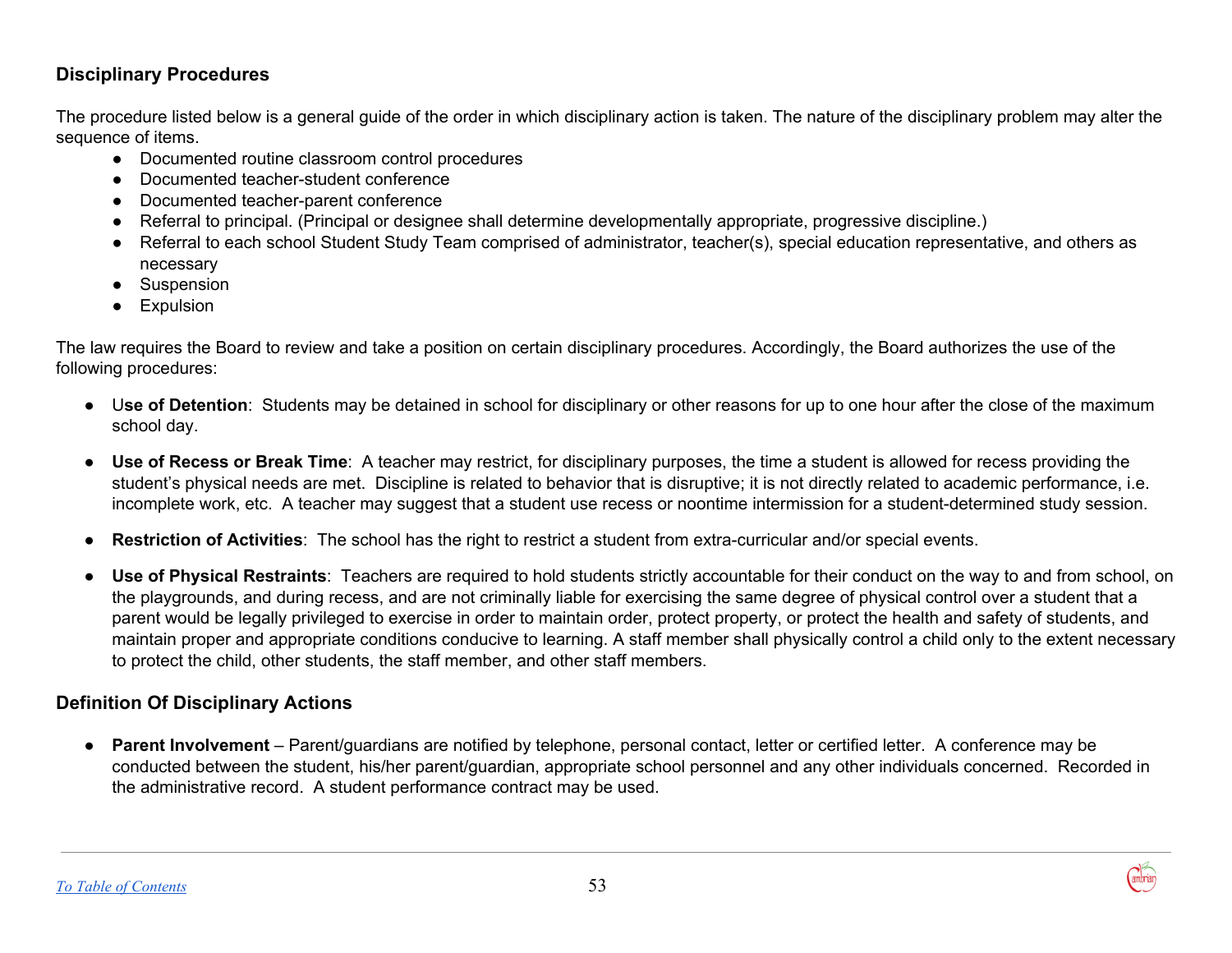- **Conference** A formal conference is held between the student and one or more school officials. During this conference, the student must agree to correct his/her behavior. Recorded in the administrative record.
- **Detention** Students may be detained in school for disciplinary or other reasons for a maximum of one hour after the close of the school day.
- **Pre-suspension Alternatives** –The temporary removal of a student from certain instruction.student may be assigned to an advisement teacher, a student assistance program, or the student may lose a privilege, an extra-curricular activity, or be requested to provide school service.
- **In-School Suspension** –A temporary alternative setting that removes students from the classroom for a period of time, while still allowing students to attend school and complete their work.A student may be assigned to an in-school suspension program at the discretion of the principal or designee for offenses for which suspension is permitted.
- **Suspension** The temporary removal of a student from ongoing instruction.
- **Expulsion** Is the removal of a student from ongoing instruction in the district for a specific length of time. Pursuant to State law and District policies, the principal of a school may recommend or be required to recommend expulsion of a student, but only the Governing Board may expel a student.
- **SARB** School Attendance Review Board. The SARB enforces compulsory education laws. It is comprised of parents, representatives from the school district and members of the community at large, including representatives from law enforcement, welfare, probation, mental health, various youth service agencies and the district attorney's office (membership identified in Education Code 48321). The SARB recommends alternative solutions to alleviate circumstances that contribute to truancy, attendance or behavior problems.

## <span id="page-54-0"></span>**Suspension**

### **Suspension Procedures**

Administrative suspensions shall be initiated according to the following procedures:

- Prior to a suspension recommendation the principal or designee shall promptly initiate an impartial investigation. In so doing, he/she shall talk individually with:
	- The student who is complaining
	- The person accused
	- Anyone who witnessed the conduct
	- Anyone mentioned as having related information

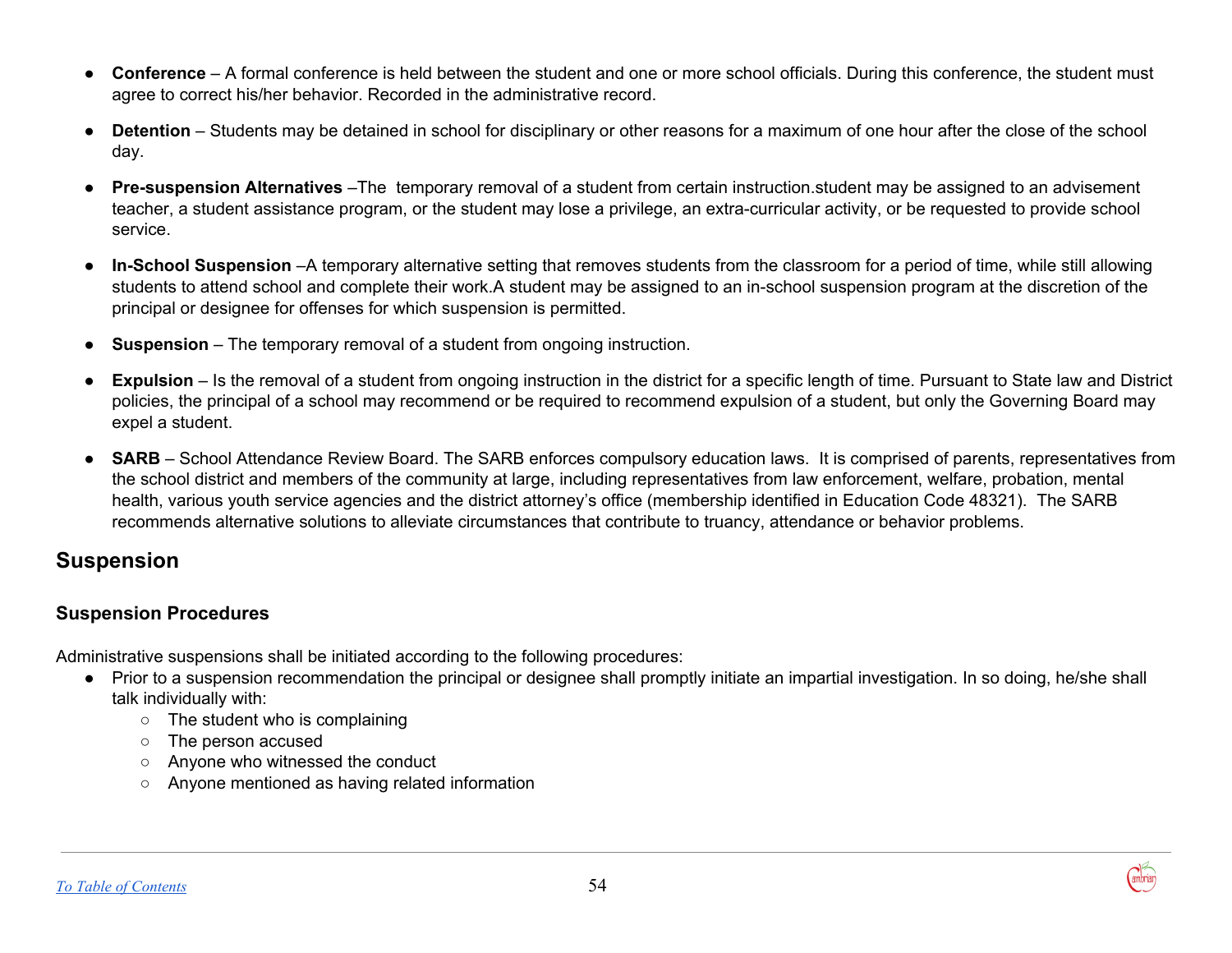- A suspension shall only occur when documented other means of correction fail to bring about proper conduct unless the principal or designee determines that an offense, which requires a mandatory suspension, was committed or that the pupil's presence causes a danger to persons or property or threatens to disrupt the instructional process.
- Suspension shall be preceded by an informal conference with student and principal or designee of the principal and, whenever practicable, the teacher, supervisor, or school employee who referred the student to the principal. At the conference, the student shall be informed of the reason for the disciplinary action and the evidence against him/her. The student will be allowed the opportunity to present his/her version and evidence in his/her defense.

This conference may be omitted if the principal or designee determines that an "emergency situation" exists. An "emergency situation" involves a clear and present danger to the lives, safety or health of students or school personnel. If a student is suspended without this conference, both the parent/guardian and student shall be notified of the student's right to return to school for the purpose of a conference. The conference shall be held within two school days, unless the student waives his/her right to it or is physically unable to attend for any reason. In such a case, the conference shall be held as soon as the student is physically able to return to school.

- All requests for student suspension are to be processed by the principal or designee of the school in which the student is enrolled at the time of the misbehavior.
- At the time of the suspension, a school employee shall make a reasonable effort to contact the parent/guardian by telephone or in person. Whenever a student is suspended, the parent/guardian shall be notified in writing of the suspension. This notice shall state the specific offense committed by the student.
- Whenever a student is suspended, school officials may meet with the parent/guardian to discuss the causes and duration of the suspension, the school policy involved, and any other pertinent matter.
- Student may be suspended no more than five (5) days for each disciplinary action. A student may be suspended from school for no more than 20 school days in any school year, unless for the purposes of adjustment a student enrolls in or is transferred to another regular school, an opportunity school, or a continuation school or class, in which case suspension shall not exceed 30 days in any school year. However, this restriction on the number of days does not apply when the suspension is extended pending an expulsion.
- A suspended student may be required to complete and receive credit for assignments and tests missed during the suspension, as provided by the teacher.
- A suspended student must remain under parent supervision and cannot be on any school campus or attend school activities for the duration of the suspension. This does not include In-School Suspension. (Education Codes 48900-48918 and Cambrian Board Policy and Procedure 5144.1)

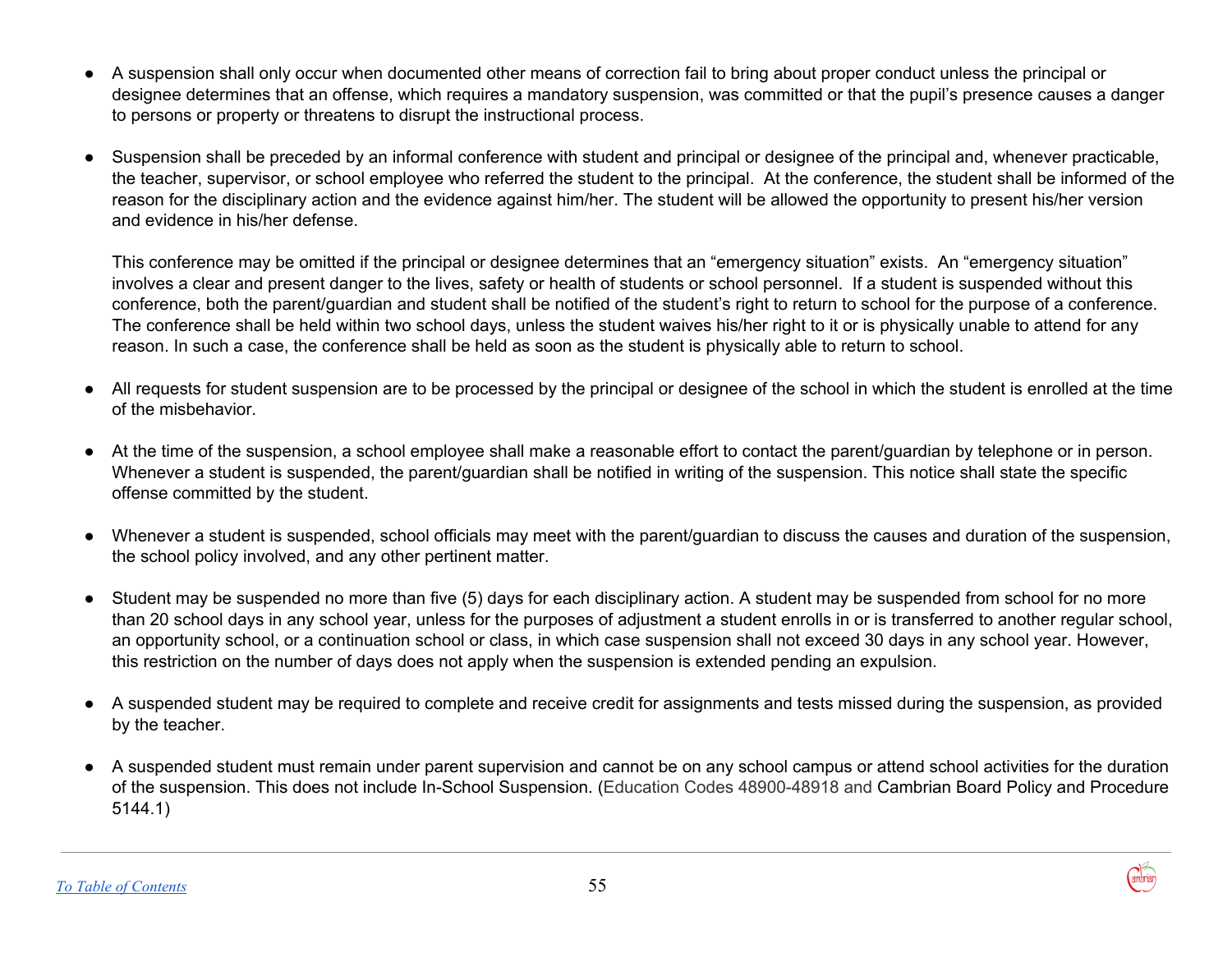#### <span id="page-56-0"></span>**Expulsion**

#### **Expulsion Procedures**

- Prior to an expulsion recommendation the principal or designee shall promptly initiate an impartial investigation. In so doing, he/she shall talk individually with:
	- The student who is complaining
	- The person accused
	- Anyone who witnessed the conduct
	- Anyone mentioned as having related information
- The principal submits a written recommendation to expel the student to the Superintendent. When expulsion is being considered, the Superintendent or designee may, in writing, extend the suspension until such time as the Board has made a decision in the matter.
- Any extension of the original period of suspension shall be preceded by notice of such extension with an offer to hold a conference concerning the extension, giving the student an opportunity to be heard. Extension of the suspension may be made only if the Superintendent or designee determines, following a meeting in which the student and the student's parent/guardian were invited to participate, that the student's presence at the school or at an alternative school would endanger persons or property or threatens to disrupt the instructional process.
- The student and student's parent/guardian shall be entitled to a hearing to determine whether the student should be expelled. An expulsion hearing will be held within 30 school days after the date the principal determines that one of the acts listed under "Grounds for Suspension and Expulsion" has occurred. Written notice of the hearing will be forwarded to the student and student's parent/guardian at least ten days prior to the date of the hearing.
- An administrative panel will conduct a hearing to consider expulsion in a session closed to the public unless the student or student's parent/guardian requests that the hearing be public.
- The final action to expel will be taken by the Governing Board at a public meeting within ten school days following the conclusion of the Administrative Panel hearing.

If the Governing Board does not meet on a weekly basis, its decision on whether to expel a student shall be made within 40 school days after the student is removed from his/her school of attendance, unless the student requests in writing that the decision be postponed.

Written notice of the decision to expel shall be sent to the student and parent/guardian and shall include notice of the right to appeal such expulsion to the County Board of Education. (Cambrian Board Policy and Procedure 5144.1)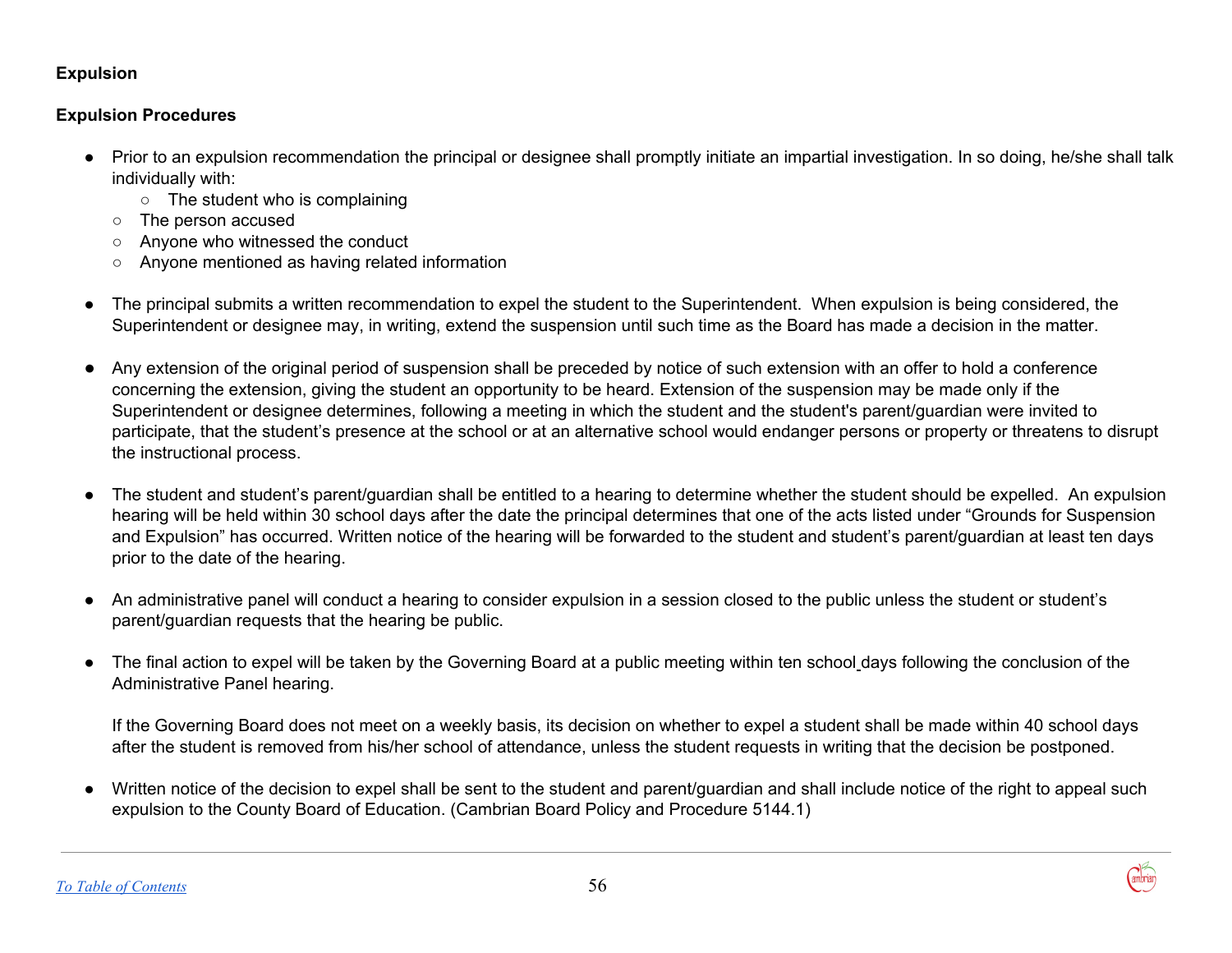## **Mandatory Recommendation for Expulsion**

Unless the principal, Superintendent or designee finds that expulsion is inappropriate due to particular circumstances, the principal, Superintendent or designee shall recommend a student's expulsion for any of the following acts: (Education Code [48915\(](http://www.gamutonline.net/displayPolicy/135958/5)a))

- Causing serious physical injury to another person, except in self-defense
- $\bullet$  Possession of any knife as defined in Education Code [48915\(](http://www.gamutonline.net/displayPolicy/135958/5)g), explosive or other dangerous object of no reasonable use to the student
- Unlawful possession of any controlled substance, as listed in Health and Safety Code [11053](http://www.gamutonline.net/displayPolicy/149830/5)[-11058,](http://www.gamutonline.net/displayPolicy/149833/5) except for the first offense for the possession of not more than one ounce of marijuana, other than concentrated cannabis or (b) the student's possession of over-the-counter medication for his/her use or other medication prescribed for him/her by a physician.
- Robbery or extortion
- Assault or battery, as defined in Penal Code [240](http://www.gamutonline.net/displayPolicy/169313/5) and [242,](http://www.gamutonline.net/displayPolicy/169318/5) upon any school employee

### **Mandatory Recommendation and Expulsion**

The principal, Superintendent or designee shall recommend that the Board expel any student found at school or at a school activity to be: (Education Code [48915\(](http://www.gamutonline.net/displayPolicy/135958/5)c))

- Possessing, as verified by a district employee, or selling or otherwise furnishing a firearm. To support the instructional program (e.g. Civil War weapon), only parents/guardians may bring any such object to campus, and only with prior written approval of the school principal
- However, possession of an imitation firearm, as defined in Education Code 48900(m), shall not be regarded as an offense requiring a mandatory recommendation for expulsion and mandatory expulsion
- Brandishing a knife as defined in Education Code  $48915(q)$  $48915(q)$  at another person
- Unlawfully selling a controlled substance listed in Health and Safety Code [11053](http://www.gamutonline.net/displayPolicy/149830/5)[-11058](http://www.gamutonline.net/displayPolicy/149833/5)
- Committing or attempting to commit a sexual assault or committing a sexual battery as defined in the fourteenth bullet under "Grounds for Suspension and Expulsion" above
- Possessing an explosive as defined in 18 USC [921.](http://www.gamutonline.net/displayPolicy/437784/5)

#### **Zero Tolerance**

The Cambrian School Board of Trustees supports a zero tolerance approach to serious offenses in accordance with state and federal law. This approach makes the removal of potentially dangerous students from the classroom a top priority. It ensures fair and equal treatment of all students and requires that all offenders be punished to the fullest extent allowed by law. Staff shall immediately report to the Superintendent or designee any incidence of offenses specified in law, Board policy and administrative regulation as cause for suspension or expulsion.

Zero tolerance requires a **mandatory suspension** and recommendation for expulsion of students who possess, sell or furnish a firearm, brandish a knife, sell a controlled substance, commit or attempt to commit a sexual assault or sexual battery, or possess an explosive. (Education Code [48915\)](http://www.gamutonline.net/displayPolicy/135958/5) (Education Codes 48900-48918 and Cambrian Board Policy and Procedure 5144.1)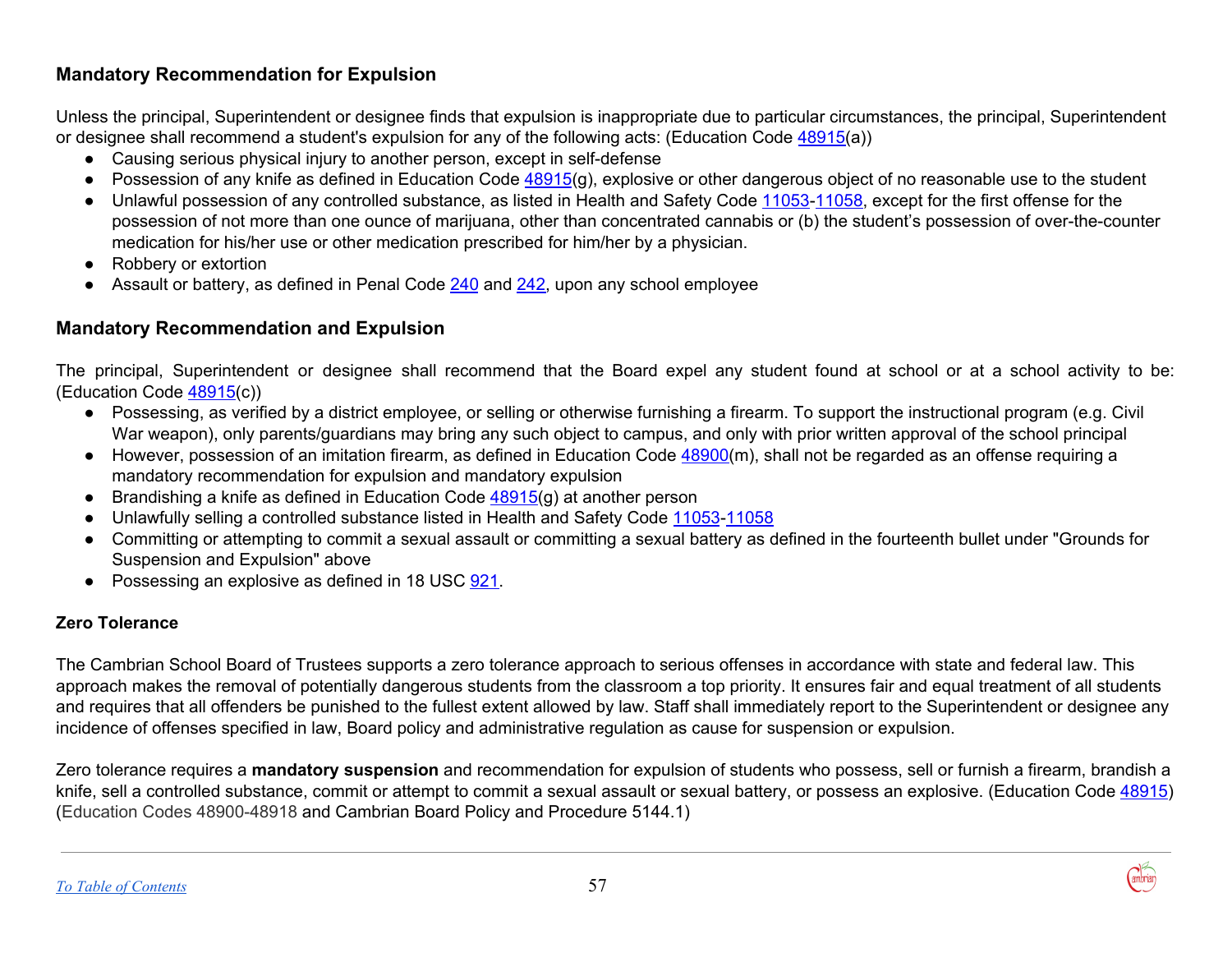## **Expected Behavior, School Discipline, Suspensions, and Expulsions Action Plan**

| <b>To Do</b>                                                                                                                     | <b>Due Date</b>              | <b>Completed</b> |
|----------------------------------------------------------------------------------------------------------------------------------|------------------------------|------------------|
| School Rules Updated (every four years)<br>Administrator:<br><u>Teacher:</u>                                                     | Every four years             |                  |
| Parent/Student Notification<br>• Site Handbook<br><b>District Handbook</b><br>$\bullet$                                          | August 22                    |                  |
| <b>Staff Training and Notification</b><br>• School Wide expectations/rules, major/minor offenses, and office referral<br>process | September                    |                  |
| Staff Professional Development-Positive Behavior Intervention and Support (PBIS)                                                 | Ongoing                      |                  |
| <b>School Wide Expectations Taught</b><br>• Common Areas<br>Re-Teach Days                                                        | First three weeks<br>Ongoing |                  |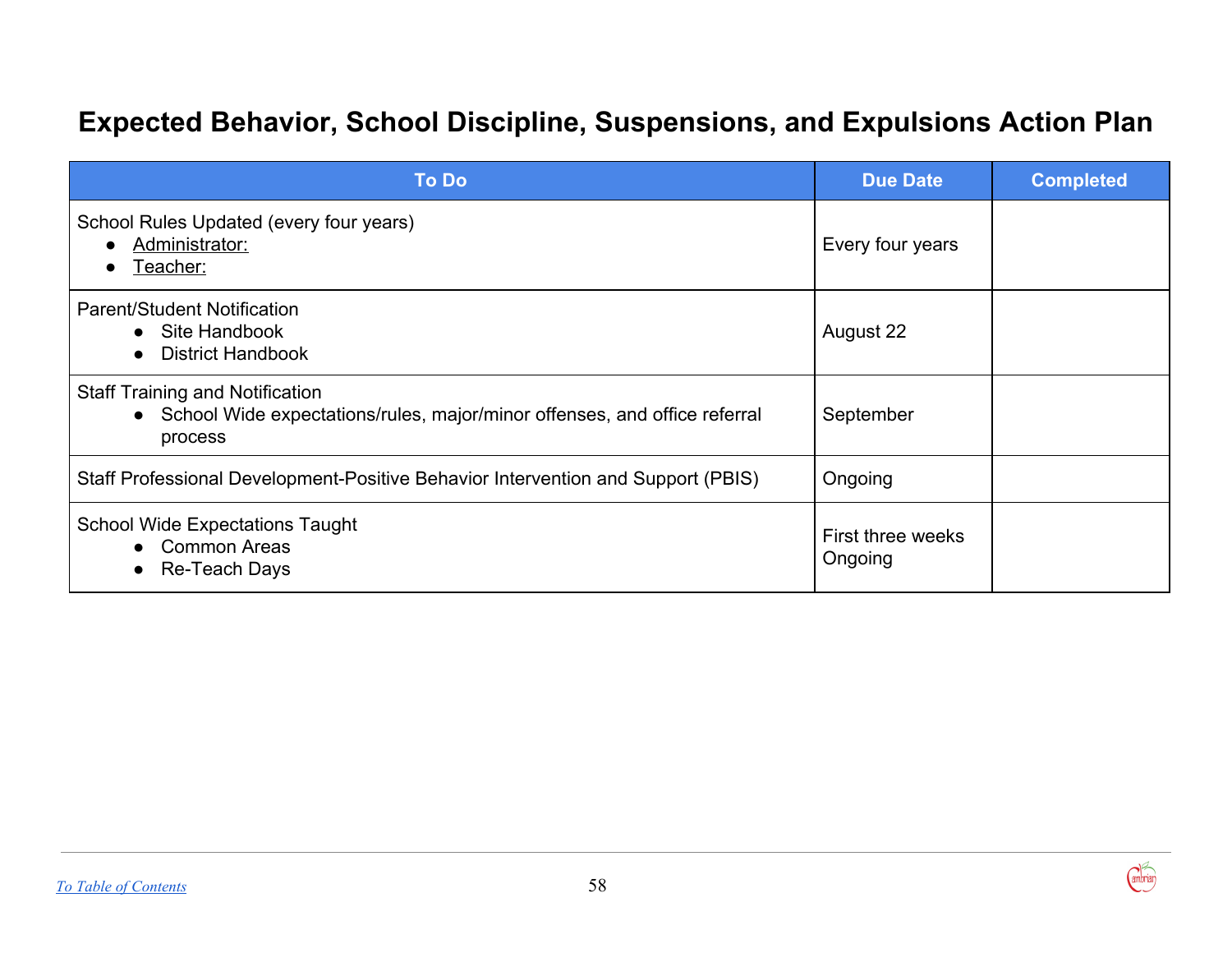## <span id="page-59-0"></span>**Notification to Teachers of Suspended or Expelled Students**

California Education Code Section 49079 requires school districts to inform the teacher of each pupil who has engaged in, or is reasonably suspected to have engaged in, any of the acts described in any of the subdivisions, except subdivision (h), of Section 48900 or in Section 48900.2, 48900.3, 48900.4, or 48900.7 that the pupil engaged in, or is reasonably suspected to have engaged in, those acts. The district shall provide the information to the teacher based upon any records that the district maintains in its ordinary course of business, or receives from a law enforcement agency, regarding a pupil described in this section. The information provided shall be provided for three school years.

Cambrian School District staff are notified of students who fall into this category through our Student Information System: PowerSchool and within 24 hours of the offense through an email memo,.

When Cambrian School District receives notification concerning a student from a law enforcement agency, the Superintendent or designee shall notify a site administrator and the site administrator shall notify the student's teacher(s) and counselor(s).

The site administrator or designee shall enter all suspensions in PowerSchool. An "alert icon" shall appear on the student page. Staff shall be trained annually to know the meaning of the icon and to contact the administrator for more information.

- The site administrator or designee shall enter all suspensions and Board approved expulsions into PowerSchool:
	- a. Enter student page
	- b. In the student action menu (left side) under "administration" click "log entries." In the middle of the page click "edit discipline alert."
	- c. In "discipline alert text" type/enter the word suspension or expulsion
	- d. In the "Alert Expires (Date)" enter the date *exactly three years from the date of the suspension*
	- e. Expulsions shall be entered into Power School by the School Services Department
	- f. Expulsions and suspensions from other districts shall be entered by the site secretary
- The school secretary shall enter into PowerSchool new Cambrian students with suspension in the last three years or an expulsion in another district.
	- a. Notification shall be made within 72 hours after the CUM has arrived
	- b. The secretary shall use the same process as listed in items a-f

(Education Code 48201 and 49079)

## **Notification to Teachers of Suspended or Expelled Students Action Plan**

| To Dol                                                             | Due Date | <b>Completed</b> |
|--------------------------------------------------------------------|----------|------------------|
| Office Staff Training on Procedures for Teacher/Staff Notification |          |                  |
| Teacher and Counselor Training (Appendix: Sign-in and agenda)      |          |                  |

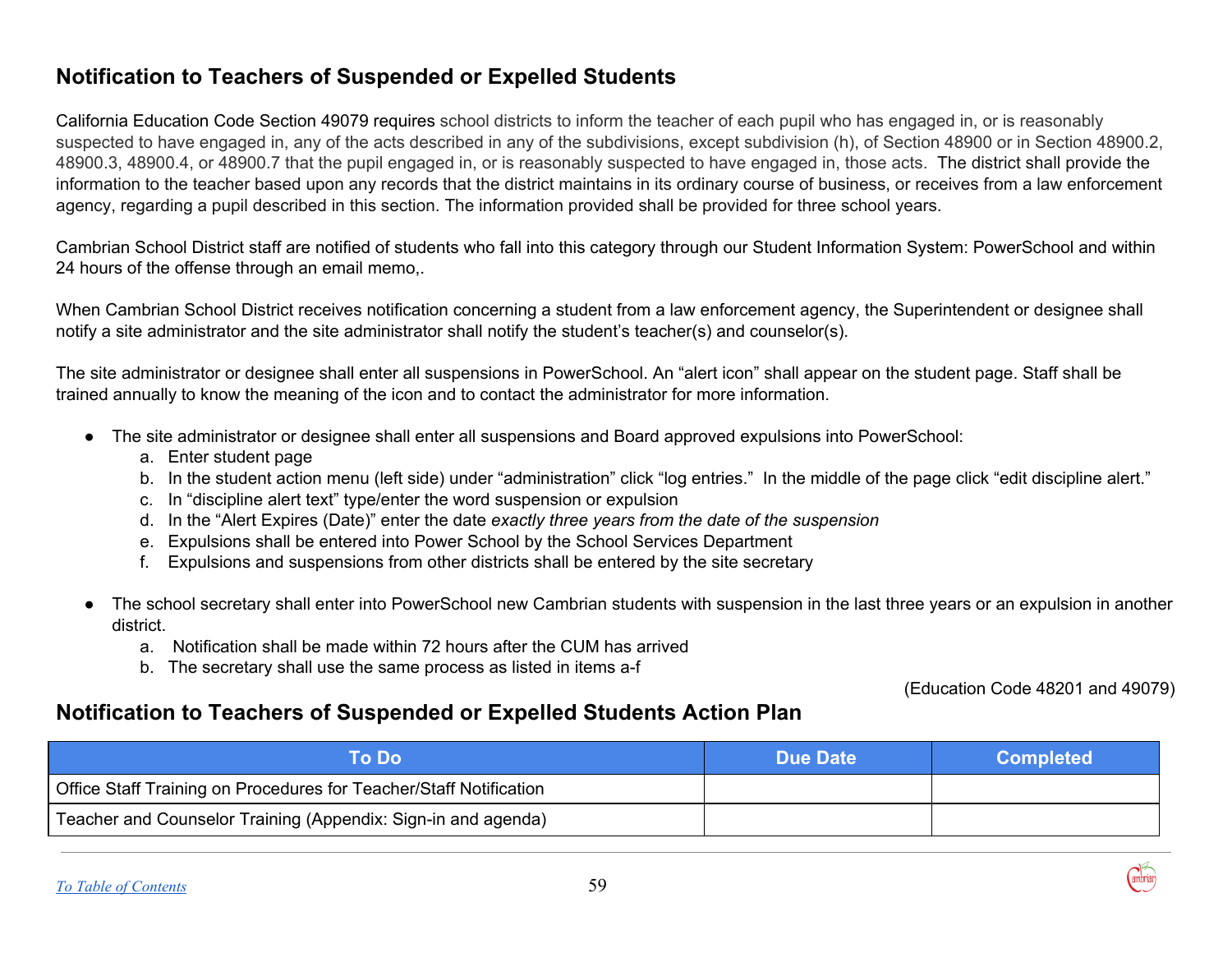## <span id="page-60-0"></span>**Dress Code**

The Governing Board believes that students and staff have the constitutional right to be personally safe and secure in a safe and disciplined learning environment at school. The Board also believes that appropriate dress and grooming contribute to a productive, safe and secure learning environment. Therefore, the Board expects students to wear clothing suitable for the school activities in which they participate.

Students and parents/guardians shall be informed about dress and grooming standards at the beginning of the school year and whenever these standards are revised. A student who violates these standards shall be subject to appropriate disciplinary action, including being sent home.

#### **Appropriate Attire**

The home is the most encouraging environment for setting appropriate appearance standards. While we recognize the importance of individual expression, there clearly are certain styles that are not conducive to an educational environment. Students are expected to comply with the following:

- A student's hairstyle, clothing, jewelry, and makeup should not distract others from learning.
- Clothing with printed vulgarities and/or drug and alcohol-related themes are not acceptable.
- Skin-tight apparel, excessively baggy apparel, short shorts, bare midriffs, mini skirts, and loose-fitting tank tops are not appropriate.
- Students must wear shoes at all times.
- No hats, beanies or hoods will be worn on campus. In support of the new state law to permit students to wear sun protective clothing to school, a student may wear a hat, if that student has a letter on file from his/her parent requesting a hat be worn for sun protection. Hats may not be worn indoors.

**(**Cambrian Board Policy 5132)

ambriai

## **Dress Code Action Plan**

| <b>To Do</b>                                                                                  | <b>Due Date</b> | <b>Completed</b> |
|-----------------------------------------------------------------------------------------------|-----------------|------------------|
| Update dress code as it pertains to prohibited gang-related apparel                           | June            |                  |
| <b>Parent/Student Notification</b><br>Site Handbook<br>Mid-Year Site Newsletter (any updates) | August          |                  |
| <b>Staff Notification</b>                                                                     | August          |                  |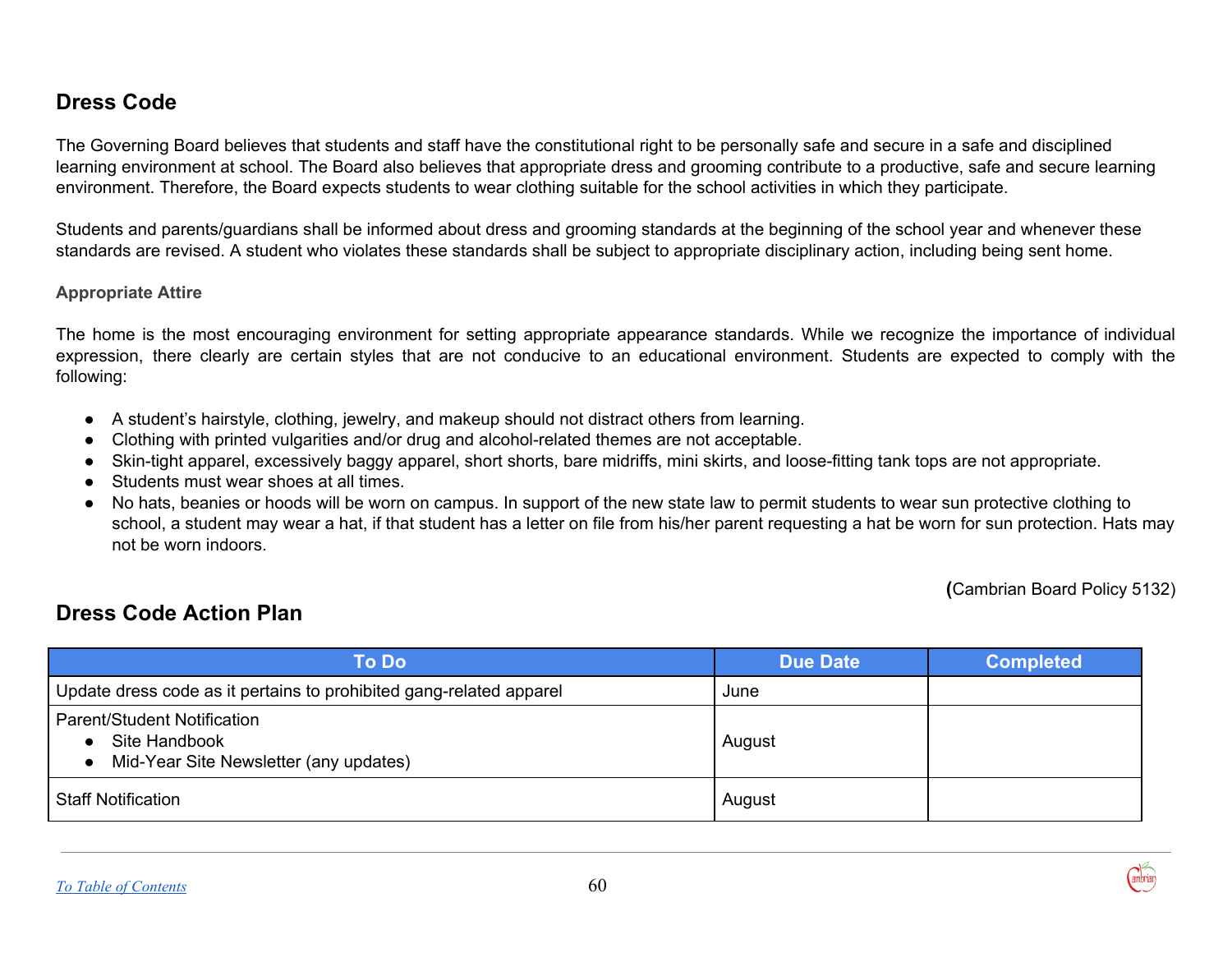<span id="page-61-0"></span>

## **Safe Ingress and Egress**

The Governing Board recognizes the importance of providing a safe school environment that is conducive to learning and helps ensure student safety and the prevention of student injury.

It is vital to a students' safety to have parents or guardians annually update the Student Emergency Form. This is the only way a staff member can contact the child's parents in the event of an emergency.

If a student's information has changed the parent or guardian shall call the office and update their records.(e.g. ihome address, work location, or telephone) If families have moved outside the Cambrian School District attendance boundaries, a charter request form or an interdistrict attendance agreement from your resident district is required. For your child to continue his/her attendance in the Cambrian School District, both districts must approve the transfer.

The following information shall be communicated to parents via school parent/student handbooks or in school newsletters annually.

#### **Parent Drop-off and Pick-up**

#### **Arrival**

● Students may not arrive prior to 7:55 a.m. No supervision is provided prior to the start of school.

#### **Dismissal**

● Students are expected to leave school at dismissal time. No supervision is provided after school. Parents are to meet students in front of the school.

#### **Sartorette Expectations for Drop-offs and Pick-ups**

- Please make a complete STOP at all STOP signs.
- Please do not make U turns anywhere near school.
- Please abide by all traffic laws…they still apply at 8:05 and 2:15!
- Only drop off students from the inside drop off lane
- Make sure our children are safe, by following all traffic rules!
- Keep your eyes out for our Sartorette community and assist others when you can!
- Be respectful of other parents and neighbors!
- Take turns at the STOP sign!

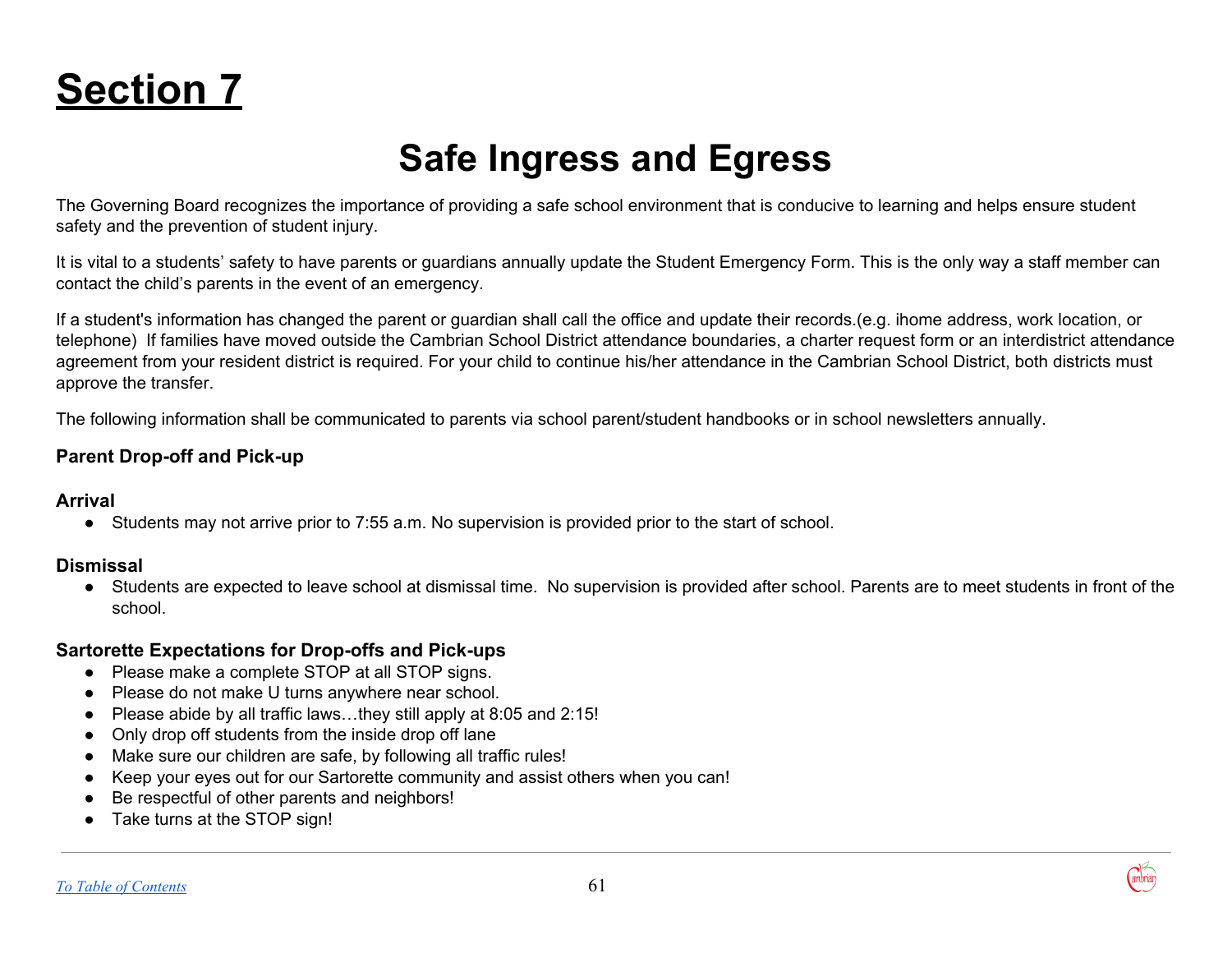- Listen and be courteous to the staff on yard duty, our crossing guards, and all other adults wearing a safety vest. They are there for the safety of YOUR children. Many of them are volunteers!
- Please do not park anywhere that is not a marked stall or a legal parking place on the street.
- Be aware when you are getting close to Sartorette of other children, cars, and families.
- The curb by our front playground and office are for drop off and pick up only!
- Do not leave your car unattended unless you are in a parking stall or parked legally on the street.
- You may park in the Price parking lot if there are parking spots available.

## **Walking**

- Students walking to and from school are encouraged to walk with family members or friends and not alone.
- Students are expected to follow the school's behavioral standards and all safety laws, including crossing at the crosswalk.
- Parents can set a good example by following the safety laws at all times.
- Make sure children are familiar with the safety laws and how to handle an emergency situation.
- Crossing Guards are employed by the local police department and will assist students at New Jersey Avenue and Abinante Lane.
	- **○** Students must cross only when the crossing guard has deemed it is safe.
	- **○** The guard will blow one whistle when she/he enters the crosswalk and then two whistles when students are safe to cross.

## **Transportation Services**

Specific students will receive transportation services if the need is determined by an Individualized Education Program team. Students using transportation services should follow the behavior expectations outlined by our Positive Behavior Interventions and Supports (PBIS) program.

## **Bicycles, Skateboards, and Scooters**

All students are welcome to ride bicycles to and from school if they so choose. Students are strongly encouraged to lock licensed bicycles (one per lock) to the racks provided through the front entrance next to the TK playground. The district will not be responsible for bicycles, which are lost, stolen, or damaged.

## *S***tudent Check-out Procedure**

Once a student arrives on campus, he or she cannot leave during school hours except when the office has a written note from the parent and/or authorized person signs the child out in the office. If any staff member observes a child being escorted from school without such documentation, the staff member may stop and question the person or persons involved. If a student leaves without proper permission, that student will be considered truant and the police may be called.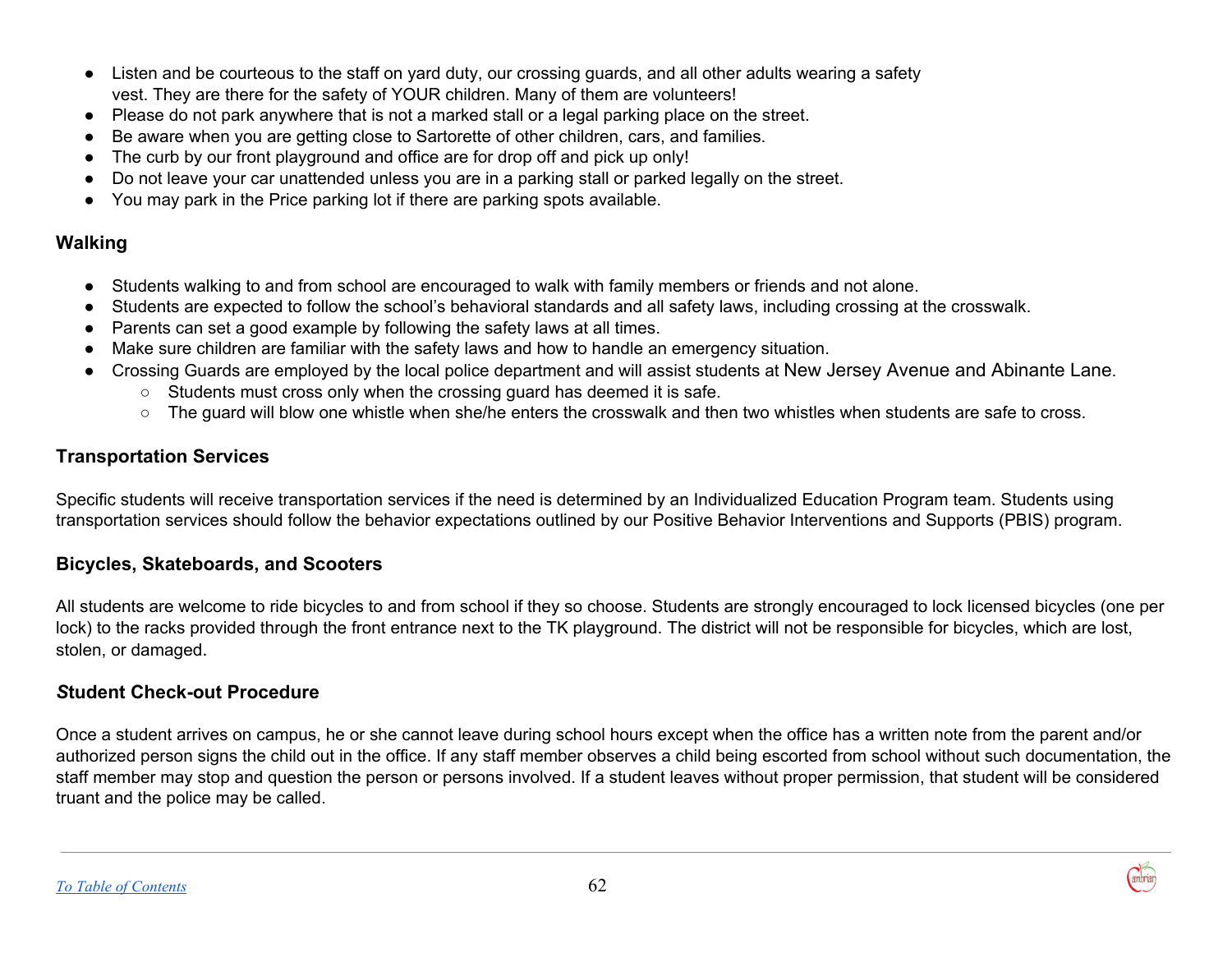Students shall be released during the school day only through the school office. A signout procedure is established and students may only be released to his parent/guardian or designee listed on the emergency card.

Children will only be released to an adult (person over the age of 18) and listed on their emergency card on file. Identification is required. It is the only means the staff can verify your authorization of designated friends or family members picking up your child. Without such verification, staff cannot release a child under any circumstances.

(Pupil Withdrawal From School Cambrian Board Policy and Procedure 5112.6)

## **Safe Ingress and Egress Action Plan**

| <b>To Do</b>                                                                                                                  | <b>Due Date</b> | <b>Completed</b> |
|-------------------------------------------------------------------------------------------------------------------------------|-----------------|------------------|
| <b>Parent/Student Notification</b><br>• Site Handbook (Appendix)<br>• Emergency Assembly-Newsletter and/or handout (Appendix) |                 |                  |
| <b>Staff Training/Notification</b><br>• Emergency Training (Appendix Sign-in and agenda)<br>• Emergency Binder                |                 |                  |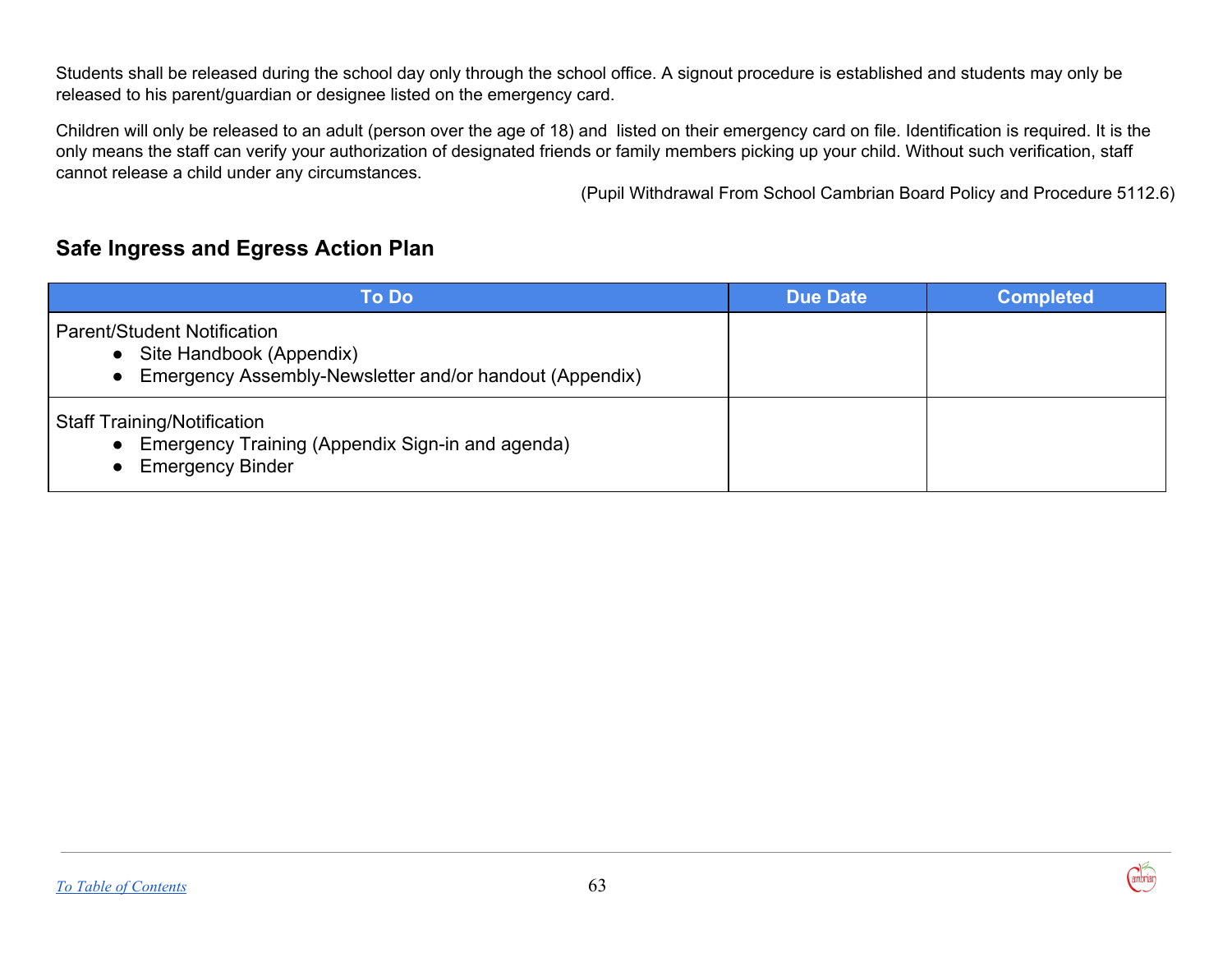# <span id="page-64-0"></span>**Section 8**

## **Equal Opportunity, Hate Crime, and Harassment**

## **Equal Opportunity**

Discrimination among students applying for admission to or attending our schools with respect to color, creed, race, sex, religion, ancestry, handicap, or national origin is prohibited.

The Governing Board shall attempt to erase any limitations of facilities and means that stand in the way of our schools' availability to all who wish to learn in this school system. (Cambrian Board Policy 5145.3)

## **Hate Crime and Harassment**

The Board prohibits intimidation or harassment of any student by any employee, student or other person in the district. Staff shall be alert and immediately responsive to student conduct which may interfere with another student's ability to participate in or benefit from school services, activities or privileges.

The Governing Board affirms the right of every student to be protected from hate-motivated behavior. It is the intent of the Board to promote harmonious relationships that enable students to gain a true understanding of the civil rights and social responsibilities of people in our society. Behavior or statements that degrade an individual on the basis of his/her race, disability, nationality**,** ethnicity, culture, heritage, gender, sexual orientation, physical/mental attributes, religious beliefs or practices shall not be tolerated. (Cambrian Board Policy 5145.9)

The principal or designee shall develop a plan to provide students with appropriate accommodations when necessary for their protection from threatened or potentially harassing or discriminatory behavior.

#### **Grievance Procedures**

The Board hereby designates the following position as Coordinator for Nondiscrimination to handle complaints regarding discrimination and inquiries regarding the district's nondiscrimination policies:

Director of Student Services Cambrian School District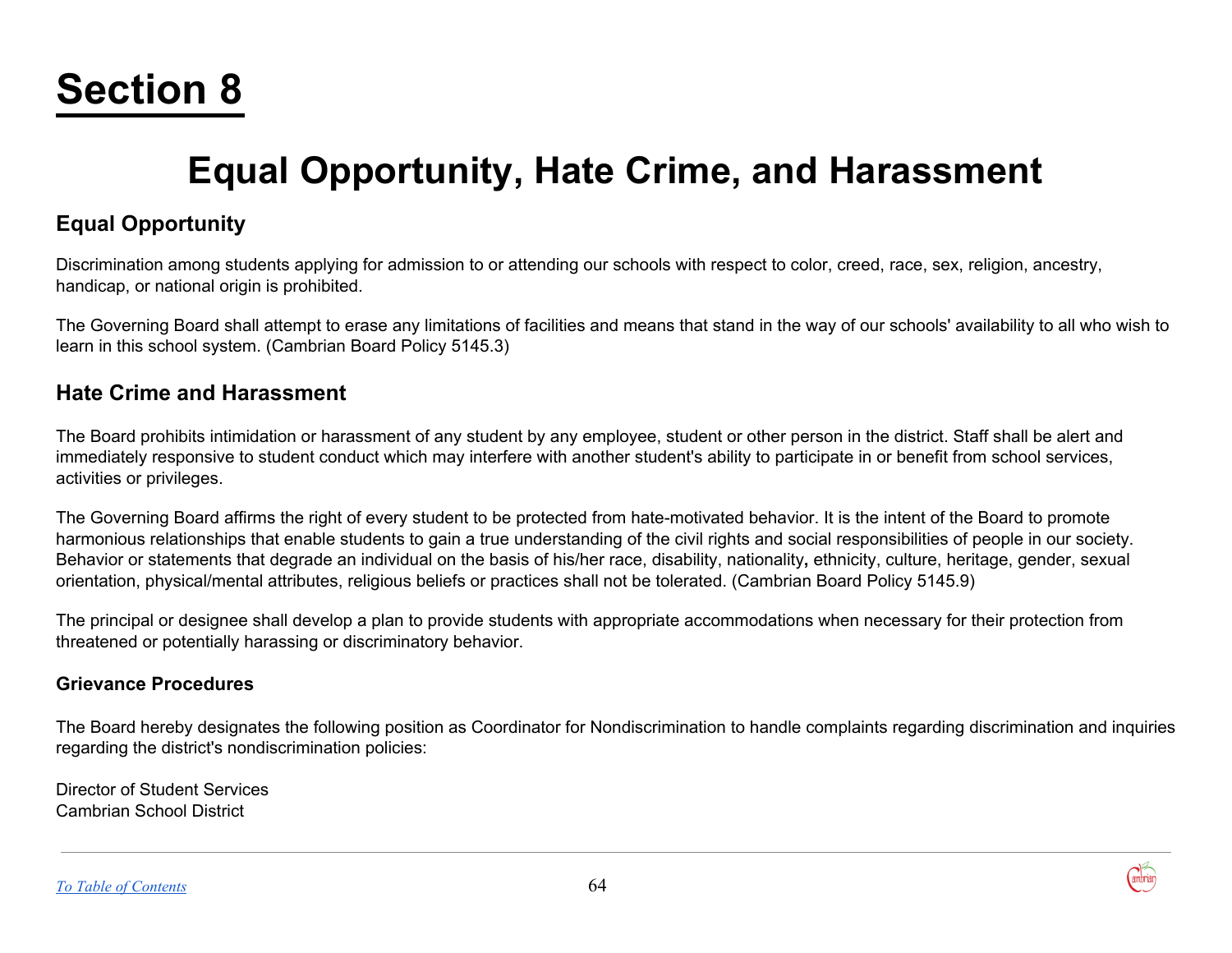4115 Jacksol Drive San Jose, CA 95124 (408) 377-2103 ext. 1121

Any student who feels that he/she is being harassed should immediately contact the principal or designee, or any other staff member. Any student who observes an incident of harassment should report the harassment to a school employee, whether or not the victim files a complaint.

Employees who become aware of an act of harassment shall immediately report the incident to the principal or designee. Upon receiving a complaint of discrimination or harassment, the principal shall immediately address the matter in accordance with site-level disciplinary procedures specified in BP 5144 - Student Discipline. Where the principal or designee finds that harassment has occurred, s/he shall take prompt, appropriate action to end the harassment and address its effects on the victim. If the student does not feel the matter has been sufficiently addressed by the school principal, they can file a complaint in accordance with district complaint procedures.

The principal or designee shall also advise the victim of any other remedies that may be available. The principal or designee shall file a report with the Superintendent or designee and refer the matter to law enforcement where required.

The Superintendent or designee shall ensure that the student handbook clearly describes the district's nondiscrimination policy, procedures for filing a complaint regarding discrimination or harassment, and the resources that are available to students who feel they have been the victim of discrimination or harassment.

## <span id="page-65-0"></span>**Sexual Harassment**

Cambrian School District Board Policy and Procedure 5145.7 prohibites sexual harassment including, but is not limited to, unwelcome sexual advances, unwanted requests for sexual favors, or other unwanted verbal, visual or physical conduct of a sexual nature made against another person of the same or opposite gender, in the educational setting, when: (Education Code [212.5](http://www.gamutonline.net/displayPolicy/138759/5))

- Submission to the conduct is explicitly or implicitly made a term or condition of an individual's academic status or progress.
- Submission to or rejection of the conduct by a student is used as the basis for academic decisions affecting the individual.
- The conduct has the purpose or effect of having a negative impact on the student's academic performance, or of creating an intimidating, hostile or offensive educational environment.
- Submission to or rejection of the conduct by the student is used as the basis for any decision affecting the student regarding benefits and services, honors, programs, or activities available at or through any district program or activity.

Examples of types of conduct which are prohibited in the district and which may constitute sexual harassment include, but are not limited to:

- Unwelcome leering, sexual flirtations, or propositions
- Unwelcome sexual slurs, epithets, threats, verbal abuse, derogatory comments, or sexually degrading descriptions

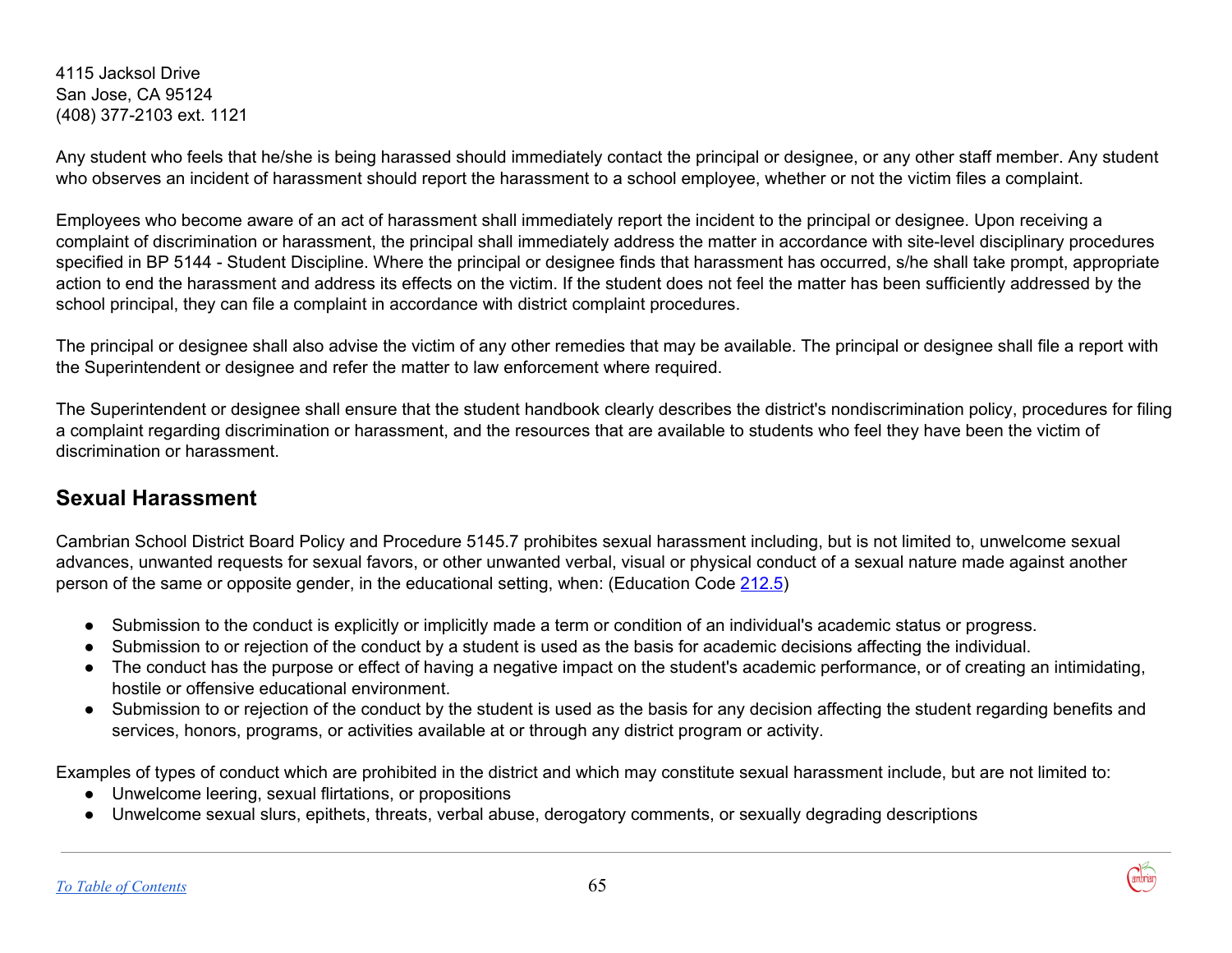- Graphic verbal comments about an individual's body or overly personal conversation
- Sexual jokes, derogatory posters, notes, stories, cartoons, drawings, pictures, obscene gestures, or computer-generated images of a sexual nature
- Spreading sexual rumors
- Teasing or sexual remarks about students enrolled in a predominantly single-sex class
- Massaging, grabbing, fondling, stroking, or brushing the body
- Touching an individual's body or clothes in a sexual way
- Impeding or blocking movements or any physical interference with school activities when directed at an individual on the basis of sex
- Displaying sexually suggestive objects
- Sexual assault, sexual battery, or sexual coercion
- Electronic communications containing comments, words, or images described above

### **Notifications**

A copy of the district's sexual harassment policy and regulation shall:

- Be included in the notifications that are sent to parents/guardians at the beginning of each school year (Education Code [48980](http://www.gamutonline.net/displayPolicy/226041/5))
- Be displayed in a prominent location in the main administrative building or other area where notices of district rules, regulations, procedures and standards of conduct are posted. (Education Code [231.5\)](http://www.gamutonline.net/displayPolicy/138760/5)
- Be provided as part of any orientation program conducted for new students at the beginning of each quarter, semester or summer session (Education Code [231.5](http://www.gamutonline.net/displayPolicy/138760/5))
- Appear in any school or district publication that sets forth the school's or district's comprehensive rules, regulations, procedures and standards of conduct (Education Code [231.5\)](http://www.gamutonline.net/displayPolicy/138760/5)
- Be provided to employees and employee organizations

## **Investigation of Complaints at School**

Sexual harassment requires prompt attention by administrators since the failure to act may cause further personal damages to the alleged victim. Further, the issues involved are typically very personal and sensitive, and many victims will not risk the delays, publicity and complications attendant to regular grievance procedures. Since the Cambrian School District recognizes the delicate nature of such situations, each step in the complaint procedure will be conducted with discretion in order to maintain a high degree of confidentiality. It is the intent of the procedure to result in prompt recourse and to ensure fairness and equity to the student alleging the sexual harassment, the person accused of the sexual harassment, and witnesses.

#### **Students**

● A student who believes he/she is being sexually harassed should notify his or her site principal.

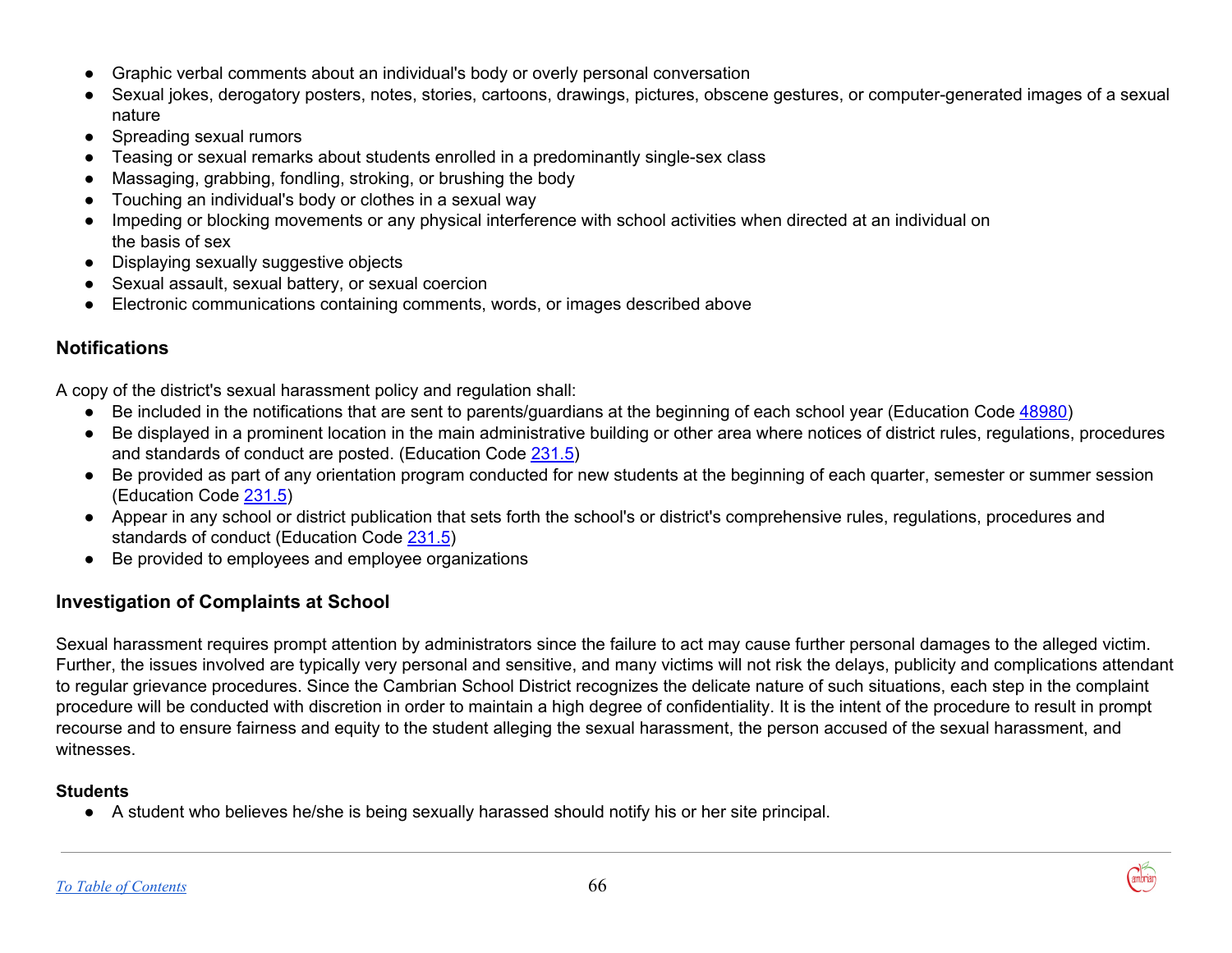- Site principals are required to immediately report complaints of sexual harassment to the Superintendent or any member of the investigative team. Whenever a complaint of harassment occurs, the person receiving the complaint shall promptly and fully inform the alleged victim and the parents or guardians of their rights pursuant to this policy and current law.
- If the principal or member of the team believes the complaint can be resolved through informal means, then every effort will be made to do so.
- **Investigation of Students** 
	- Any complaint involving allegations of sexual harassment of a student by another student(s) shall be processed informally
	- If an informal resolution will not resolve the problem, student perpetrating the harassment may be recommended for suspension or expulsion

## **Investigation Process**

- **● Informal Investigation**
	- **○** The District shall process complaints involving sexual harassment of a student by a District employee utilizing the following informal and formal procedures.
		- The informal investigation shall include gathering information from witnesses to the incident, if any, and from victims, if any, of similar conduct.
		- The purpose is to determine whether an informal resolution of the problem is possible.
		- The complainant will be advised in advance of the date and time that the accused will be informed of the complainant's complaint, and will be given an opportunity to be away from the school site when the accused is informed of the complaint.
		- The accused will be explained his/her rights pursuant to this policy, at the earliest appropriate time, and will be immediately informed that any retaliation against the complaint and witnesses is strictly prohibited, regardless of the accuracy of the complaint.
		- The team shall then inform the person alleged to have committed harassment of the complaint and explain his/her rights pursuant to the policy. The team will also endeavor to obtain all possible information from the individual named by the complaint.
		- The team shall make a written determination regarding the acts and whether sexual harassment did occur. This determination will be communicated to the complainant and the parents or guardians, the alleged harasser, and as appropriate, all others directly concerned.
		- A written report of the information investigation, signed and dated by the person accused of harassing, will be filed with the team by the supervisor or member of the team. The signature of the accused on the report is merely an indication of receipt of the report of a written complaint. The purpose of this report is to document the resolution of the complaint at the informal level.

## **○ Formal Investigation**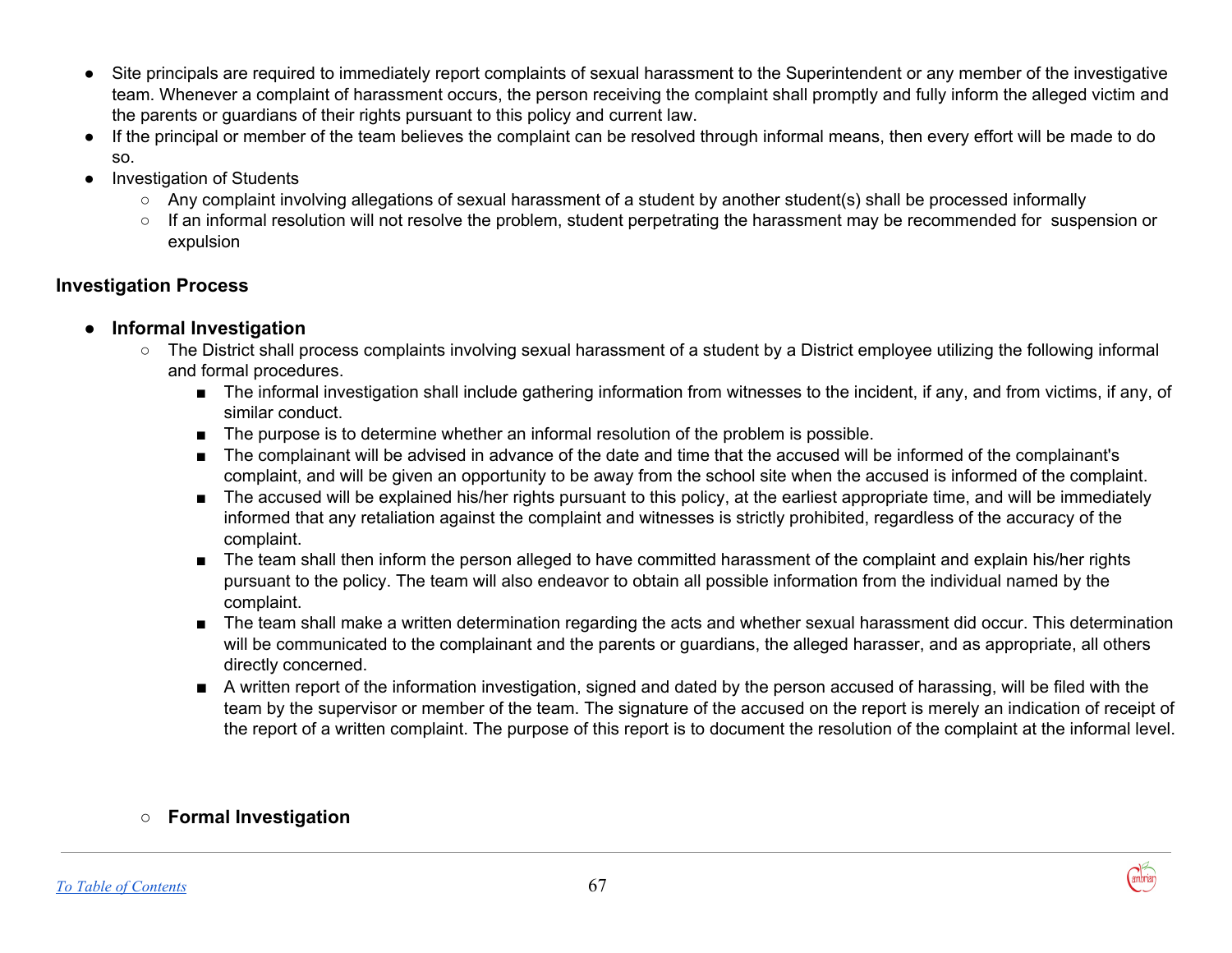- Once a written complaint of sexual harassment has been reviewed by the investigative team and if the team determines a formal investigation is necessary, a complete and thorough investigation shall begin immediately.
- The complaint will be resolved by this investigation, which shall also include gathering information from witnesses to the incident, if any, and from victims if any of similar conduct.
- The complainant will be advised in advance of the date and time that the accused will be informed of the complaint, and will be given an opportunity to be away from the school site when the accused is informed of the complaint. The accused will be explained his/her rights pursuant to this policy, at the earliest appropriate time, and will be immediately informed of the complaint.
- The accused will be explained his/her rights pursuant to this policy, at the earliest appropriate time, and will be immediately informed that any retaliation against the complaint and witnesses is strictly prohibited, regardless of the accuracy of the complaint.
- The investigative team shall make a written determination regarding the acts and whether the sexual harassment did occur, and this determination will be communicated to the complainant, the alleged harasser, and as appropriate, all others directly concerned. If, after the investigation, the investigative team shall be expunged of all relevant documents. However, if the investigative team makes a finding that the sexual harassment did in fact occur, the alleged harasser shall have the opportunity to respond to this written determination prior to placement in his/her file.
- If the alleged harasser is determined to have engaged in sexual harassment, appropriate disciplinary action is recommended by the Superintendent or his designee may be taken by the District. The discipline that will be appropriate will be determined in part, by the severity of the facts and whether or not the harassment is of chronic nature. The employee against whom disciplinary action is taken shall be entitled to due process provided by law, Board policy and current employee agreements. The disciplinary action will be made known to the complainant and parents or guardians when final. Appropriate action will be made known to the complainant when final. Appropriate action may include remedies for the complainant's loss, if any.

## **Equal Opportunity, Hate Crime, and Harassment Action Plan**

| <b>To Do</b>                                                                                                                                                  | <b>Due Date</b> | <b>Completed</b> |
|---------------------------------------------------------------------------------------------------------------------------------------------------------------|-----------------|------------------|
| Staff:<br>Staff Professional Development-Sexual Harassment (Appendix Sign-in and agenda)<br>$\bullet$<br>Provide staff with written notification<br>$\bullet$ | September       |                  |
| <b>Student Orientation</b>                                                                                                                                    | August          |                  |
| Parent Notification (Appendix)                                                                                                                                | August          |                  |
| Policy posted in school office                                                                                                                                | August          |                  |